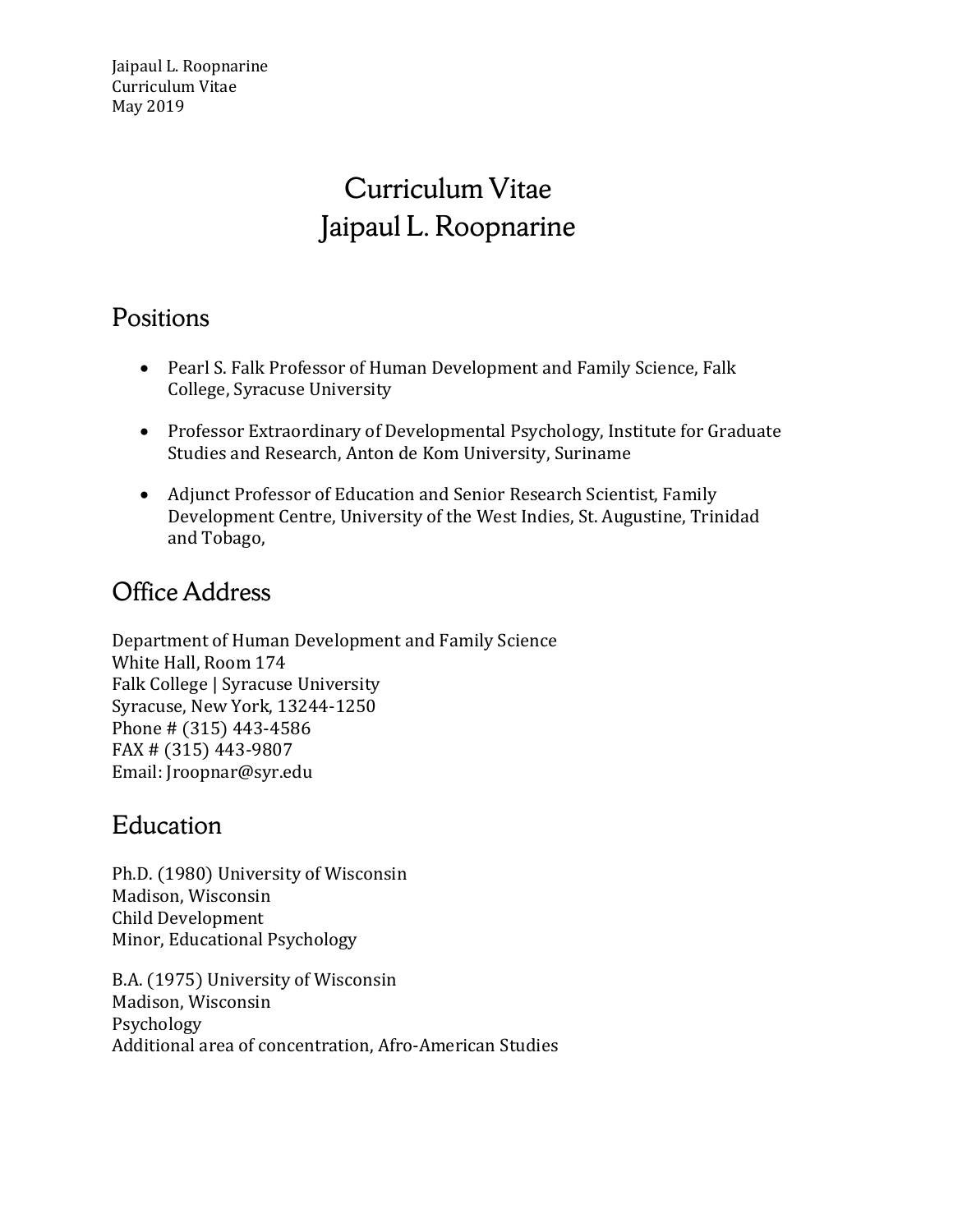# Research Interests

Fathering and father-child relationships and childhood outcomes in diverse cultural and ethnic groups around the world; immigrant families—mental health, schooling, and identity; children's play in diverse cultural settings; early childhood education in international perspectives; parenting styles and child outcomes in Caribbean and Caribbean immigrant families in the United States.

### Current Research Projects (including secondary data analysis)

Paternal and Maternal Caregiving in Caribbean and African countries: Associations with Preschoolers' Literacy and Social Skills

The UNICEF Micro Cluster Indicator Surveys are utilized to examine the links between cognitive and socio-emotional caregiving and children's early literacy and social skills. We have completed a fist set of latent variable analysis on data gathered from Barbados, Belize, Dominican Republic, Guyana, Jamaica, and Suriname (11, 473 children). Similar analyses are being conducted for 25 African countries (The sample is over 95,000 children). Supported by funds made available through my endowed Professorship.

The second phase of these analyses involves determining associations between maternal and paternal cognitive engagement and preschoolers' literacy skills.

#### Maternal Warmth, Verbal Aggression, and Physical Assault Over Time and Children's Intellectual Performance

This project also involves secondary data analyses using the Fragile Families data set on low income families across the United States. Latent-transition analysis is employed to assess change and stability in parental warmth and harshness when children are 5 and 9 years old and their links to children's intellectual performance over time (N=1,757, diverse ethnic groups in the United States).

### Paternal Factors and Childhood Outcomes: The Mediating Role of Relationship Quality and Support Networks

(Funded by the Department of Health and Human Services).

This project examines the impact of relationship education on low-income fathers' depressive symptoms, IPV, conflict behaviors and childhood outcomes in 8-sites across the United States over the first three years of life (N=4500) using CASE and SEM.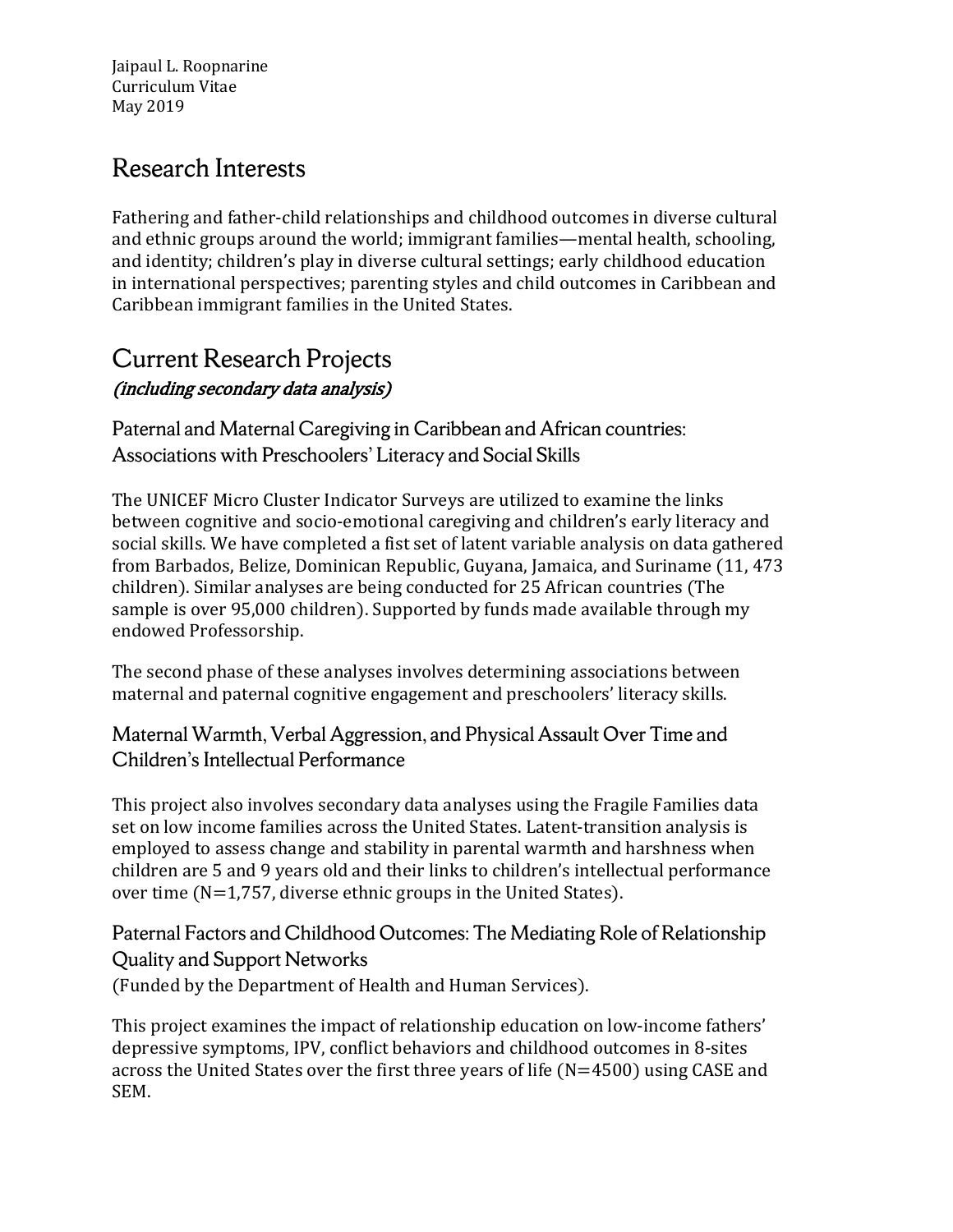Paternal investment and childhood development in Guyana, Trinidad and Tobago and Suriname.

(Funding being sought).

This 3-nation study assesses the associations between different aspects of father involvement and engagement, depressive symptoms, and IPV and preschoolers' cognitive and social skills and the mediating role of social support, ethnic socialization and partner relationship among families (N=900) in Guyana, Suriname, and Trinidad and Tobago. In collaboration with the University of the West Indies in Trinidad and Tobago, Anton de Kom University of Suriname, and the University of Guyana.

Parental Socialization Practices and Beliefs About Childrearing and Early Childhood Education in Trinidadian Families: Links to Childhood Outcomes

(with Dr. Carol Logie, Lecturer in Education and Director, Family Development and Children's Research Centre, University of the West Indies, St. Augustine, Trinidad and Tobago, Dr. Ambika Krishnakumar, Department of Human Development and Family Science and Dr. Lutchmie Narine, Department of Health and Wellness, Syracuse University) Funded by the Government of Trinidad and Tobago and the University of the West Indies. Completed.

This is a national study of 1500 households funded by the Ministry of Education, the Government of Trinidad and Tobago. The goals were to examine parental beliefs about childrearing, parenting styles and practices, ethno-theories about childhood development and early education, academic socialization, ethnic socialization, religious socialization, transmission of value systems and their links to early academic and social skills in children 3-5 years of age.

#### Parent-Infant Interactions in Indo- and African-Caribbean Immigrant Families

(with Dr. Michael E. Lamb, Department of Psychology, University of Cambridge and funded by the National Institute of Child Health and Human Development)

This study involves observing 3-4 month-old infants (20 Indo-Caribbean and 20 African-Caribbean immigrant families in the NYC area) and their families in and around the home environment for 3 4-hour periods on 4 different days (12 hours per infant). The observations focus on social-behavioral activities, sleep-wake cycles, physical and verbal affection, play, verbal stimulation, holding patterns, en face, and soothing. The overall goal is to map and examine SES and ethnic differences/similarities in early patterns of socialization in Caribbean immigrant families.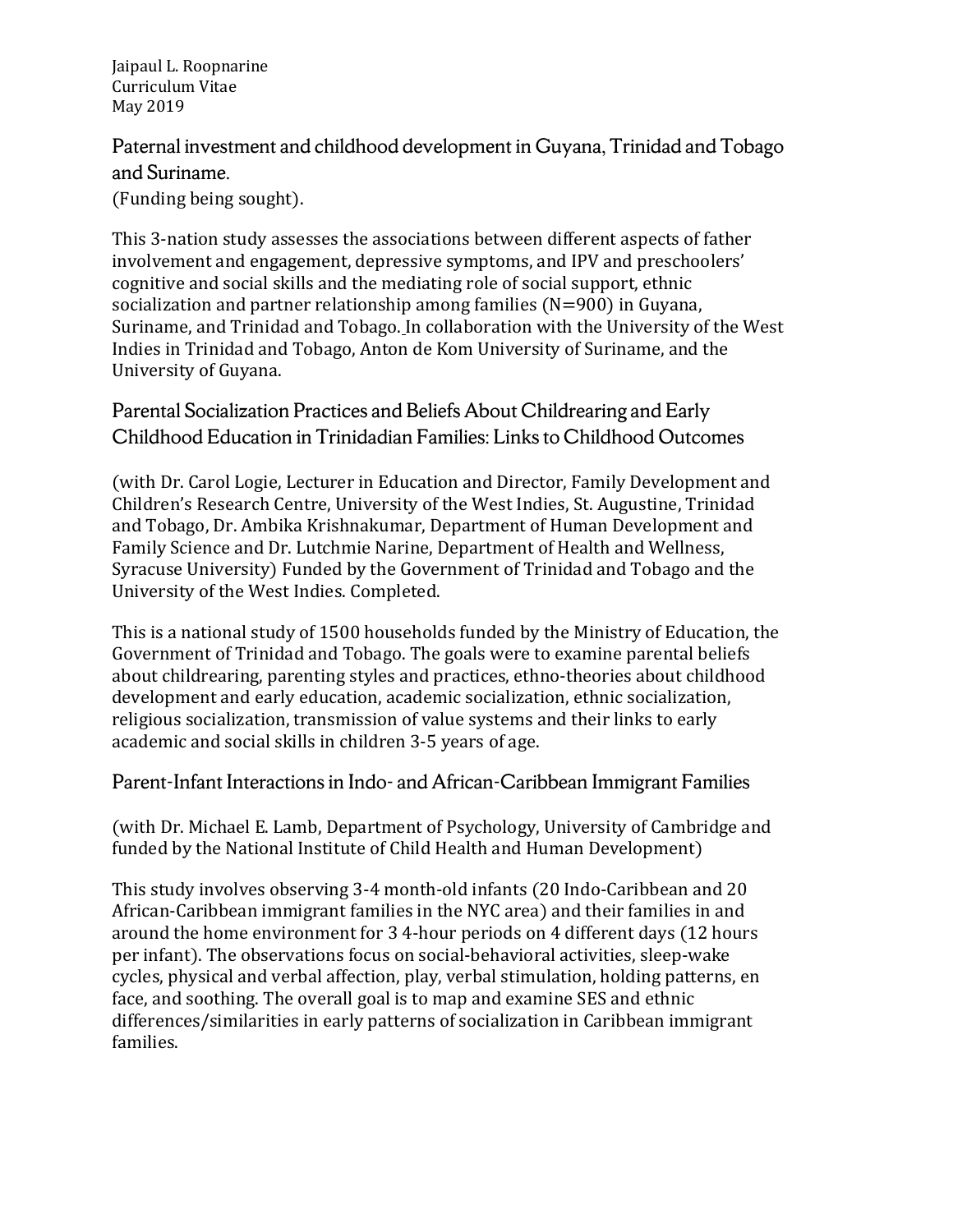Adult Mental Health in Guyanese and Trinidadian Families

(with Ambika Krishnakumar, Department of Human Development and Family Science, Syracuse University). Funded by the Fulbright Program and Syracuse University.

This project focused on overall baseline patterns of adult mental health in 200 Indo-Guyanese and 200 Trinidad adults between 18 and 45 years of age. Assessments were conducted on ethnic/racial identity, ethnic pride, personal well-being, depression, sources of social support, state of health, companionship, health experiences, present illnesses, health behaviors, and economic well-being. Completed.

# Professional Appointments

| 2017             | Professor Extraordinary of Developmental Psychology, Institute<br>for Graduate Studies and Research, Anton de Kom University,<br>Suriname                              |
|------------------|------------------------------------------------------------------------------------------------------------------------------------------------------------------------|
| 2015             | Pearl S. Falk Professor of Human Development and Family Science,<br>Department of Human Development and Family Science, Syracuse<br>University                         |
| 2009-2015        | Jack Reilly Professor of Child and Family Studies, Department of<br>Child and Family Studies, Syracuse University                                                      |
| 2009-2015        | Director, Jack Reilly Institute for Early Childhood and Provider<br>Education, Department of Child and Family Studies, Syracuse<br>University                          |
| Spring 2014      | Awarded the Nehru Distinguished Chair in Human Development at<br>M. S. Baroda University, Baroda, Gujarat, India                                                       |
| 2007             | Research Scientist, Family Development and Children's Research<br>Centre, The University of the West Indies, St. Augustine, Trinidad<br>and Tobago                     |
| Fall 2012-2014   | Appointed Adjunct Professor of Education, The University of the<br>West Indies, St. Augustine, Trinidad and Tobago                                                     |
| <b>Fall 2009</b> | Awarded endowed Professorship, Jack Reilly Professor of Child<br>and Family Studies, and Director, Jack Reilly Institute for Early<br>Childhood and Provider Education |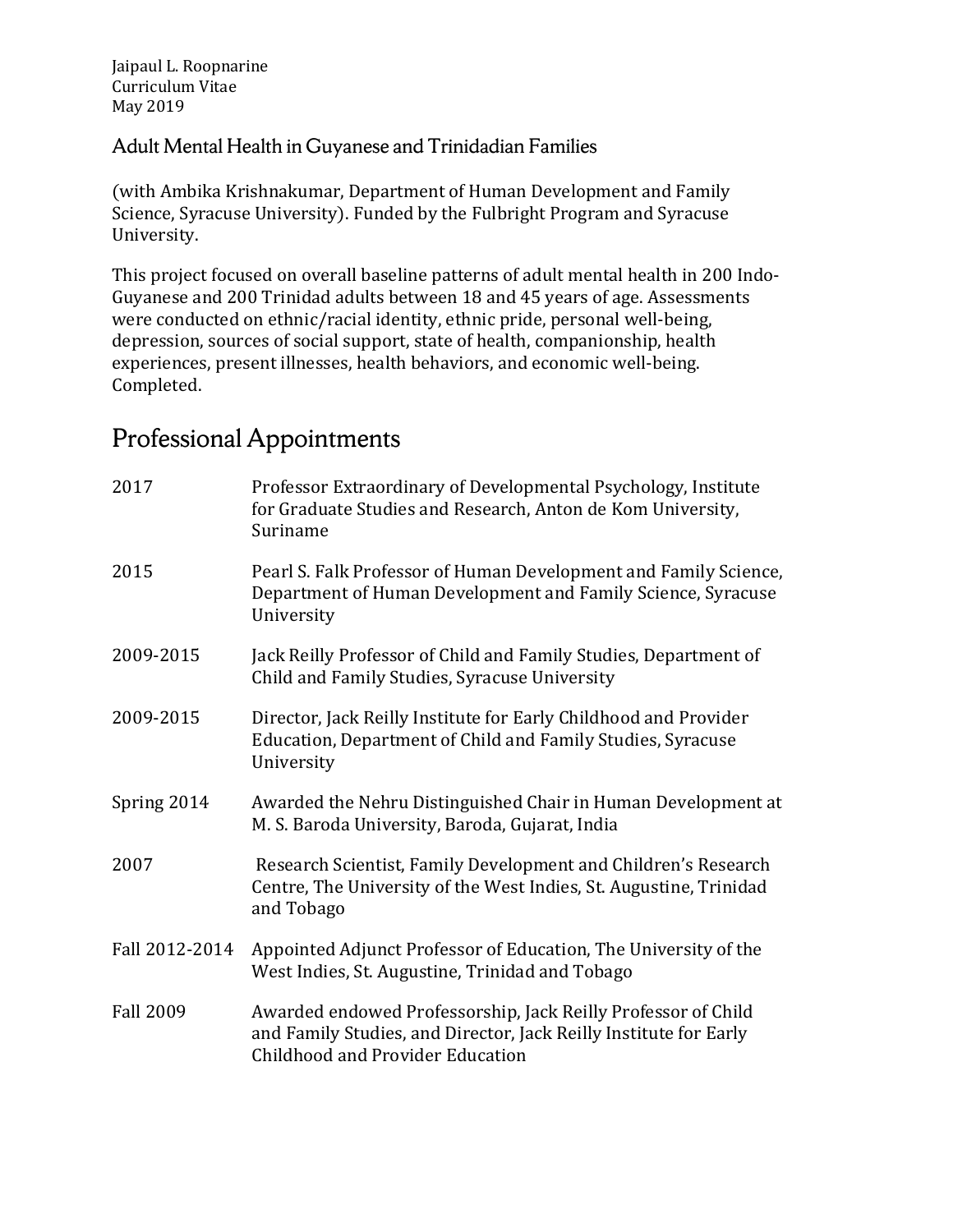- Fall 2009-2012 Adjunct Professor, Teaching and Leadership Program, School of Education, Syracuse University
- Fall 2009 Senior Research Scientist, Family Development and Children's Research Centre, University of the West Indies, St. Augustine, Trinidad and Tobago,
- Fall 2008-2009 Director of Graduate Program in Child and Family Studies, Department of Child and Family Studies, Syracuse University
- Spring 2008 Fulbright Scholar, School of Education, and Family Development and Children's Research Centre, and Psychology Unit-Behavioral Sciences, University of the West Indies, St. Augustine, Trinidad and Tobago.
- Fall 2007 Director of Graduate Program in Child and Family Studies, Syracuse University
- Spring 2007 Visiting Scholar, Program in Psychology, and Gender Studies, Faculty of Social Sciences, and Faculty Associate, Family Development and Children's Research Centre, School of Education, University of the West Indies, St. Augustine, Trinidad and Tobago
- Spring 2007 Visiting Scholar, Faculty of Social Sciences and Education, University of Guyana, Tain Campus, Guyana
- 2005-2007 Director of Undergraduate Studies, Department of Child and Family Studies, Syracuse University
- 2004 Faculty External Reader, Faculty of Education and Humanities, University of Guyana
- 2000-2002 Professor of Education, School of Education, Early Childhood Division, Brooklyn College, The City University of New York
- 2001-2002 Professor of Urban Education, Doctoral Program in Urban Education, the Graduate Center, the City University of New York
- 1994-2000 Professor of Child Development and Early Childhood Education, Department of Child and Family Studies, Syracuse University
- 1996-1998 Director of Graduate Program in Child and Family Studies, Department of Child and Family Studies, Syracuse University
- 1995-Summer Visiting Professor of Education, College of Education, Department of Curriculum and Instruction, the Pennsylvania State University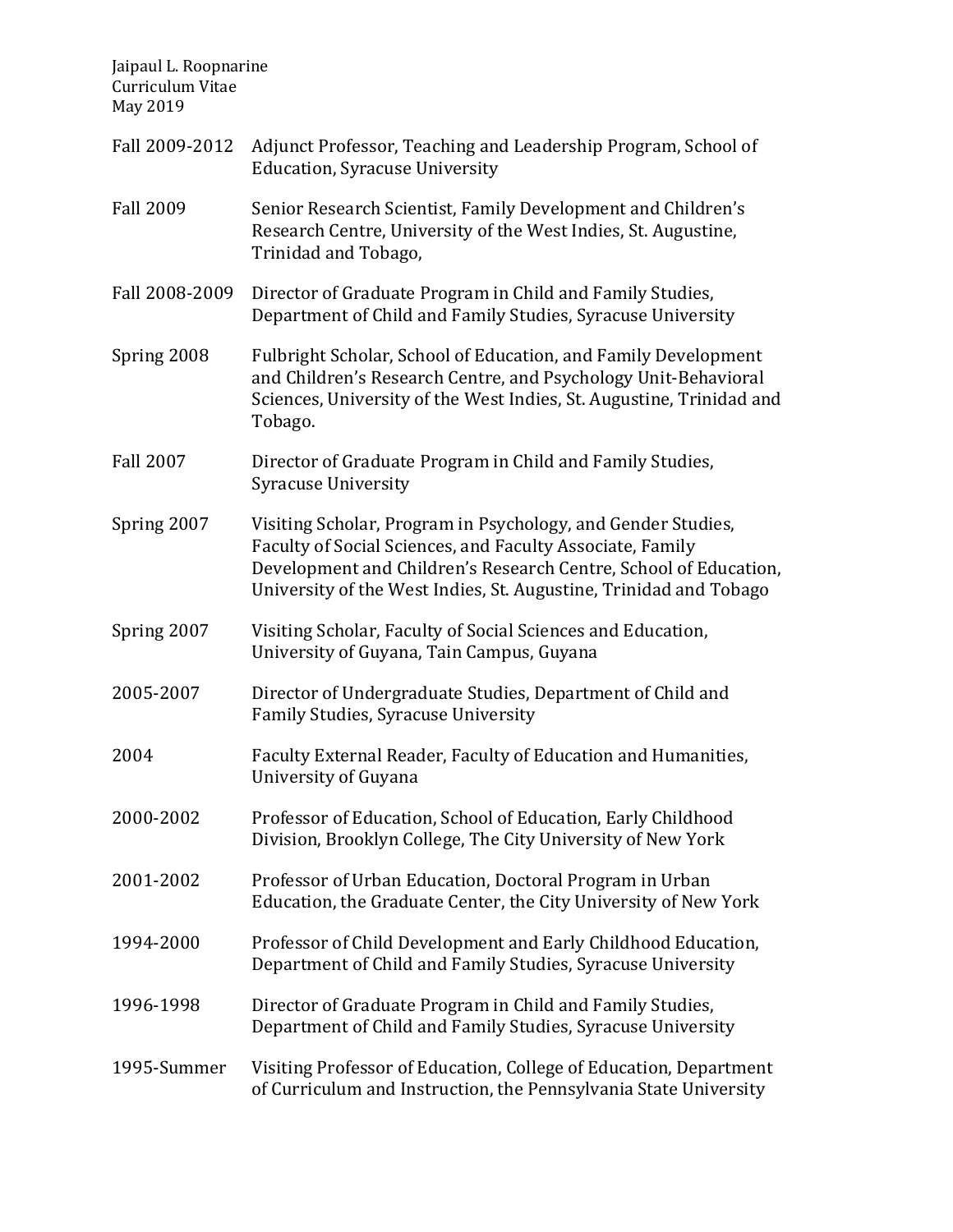| 1994          | Promoted to Full Professor, Department of Child and Family<br><b>Studies</b>                                                                                                                                                                                 |
|---------------|--------------------------------------------------------------------------------------------------------------------------------------------------------------------------------------------------------------------------------------------------------------|
| 1988 - 1994   | Associate Professor of Child Development and Early Childhood<br>Education, Department of Child and Family Studies, Syracuse<br>University                                                                                                                    |
| 1993-Summer   | Visiting Professor of Child Studies, Department of Child and Family<br>Studies, University of Wisconsin, Madison                                                                                                                                             |
| 1993 - Spring | Visiting Research Scholar, Caribbean Child Development Centre,<br>School of Continuing Studies, University of the West Indies,<br>Kingston, Jamaica                                                                                                          |
| 1992-Summer   | Scholar in Residence, College of Education, Department of<br>Curriculum and Instruction, The Pennsylvania State University                                                                                                                                   |
| 1990 - 1995   | Supporting Faculty Member, Graduate Program in Statistics,<br>Masters' Program in Statistics, Syracuse University                                                                                                                                            |
| 1987-88       | Indo-U.S. Senior Research Professor of Psychology American<br>Institute of Indian Studies and Committee on the International<br>Exchange of Scholars administered by the Fulbright Program, Lady<br>Irwin College, University of New Delhi, New Delhi, India |
| 1988          | Tenured, Department of Child and Family Studies, Syracuse<br>University                                                                                                                                                                                      |
| 1987, Summer  | Visiting Associate Professor of Child Studies, Department of<br>Human Development and Family Studies, Cornell University                                                                                                                                     |
| 1986          | Faculty Associate, South Asian Studies, South Asia Program,<br>Maxwell School of Citizenship, Syracuse University                                                                                                                                            |
| 1984-87       | Assistant Professor of Child Development and Early Childhood<br>Education, Department of Child and Family Studies, Syracuse<br>University                                                                                                                    |
| 1984, Summer  | Research Assistant Professor of Special Education, Early<br>Intervention Institute, Utah State University                                                                                                                                                    |
| 1981-1984     | Assistant Professor of Human Development and Joint Program in<br>Developmental Psychology, Department of Human Development<br>and Family Studies, Utah State University                                                                                      |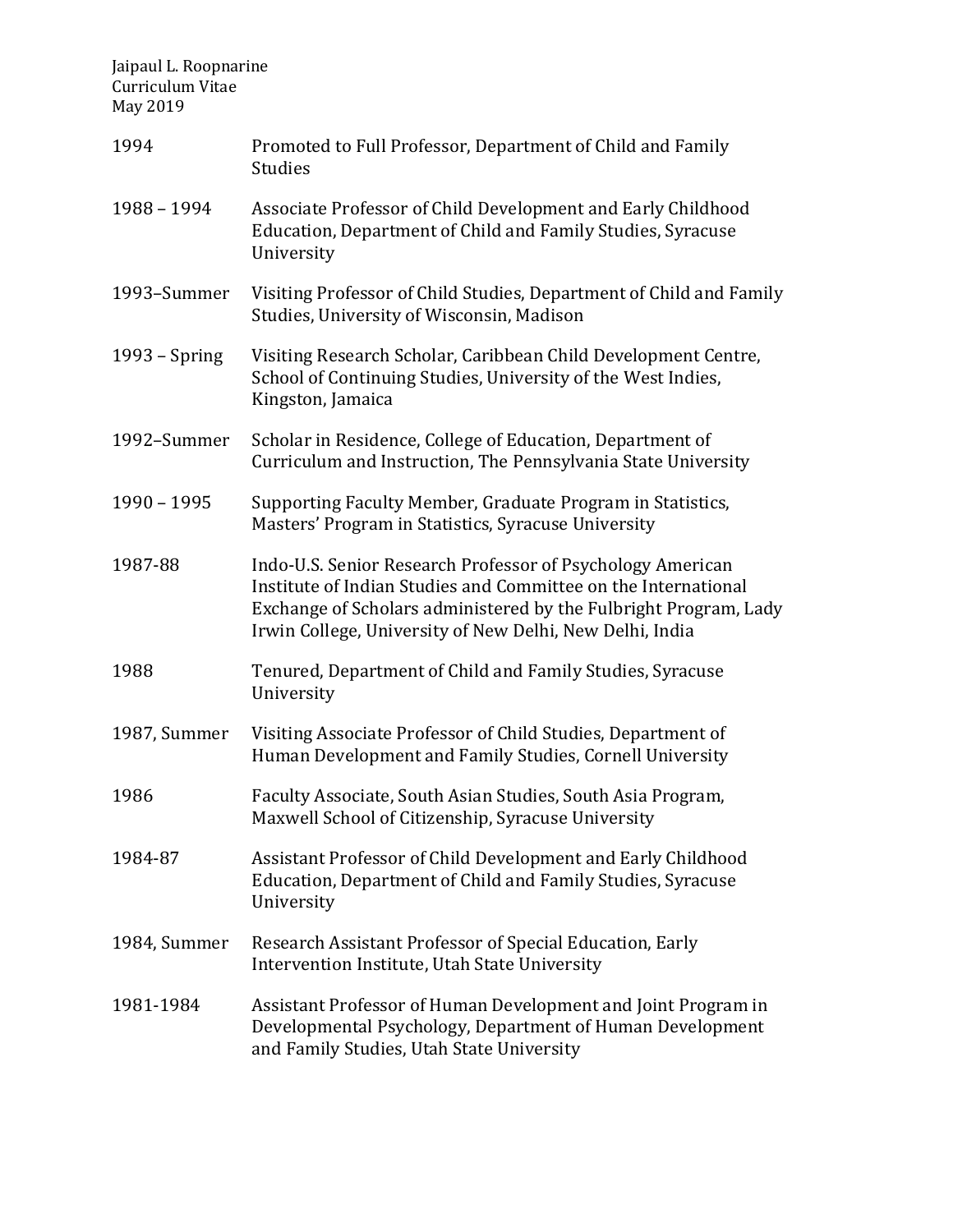1980-1981 Postdoctoral Fellow, Department of Pediatrics, Mailman Center, University of Miami Medical School, Miami, Florida

### Academic Honors:

| 2015         | Endowed Professorship: Named Pearl Falk Professor of Child and<br><b>Family Studies</b>                                                                            |
|--------------|--------------------------------------------------------------------------------------------------------------------------------------------------------------------|
| 2014         | Nehru Distinguished Chair in Human Development, M.S. Baroda<br>University, Gujarat, India                                                                          |
| 2009         | Endowed Professorship: Named Jack Reilly Professor of Child and<br><b>Family Studies</b>                                                                           |
| 2008         | Fulbright Scholar, University of the West Indies, St. Augustine,<br><b>Trinidad and Tobago</b>                                                                     |
| 1992(Summer) | Minority Scholar in Residence, The Pennsylvania State University                                                                                                   |
| 1988         | Virginia C. Simons Award for Excellence in Research, Syracuse<br>University                                                                                        |
| 1987-88      | Indo-U.S. Sub-commission Senior Research Professor of<br>Psychology, Lady Irwin College, University of Delhi, Council on the<br>International Exchange of Scholars |

### Publications

Books:

Roopnarine, J. L., & Yildirim, E. D. (2019). Fathering across cultures: Developmental and clinical issues: London, England: Routledge.

Smith, P. & Roopnarine, J. L. (Eds.). (2019). The Cambridge Handbook on play: Developmental and disciplinary perspectives. Cambridge, UK: Cambridge University of Press.

Roopnarine, J. L., Johnson, J. E., Quinn, S., & Patte, M. (Eds.). (2018). Handbook of international perspectives on early childhood education. New York: Routledge.

Roopnarine, J. L. & Chadee, D. (Eds.) (2016). Caribbean psychology: Indigenous contributions to a global discipline. Washington, D. C.: American Psychological Association.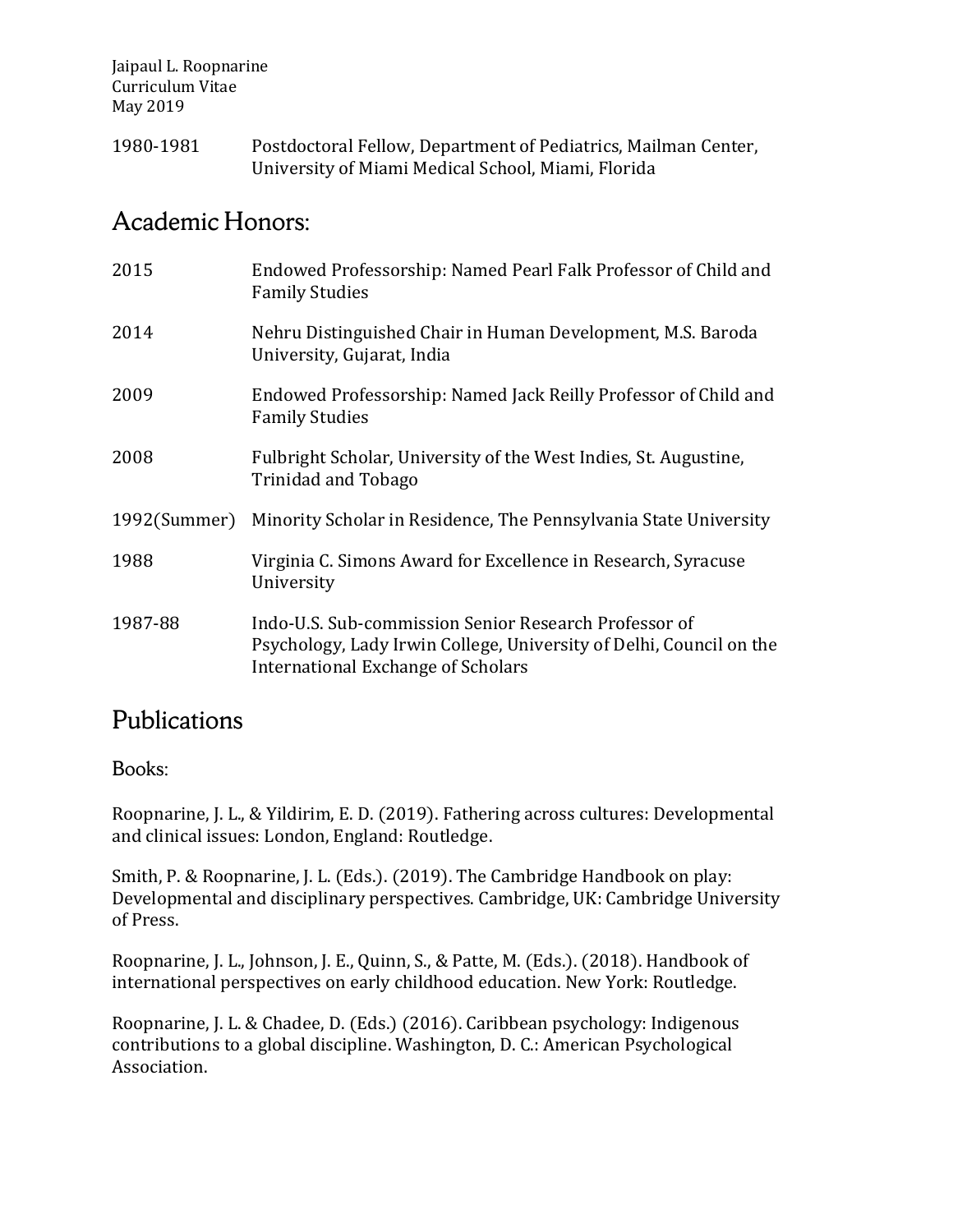Gielen, U., & Roopnarine, J. L. (2016). Childhood and adolescence: Cross-cultural perspectives and applications. (2nd ed.). Santa Monica, CA: Praeger.

Roopnarine, J. L. (Ed.). (2015). Fathers across cultures: The importance, roles, and diverse practices of dads. New York: Praeger Press.

Roopnarine, J. L., Patte, M., Johnson, J. E., & Kuschner, D. (Eds.) (2015). International perspectives on children's play. England: Open University Press/McGraw Hill.

Logie, C., & Roopnarine, J. L. (2013). Issues and perspectives in early childhood development and education in Caribbean countries. La Romaine, Trinidad: Caribbean Publishers.

Roopnarine, J. L., & Johnson, J. E. (Eds.). (2013). Approaches to early childhood education. (Sixth Edition). New York: Pearson Education. (International Edition as well)

Roopnarine, J. L., & Johnson, J. E. (Eds.). (2009). Approaches to early childhood education. (Fifth Edition). Upper Saddle River, NJ: Merrill/Prentice Hall. (in Korean, Indonesian, and Chinese as well).

Roopnarine, J. L., & Gielen, U. P. (Eds.) (2005). Families in global perspectives. Boston, MA: Allyn & Bacon.

Gielen, U., & Roopnarine, J. L. (2004). Children and adolescents in cross-cultural perspective. Westport, CT: Praeger.

Roopnarine, J. L., & Johnson, J. E. (Eds.). (2005). Approaches to early childhood education. (Fourth Edition). Upper Saddle River, NJ: Merrill/Prentice Hall. [Also in Chinese]

Roopnarine, J. L. (2002). Conceptual, social-cognitive, and contextual issues in the fields of play. Westport, CT: Ablex.

Roopnarine, J. L., & Johnson, J. E. (Eds.) (2000). Approaches to early childhood education (3rd. Ed.). Columbus, OH: Merrill/Macmillan. [Also in Chinese]

Roopnarine, J. L., & Brown, J (Eds.) (1997). Caribbean families: Diversity among ethnic groups. Westport, CT: Ablex/Jai/Elsevier.

Roopnarine, J. L., & Johnson, J., & Hooper, F. H. (Eds.). (1994). Play in diverse cultures. Albany: State University of New York Press.

Roopnarine, J. L., & Johnson, J. E. (Eds.) (1993). Approaches to Early Childhood Education (2nd. Ed.). Columbus, OH: Macmillan.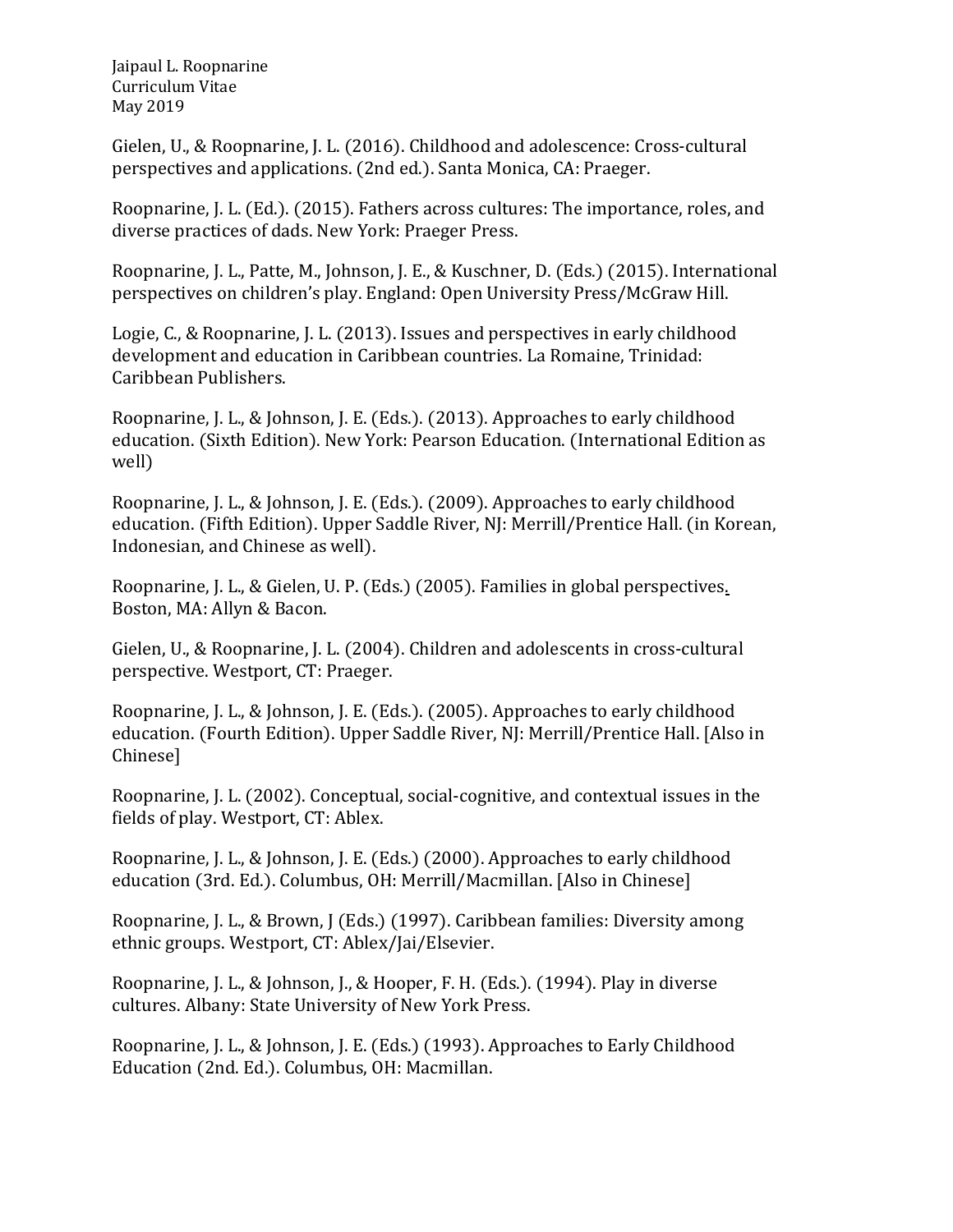Roopnarine, J. L., & Carter, B. (Eds.) (1992). Parent-child socialization in diverse cultures. Norwood, NJ: Ablex.

Roopnarine, J. L., & Johnson, J. E. (Eds.) (1987). Approaches to Early Childhood Education. Columbus, Ohio: Charles E. Merrill.

Field, T., Roopnarine, J. L., & Segal, M. (Eds.) (1984). Friendships in normal and handicapped children. Norwood, NJ: Ablex.

Books in preparation:

Roopnarine, J. L., & Yildirim, E. D. Caribbean Children's Mental Health. Kingston, Jamaica: The University of the West Indies Press.

Chapters in books:

Roopnarine, J. L., Ong'ayi, D. M. M., & Dede Yildirim, E. (in press). Father involvement in different family systems across cultural communities: Links to childhood development. In. Shackelford, T. & Weekes-Shackelford (Eds.), Oxford handbook on evolutionary psychology and parenting, Oxford, England: Oxford University Press.

Roopnarine, J. L. & Chiang, J. (2019). The state of early childhood education in the Caribbean. In C. Pascal, P. Bertram, & M. Veisson (Eds.), Early childhood education and change in diverse cultures. London: Routledge.

Roopnarine, J. L. Yildirim, D. E., & Davidson, K. (2019). Mother-child and Fatherchild Play in Different Cultural Contexts and Childhood Development. In Smith, P. & Roopnarine, J. L. (Eds.). The Cambridge Handbook on play: Developmental and disciplinary perspectives. London: University of Cambridge Press.

Quinn, S., Johnson, J. E., Roopnarine, J. L., & Patte, M. (2018). Policy for early childhood education and care: Tools for thinking. In Roopnarine, J. L., Johnson, J. E., Quinn, S., & Patte, M. (Eds.). Handbook of international perspectives on early childhood education. New York: Routledge.

Roopnarine, J. L., Johnson, J. E., Quinn, S., & Patte, M. (2018). International perspectives on early childhood education. In Roopnarine, J. L., Johnson, J. E., Quinn, S., & Patte, M. (Eds.), Handbook of international perspectives on early childhood education. New York: Routledge.

Roopnarine, J. L. & Yildirim, D. E. (2018). Early Childhood Education in the Caribbean Region. In Roopnarine, J. L., Johnson, J. E., Quinn, S., & Patte, M. (Eds.). Handbook of international perspectives on early childhood education. New York: Routledge.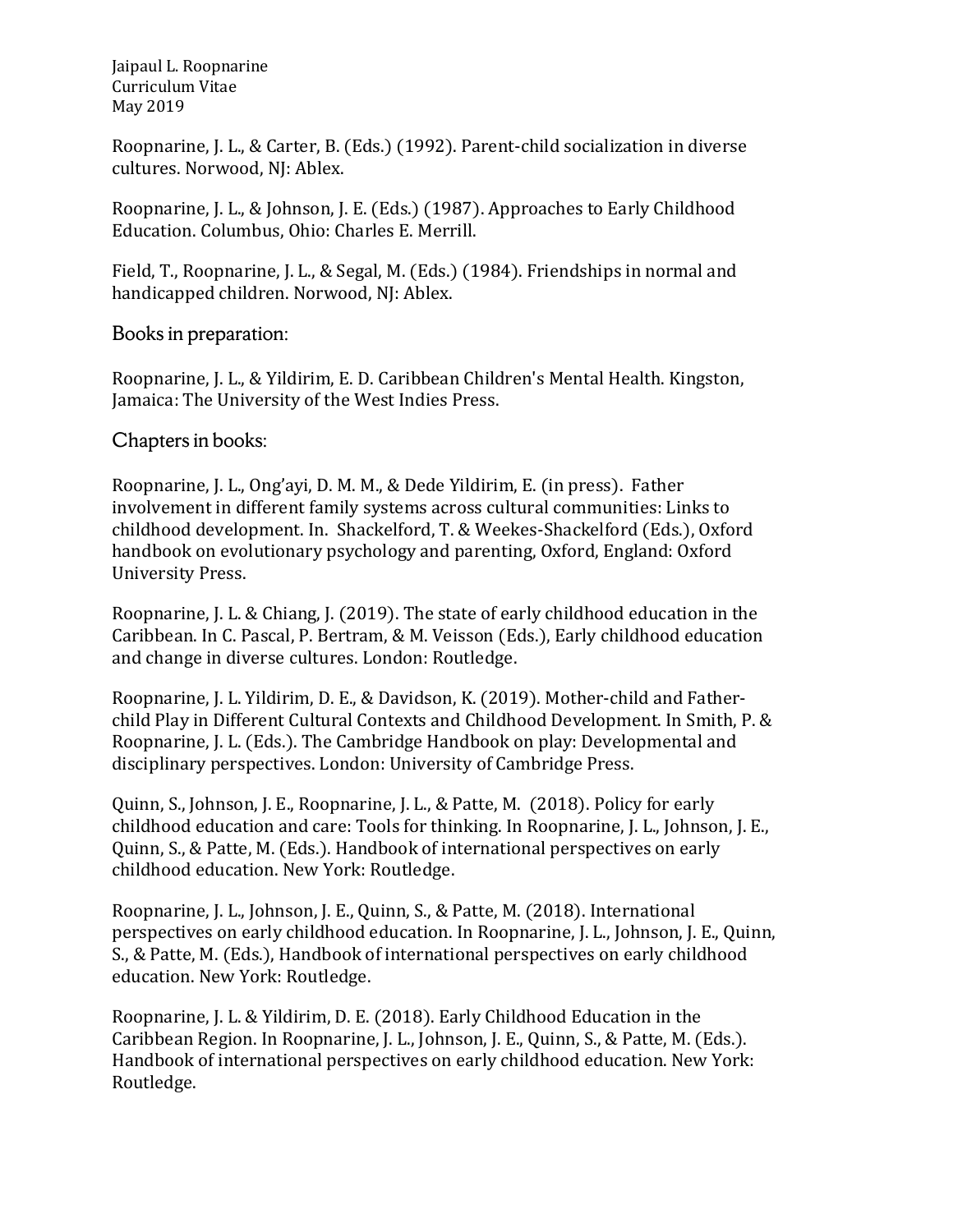Roopnarine, J. L. & Davidson, K. L. (2016). Cultural variations in play. In D. Couchenour & K. Chrisman (Eds.). The SAGE Encyclopedia of Contemporary Early Childhood Education. Thousand Oaks, CA: Sage Publishers.

Roopnarine, J. L. & Gol-Guven, M. (2015). Indian Fathers: Traditional With Changes on the Horizon. In J. L. Roopnarine, (Ed.). Fathers across cultures: The Importance, Roles, and Diverse Practices of Dads. New York: Praeger Press.

Roopnarine, J. L., & Jin, B. (2016). Family socialization practices and childhood development in Caribbean cultural communities In J, L, Roopnarine & D. Chadee, (Eds.), Caribbean psychology: Indigenous contributions to a global discipline. Washington, D. C.: American Psychological Association.

Roopnarine, J. L., & Yildirim, E. D. (2016). Caribbean and Caribbean immigrant families. In U. Gielen, & J. L. Roopnarine (2016). Childhood and adolescence: Crosscultural perspectives and applications. (2nd ed.). Santa Monica, CA: Praeger.

Roopnarine, J. L. & Krishnakumar, A. (2015). Parent-child and child-child play in diverse cultural contexts. In D. Fromberg & D. Bergen (Eds.), Children's play from birth to age 12. (3rd Edition). New York: Routledge.

Roopnarine, J. L. (2015). Play as culturally situated: Diverse perspectives on its meaning and significance. In J. L. Roopnarine, M. Patte, J. E. Johnson, & D. Kuschner (Eds.), Children's play in international perspective. London, England: Open University Press/ McGraw Hill.

Roopnarine, J. L. (2015). Play in Caribbean cultural communities. In J. L. Roopnarine, M. Patte, J. E. Johnson, & D. Kuschner (Eds.), International perspective on children's play. London, England: Open University Press/ McGraw Hill.

Roopnarine, J. L. & Davidson, K. L. (2015). An interpretation of parent-child play across cultures: A focus on fathers. In. S. Eberle & J. E. Johnson (Eds.), Handbook of play. Rowan and Littlefield.

Roopnarine, J. L. (2013). The Roving Caregivers Program: A Home-based early childhood intervention program in Caribbean Countries. In C. Logie & J. L. Roopnarine (Eds.), Issues and perspectives in childhood development and early education in Caribbean countries. La Romaine, Trinidad: Caribbean Publishers.

Roopnarine, J. L. (2013). Early childhood development, care, and education in the Caribbean: The larger picture. In C. Logie & J. L. Roopnarine (Eds.), Issues and perspectives in childhood development and early education in the Caribbean countries. La Romaine, Trinidad: Caribbean Publishers.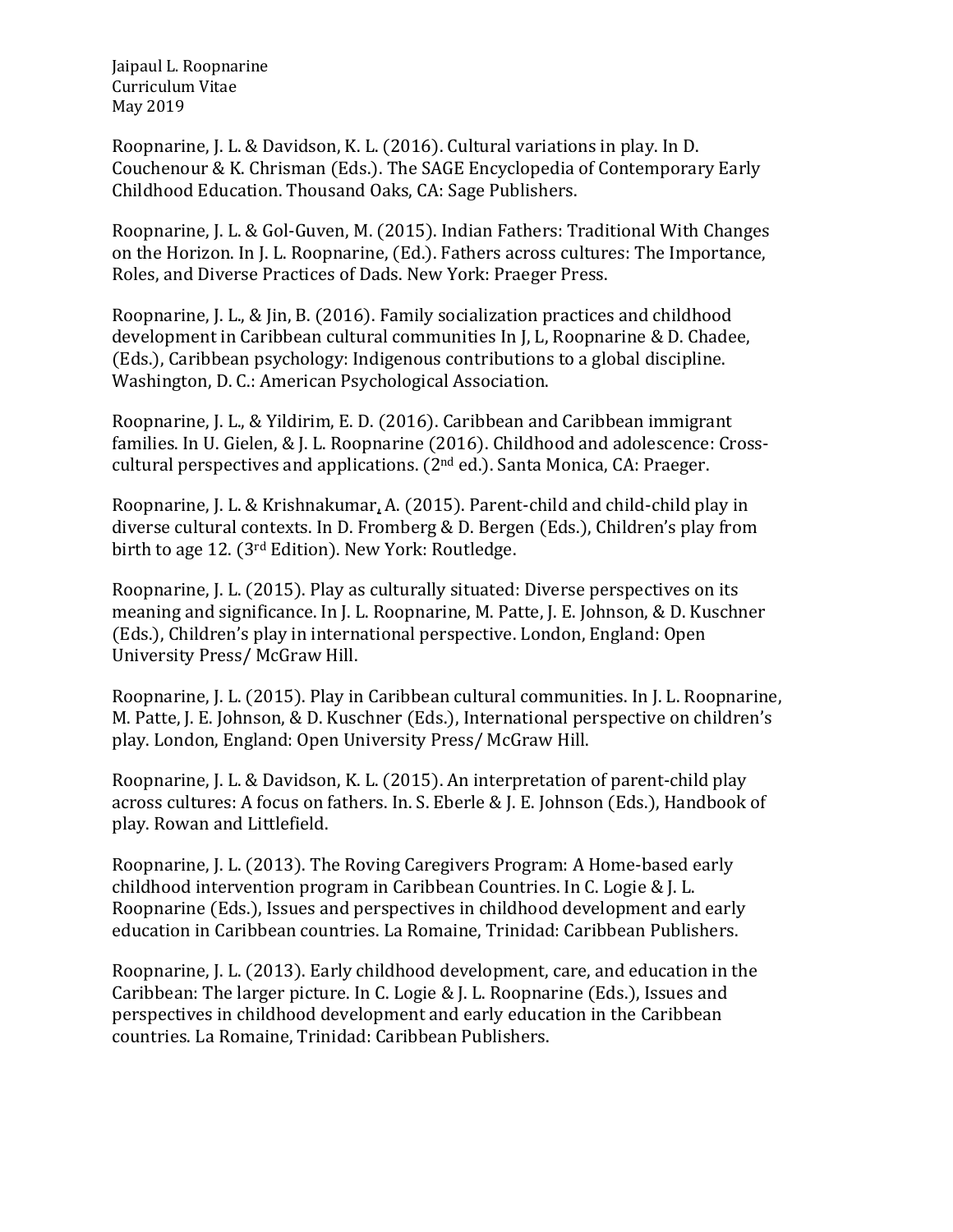Roopnarine, J. L., & Hossain Z. (2013) African American and African Caribbean fathers. In N. Cabrera & C. Tamis-LeMonda (Eds.). Handbook of father involvement. New York: Routledge.

Roopnarine, J. L. (2013). Fathers in Caribbean cultural communities. In D. Shwalb, B. Shwalb, & M. E. Lamb (Eds.). Fathers in cultural context. New York: Routledge.

Roopnarine, J. L. (2013). Father-child involvement in English-speaking Caribbean countries: Links to childhood development. In J. Pattnaik (Eds.), Father involvement in young children's lives. (pp. 183-200). New York: Springer Publishing Company.

Roopnarine, J. L., & Johnson, J. L. (2011).The socio-cultural contexts of early education in Caribbean societies: A focus on transitions. In M. R. Jalango, & D. M. Laverick (Eds.), Starting school: International perspectives on practices that promote successful transitions for young children. New York: Springer Publishing Company.

Roopnarine, J. L. (2010). Cultural variations in beliefs about play, parent-child play, and children's play: Meaning for childhood development. In A. Pellegrini (Ed.), Oxford encyclopedia on play. Oxford: Oxford University Press.

Roopnarine, J. L. & Evans, M., & Pant, P. (2011). Parent-child relationships in African and Indian Caribbean families: A social psychological assessment. In D. Chadee & A. Kostic (Eds.), Social psychological dynamics (pp. 147-171). Mona, Jamaica: University of the West Indies Press.

Roopnarine, J. L. & Hossain, Z. (2007). The Roving Caregiver Program: A Family-Based early intervention program for enhancing early childhood development and parenting. In T. Moreno and J. van Dongen (Eds.). Early Childhood Matters/Espacio para la Infancia. The Hague, Netherlands: Bernard van Leer Foundation.

Roopnarine, J. L. & Krishnakumar, A. (2006). Parent-child and child-child play in diverse cultural contexts. In D. Fromberg & D. Bergen (Eds.), Children's play from birth to age 12. (2nd Edition). New York: Routledge.

Roopnarine, J. L. & Krishnakumar, A. (2006). Conceptual and research considerations in the determinants of child outcomes among English-speaking Caribbean immigrants in the United States: A cultural-ecological approach. In. R. Mahalingam (Ed.), Cultural psychology of immigrants. Mahwah, NJ: Erlbaum.

Roopnarine, J. L. & Metindogan, A. (2006). Cross-national early childhood education research. In B. Spodek & O Saracho (Eds.), Handbook of research on the education of young children. Mahwah, NJ: Erlbaum.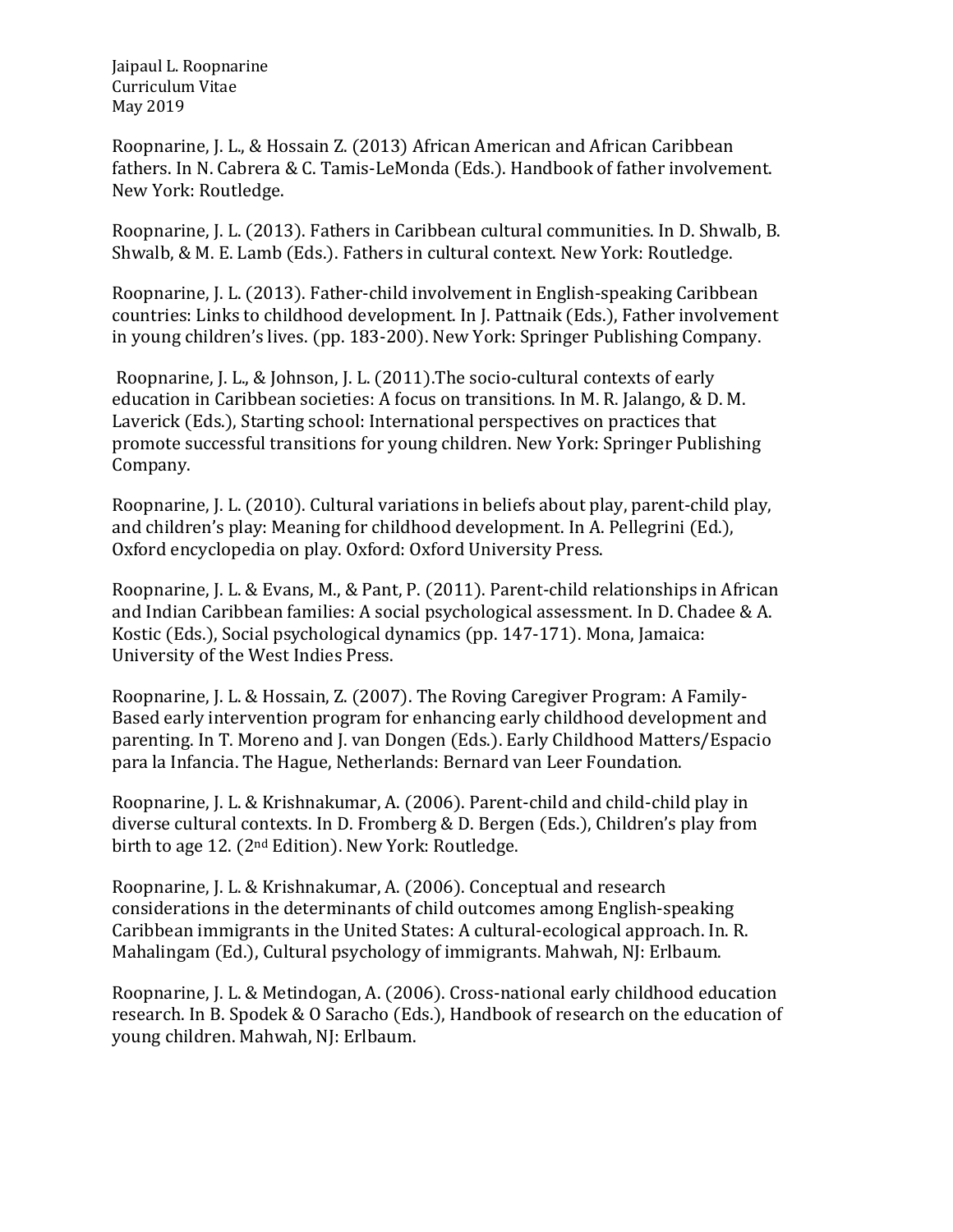Roopnarine, J. L., & Metindogan, A., & Yang, H. J. (2005). Mixed-age education for young children. In J. L. Roopnarine, & J. E. Johnson (Eds.), Approaches to early childhood education. Fourth Edition.), Upper Saddle River, NJ: Merrill/Prentice Hall.

Roopnarine, J. L., & Metindogan, A. (2005). Cultural beliefs about childrearing and schooling in immigrant families and "developmentally appropriate practices:" Yawning gaps. In O. N. Saracho & B. Spodek (Eds.), Contemporary perspectives in early childhood education. Westport, CT: Information Age Publishing.

Roopnarine, J. L., Bynoe, P. F., & Singh, R. (2004). Factors tied to the schooling of English-speaking Caribbean immigrant in the United States. In U. Gielen & J. L. Roopnarine (Eds.), Children and adolescents across cultures. Westport, CT: Praeger.

Gielen, U., & Roopnarine, J. L. (2004). Introduction. In U. Gielen & J. L. Roopnarine (Eds.), Children and adolescents across cultures. Westport, CT: Praeger.

Roopnarine, J. L., Bynoe, P. F., Singh, R., & Simon, R. (2005). English-speaking Caribbean families: A rather complex mosaic. In J. L. Roopnarine & U. Gielen (Eds.), Families in global perspective. Boston, MA: Allyn & Bacon.

Roopnarine, J. L., & Gielen, U. (2005). Families in global perspective: An introduction. In J. L. Roopnarine & U. Gielen (Eds.), Families in global perspective. Boston, MA: Allyn & Bacon.

Roopnarine, J. L. (2004). African American and African Caribbean fathers: Levels, quality, and meaning of involvement. In M. E. Lamb (Ed.), The role of the father in child development. New York: Wiley.

Roopnarine, J. L., Shin, M., Jung, K., & Hossain, Z. (2003). Play and early development and education: The instantiation of parental belief systems. In O. Saracho & B. Spodek (Eds.), Contemporary issues in early childhood education. Greenwich, CT: New Age Publishers.

Roopnarine, J. L. (2002). Father involvement in English-speaking Caribbean families. In C. Tamis-LeMonda & N. Cabrera (Eds.), Handbook of father involvement: multidisciplinary perspectives. Mahwah, NJ: Erlbaum.

Roopnarine, J. L. & Suppal, P. (2001). Kakar's Psychoanalytic interpretation of Indian childhood: The need to emphasize the father and multiple caregivers in the socialization equation. In D. Sharma (Ed.), Childhood, family and sociocultural change in India: reinterpreting the inner world. (pp. 115-137). New Delhi: Oxford University Press.

Roopnarine, J., Shin, M. (2003). Caribbean immigrants from English-speaking countries: Socio-historical forces, migratory patterns, and psychological issues in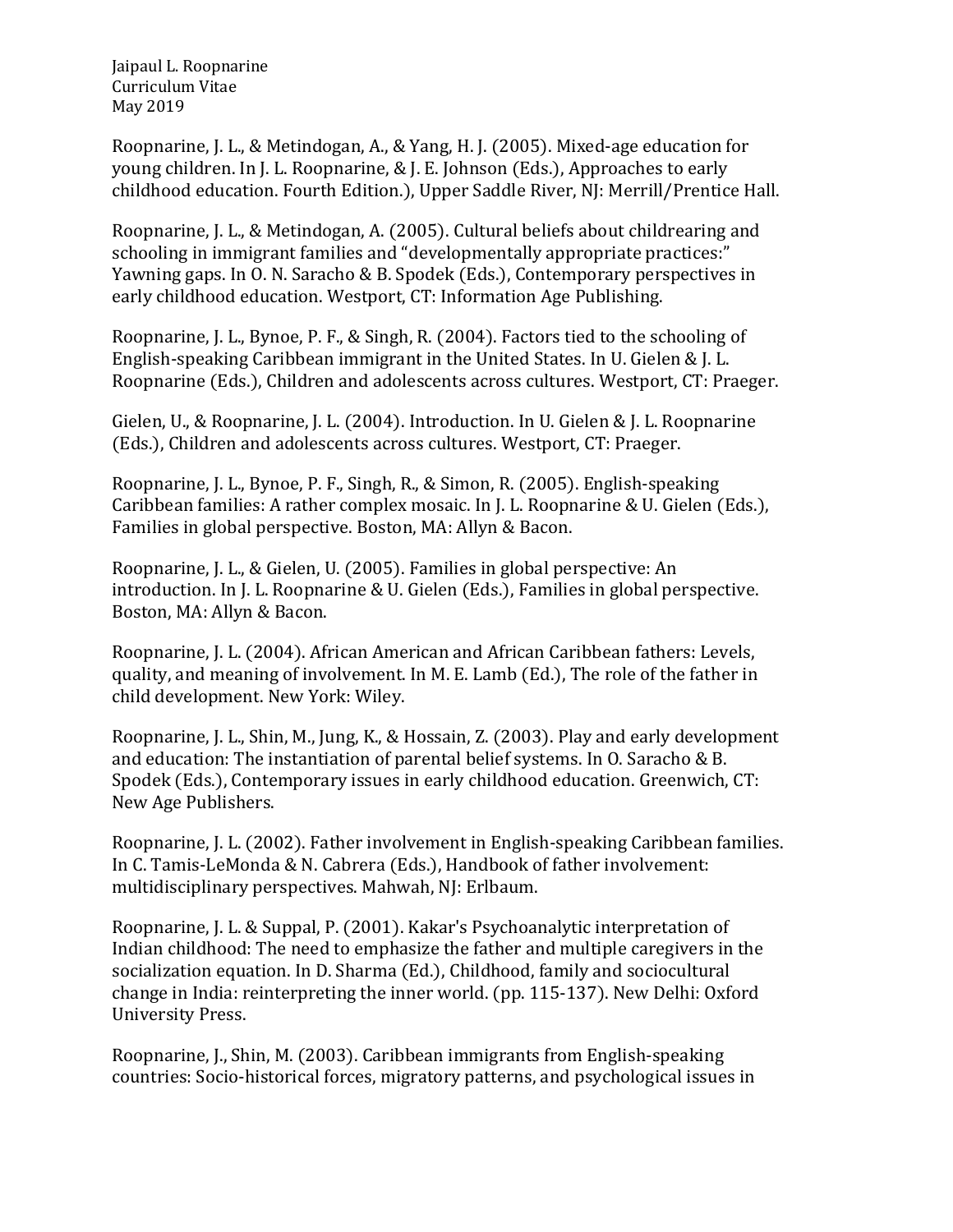family functioning. In L. L. Adler, & U. P. Gielen (Eds.), Migration, immigration and emigration in international perspectives. Westport, CT: Praeger

Roopnarine, J. L., & Clawson, M. (2000). Mixed-age classrooms for young children. In J. L. Roopnarine, & J. E. Johnson (Eds.), Approaches to early childhood education. (3 rd. Ed.), Columbus, OH: Macmillan.

Roopnarine, J. L., Clawson, M., Benetti, S., & Lewis, T. (2000). Family structure, parent-child socialization and involvement among Caribbean families. In U. Gielen (ed.), International perspectives on human development. Lengeridy, Germany: Pabst.

Roopnarine, J. L., Suppal, P., Shin, M., & Donovan, B. (1999). Sociocultural contexts of dramatic play: Implications for early education. In J. Christie & K. Roskos (Eds.), Literacy and play in the early years: cognitive, ecological, and sociocultural perspectives. Mahwah, NJ: Erlbaum.

Roopnarine, J. L. (2000). The constructivist classroom: The dilemma of educating a diverse world. In W. Fthenakis & M. Textor (Eds.), Approaches to early childhood education. Munich, Germany: Beltz Publishing House.

Roopnarine, J. L., Lasker, J., Sacks, M., & Stores, M. (1998). The cultural contexts of children's play. In O. Saracho & B. Spodek (Eds.), Play in early childhood education. Albany: State University of New York Press.

Roopnarine, J. L., & Bright, J. (1993). The social-individual model: Mixed-age socialization. In J. L. Roopnarine, & J. E. Johnson (Eds.), Approaches to early childhood education. Columbus, OH: Macmillan.

Roopnarine, J. L., Bright, J., & Riegraf, N. (1994). Family dynamics and children's peer group participation. In H. Goelman, & E. Jacobs (Eds.), Children's play in child care settings. Albany, NY: State University of New York Press.

Roopnarine, J. L., Hossain, Z., Gill, P., & Brophy, H. (1994). Play in the East Indian Context. In Roopnarine, J. L., Johnson, J., & Hooper, F. (Eds.), Children's play in diverse cultures. Albany: State University of New York Press.

Roopnarine, J. L., & Carter, D. B. (1992).The cultural context of socialization: A much ignored issue. In Roopnarine, J., & Carter, D. B. (Eds.), Parent-child socialization in diverse cultures. Norwood, NJ: Ablex.

Roopnarine, J. L., & Johnson, J. (1994).The need to look at play in diverse cultures. In Roopnarine, J., Johnson, J., & Hooper, F. Children's play in diverse cultures. Albany: State University of New York Press.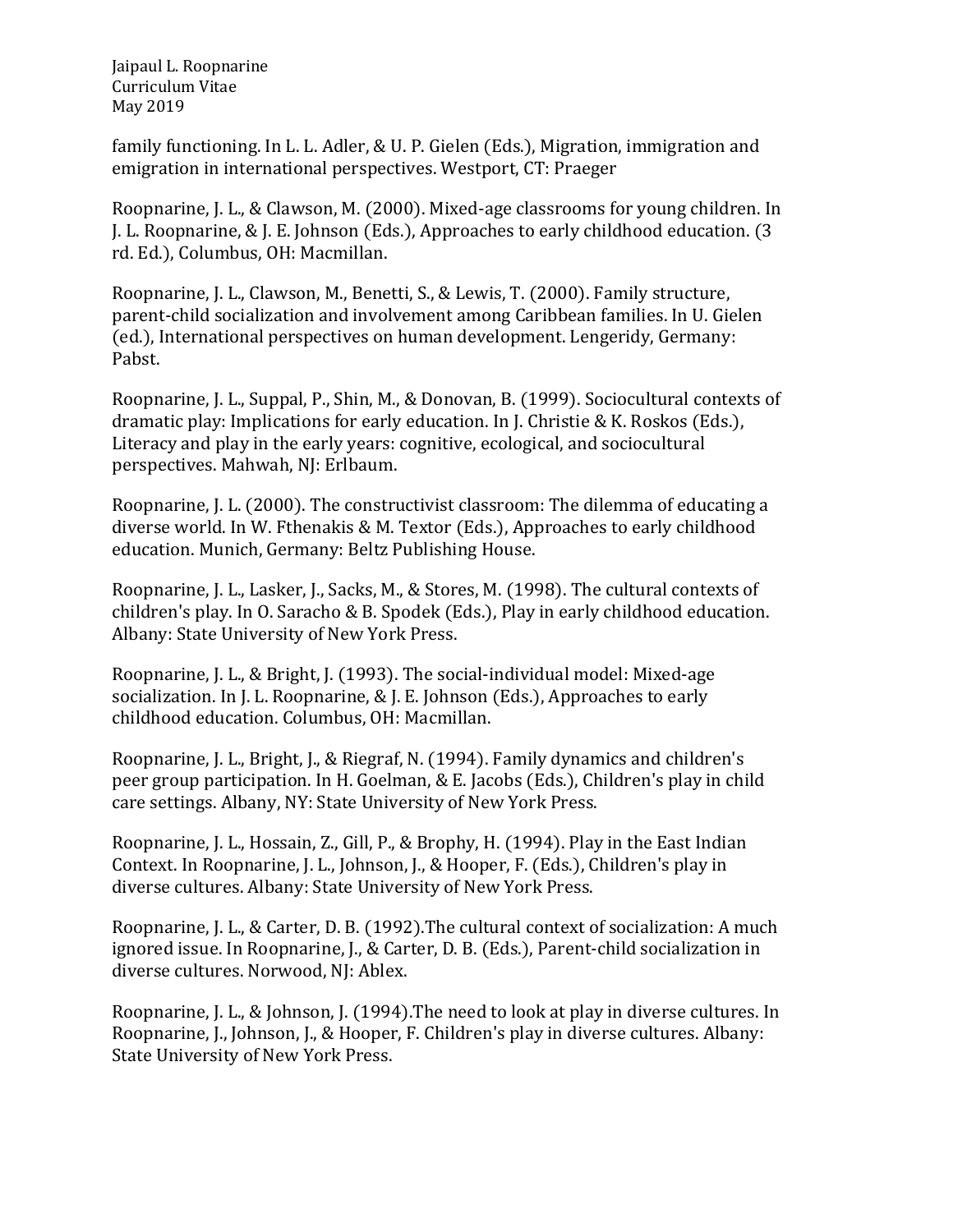Roopnarine, J. L., Hooper, F., Ahmeduzzaman, M., & Pollack, B. (1993). Gentle play partners: Mother-child and father-child play in New Delhi, India. In Macdonald, K. (Ed.), Parent-child play. Albany: State University of New York Press.

Roopnarine, J. L., & Hossain, Z. (1992). Parent-child interaction patterns in urban Indian families in New Delhi: Are they changing? In Roopnarine, J. L. & Carter, B. (Eds.), Parent-child relations in diverse cultures. Norwood, NJ: Ablex.

Roopnarine, J. L., Cochran, D., & Mounts, N. S. (1987). Theories of socialization. In Johnson, J. E., & Yawkey, T. (Eds.), Integrative processes in development during early and middle childhood. Hillsdale, NJ: Lawrence Erlbaum.

Roopnarine, J. L. (1987). The mixed-age classroom. In Roopnarine, J. L., & Johnson, J. E. (Eds.), Approaches to early childhood education. Columbus, OH: Charles E. Merrill.

Mounts, N. S., & Roopnarine, J. L. (1987). Behavioristic applications to early childhood education. In Roopnarine, J. L., & Johnson, J. E. (Eds.), Approaches to early childhood education. Columbus, OH: Charles E. Merrill.

Roopnarine, J. L., & Mounts, N. S. (1987). Theories of sex role development. In D. B. Carter (Ed.), Sex Roles. New York: Praeger.

Roopnarine, J. L., & Miller, B. C. (1985). Transition to fatherhood. In Hanson, S., & Bozett, F. (Eds.), Dimensions of fathering: A book of readings. Beverly Hills, CA: Sage Publications.

Roopnarine, J. L. (1984). Becoming acquainted with peers in the nursery classroom. In Field, T., Roopnarine, J. L., & Segal, M. (Eds.), Friendships in normal and handicapped children. Norwood, NJ: Ablex.

Roopnarine, J. L., & Field, T. (1984). Play interactions of friends and acquaintances in nursery school. In Field, T., Roopnarine, J. L., & Segal, M. (Eds.), Friendships in normal and handicapped children. Norwood, NJ: Ablex.

Johnson, J. E., & Roopnarine, J. L. (1983).The preschool classroom: Sex differences in children's play. In Liss, M. (Ed.), Sex differences in the acquisition of social and cognitive skills. New York: Academic Press.

Field, T. & Roopnarine, J. L. (1981). Infant peer interactions. In Field, T., Quay, H., Troll, L., & Finley, G. (Eds.), Review of human development. New York: Wiley.

Roopnarine, J. L., & Lamb, M. E. (1981).The effects of daycare on attachment and exploratory behavior in a strange situation. In Howells, J. G. (Ed.), Advances in family psychiatry. New York: International Universities Press.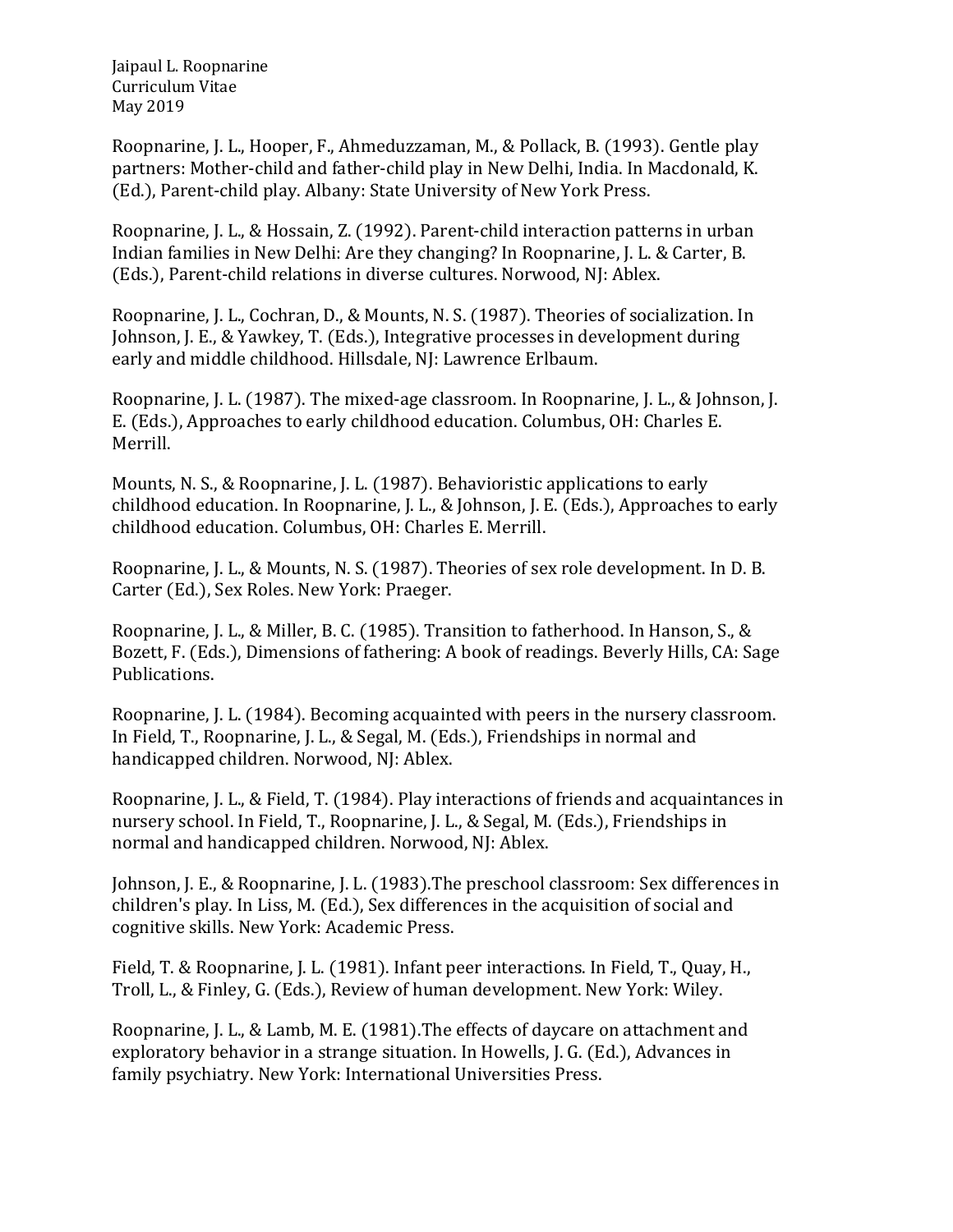Manuscripts submitted for publication:

Yildirim, E. & Roopnarine, J. L. (submitted). Maternal Warmth, Verbal Aggression, and Physical Assault Over Time and Children's Intellectual Performance

Roopnarine, J. L. & Yildrim, D. E. (submitted). Fathers' cognitive engagement and preschoolers' literacy skills in three ethnic groups in Trinidad and Tobago.

Yildirim, E. & Roopnarine, J. L. (submitted). Maternal and paternal cognitive engagement and children's literacy skills in 25 African countries.

Ong'ayi, D. M. M., Dede Yildirim, E., & Roopnarine, J. L. (submitted). Mothers', fathers', and other household members' involvement in reading, storytelling, and play and preschoolers' literacy skills in Kenya.

Peer Reviewed Journal Articles:

Roopnarine, J. L. & Yildrim, D. E. (2018). Paternal and Maternal Engagement in Play, Story Telling, and Reading in Five Caribbean Countries: Associations with Preschoolers' Literacy Skills. International Journal of Play, 7, 132-145.

van der Kooij, I. W., Chotoe-Sanchit, R. K. , Moerman, G., Lindauer, R. J. L., Roopnarine, J. L., & Graafsma. T. L. G. (2017). Perceptions of adolescents and caregivers of corporal punishment: A qualitative study of Indo Caribbean in Suriname. Victims and Violence, 33, 686-707.

Yildirim, E. & Roopnarine, J. L. (2017). Nonviolent Discipline, Physical Assault, and Psychological Aggression in Five Caribbean Countries: Associations with Preschoolers' Early Literacy and Social Skills. International Journal of Psychology

Yildirim, E. & Roopnarine, J. L. (2017). Paternal and Maternal Engagement across Six Caribbean Countries and Childhood Outcomes. Journal of Applied Developmental Psychology, 53, 64-73.

Roopnarine, J. L., Krishnakumar, A., Logie, C., Narine, L. & Davidson, K. L. (2017). Moderating Role of Neighborhood Characteristics on the Associations between Parenting Practices and Children's Early Language Skills in Trinidad and Tobago. Caribbean Journal of Psychology, 2, 24-45.

Roopnarine, J. L., & Yildirim, E. (2017). Influence of relationship skills education on pathways of associations between paternal depressive symptoms and IPV and childhood behaviors. Psychology of Men and Masculinity, 19, 223-233.

van der Kooij, I. W., Nieuwendam, J., Moerman, G., Boer, F., Lindauer, R. J. L., Roopnarine, J. L., & Graafsma. T. L. G. (2017). Perceptions among Creoles and Maroons on corporal punishment in Suriname. Child Abuse Review, 26, 275-288.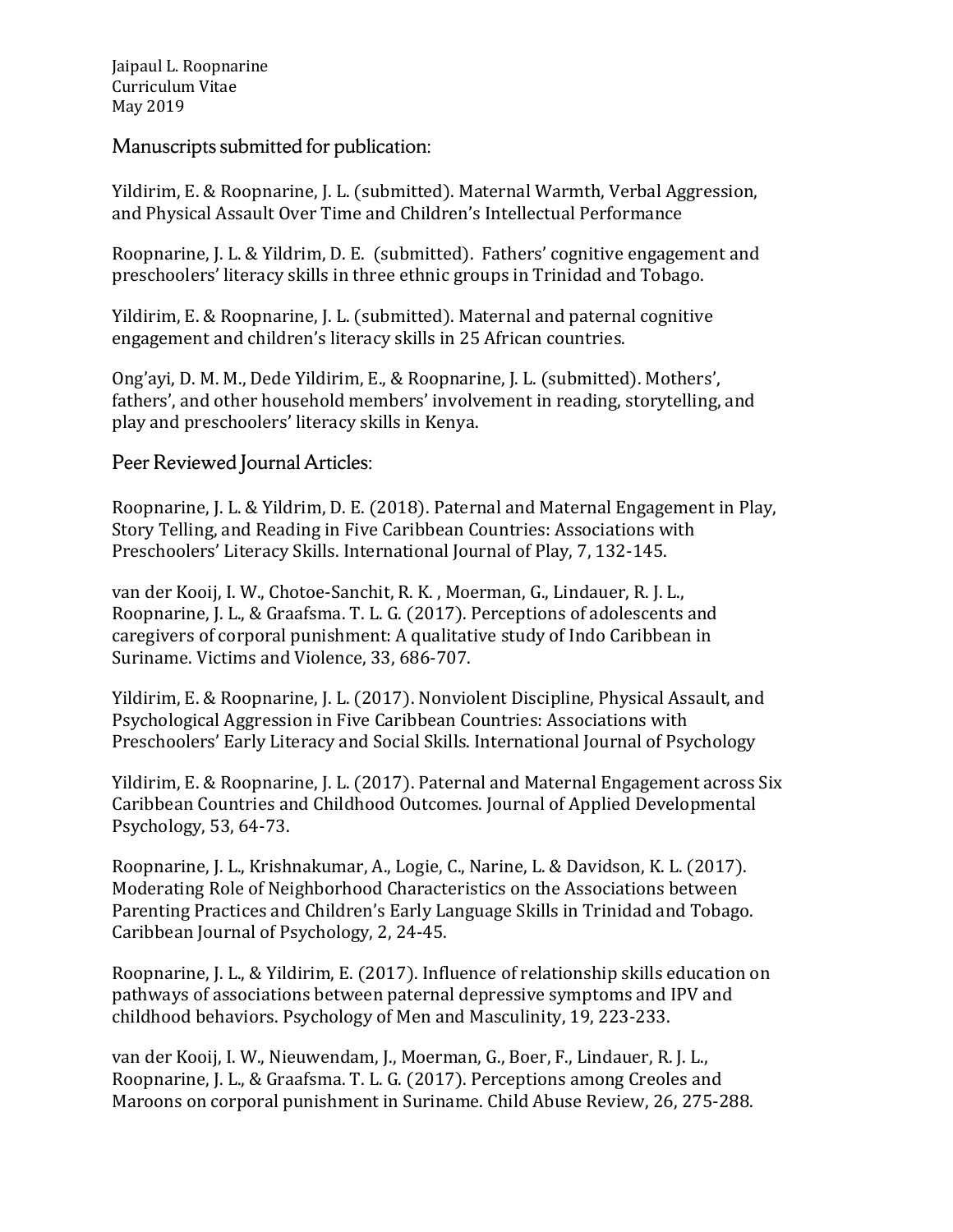Roopnarine, J. L., & Yildirim, E. (2017). Association Between Relationship Education and Depressive Symptoms in Fathers with Young Children: A Complier Average Causal Effect Estimate. American Journal of Orthopsychiatry. 87, 402-413.

Krishnakumar, A., Narine, L., & Roopnarine, J. L., & Logie, C. (2016). Prevalence and Socio-cultural Predictors of Mental Health Disorders among Mothers in Trinidad and Tobago: Examining Ethnic Variations. International Journal of Psychology.

Roopnarine, J. L., Yang, Y., & Krishankumar, A. (2017). Moderating Role of Social Support on the Associations Between Individual Level Factors and Depressive Symptoms in Young Adults in Guyana and Trinidad and Tobago. West Indian Medical Journal, 66, 294-298.

Roopnarine, J. L., Logie, C., Davidson, K. L., Krishnakumar, A., & Narine, L. (2015). Caregivers' Knowledge about Children's Development in Three Ethnic Groups in Trinidad and Tobago. Parenting Science and Practice, 15, 229-246.

Roopnarine, J. L. & Davidson, K. L. (2015). Parent-Child Play across Cultures: Advancing Play Research. American Journal of Play, 7, 228-252.

Yildirum, E. & Roopnarine, J. L. (2015). The Mediating Role of Maternal Warmth in the Relationship Between Harsh Parental Practices and Externalizing and Internalizing Behaviors in Hispanic American, African American, and European American Families Cultural Diversity and Ethnic Minority Psychology, 21, 430-439.

Krishnakumar, A., Narine, L., & Roopnarine, J. L., & Logie, C. (2013). The Relationship between neighborhood effects and child prosocial and antisocial behaviors in Trinidad and Tobago: The intervening role of parental control Journal of Abnormal Child Psychology.

Roopnarine, J. L., Jin, B., Krishnakumar, A. (2013). Do Guyanese Mothers' Levels of Warmth Moderate the Association Between Harshness and Justness of Physical Punishment and Preschoolers' Prosocial Behaviors and Anger? International Journal of Psychology. DOI:10.1002/ijop.12029

Roopnarine, J. L., Krishnakumar, A., Narine, L., Logie, C., & Lape, M. (2013). Relationships Between Parenting Practices and Preschoolers' Social Skills in African, Indo, and Mixed-Ethnic Families in Trinidad and Tobago: The Mediating Role of Ethnic Socialization. Journal of Cross-cultural Psychology. Online October 30, 2013 DOI:10.1177/0022022113509894

Roopnarine, J. L., Yang, Y., Krishnakumar, A., & Davidson, K. L. (2013). Parenting practices in Guyana and Trinidad and Tobago: Connections to preschoolers' social and cognitive skills. Interamerican Journal of Psychology, 47, (2), 313-328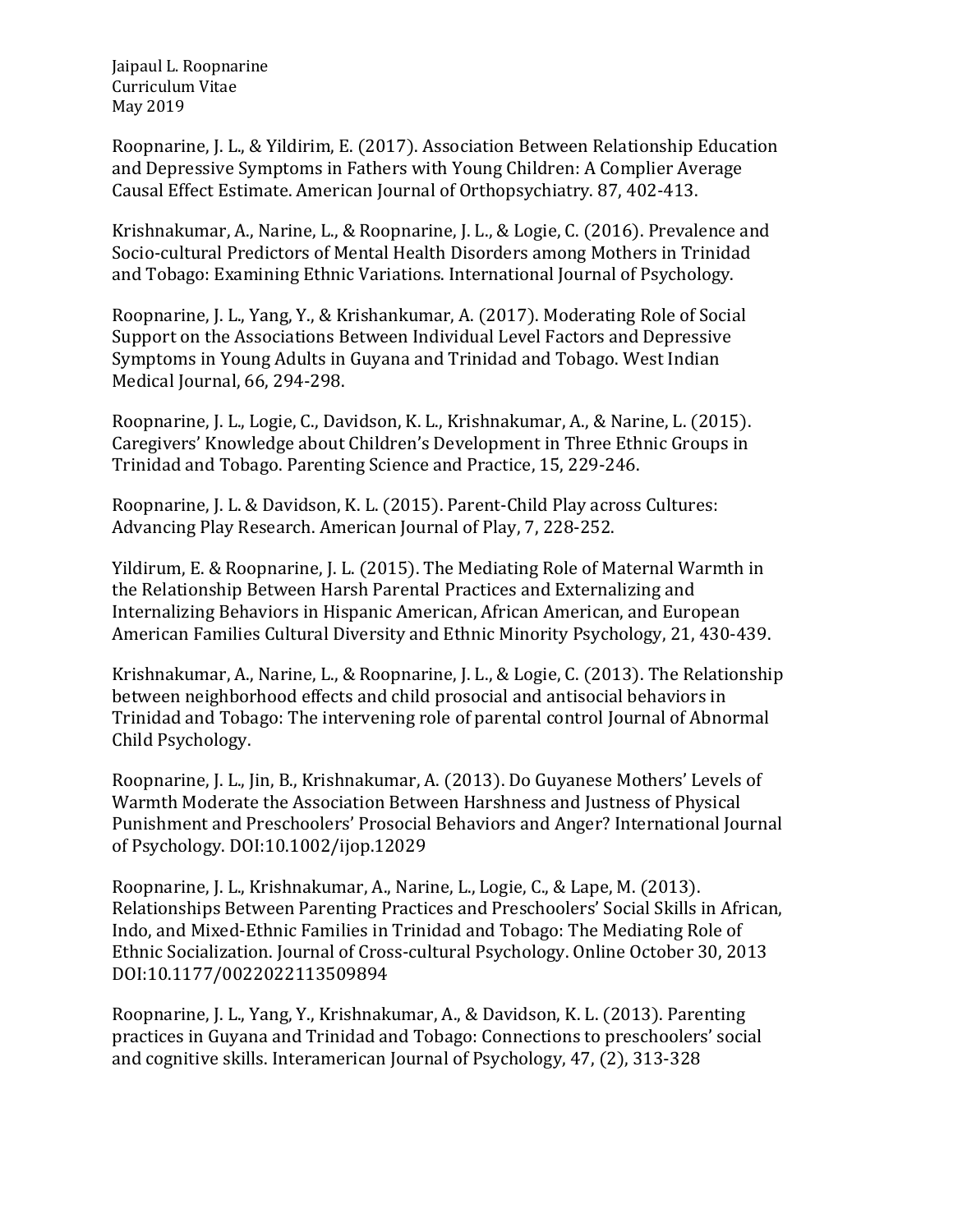Roopnarine, J. L., Krishnakumar, A., & Vadgama, D. (2013). Indian Fathers: Family Dynamics and Investment Patterns. Psychology and Developing Societies. 25, 223- 247.

Narine, L. Krishnakumar, A., Roopnarine, J. L., & Logie, C. (2013). A Multilevel analysis of the health challenges of growing up poor in Trinidad and Tobago neighborhoods: Understanding the role of parental health and health beliefs. Journal of Pediatric Psychology.

Roopnarine, J. L. (2013). What is the state of play? International Journal of Play, 3,

Roopnarine, J. L., & Jin, B. (2012) Indo Caribbean Immigrant Mothers' and Fathers' Beliefs about Play: Do they Moderate the Relationship Between Preschoolers' Time in Play and Early Academic Performance? American Journal of Play. 4, 441-463.

Fouts, H., Roopnarine, J. L., Lamb, M. E., & Evans, M. (2012). Infant social partners and multiple caregivers: The importance of ethnicity and socioeconomic status. Journal of Cross-Cultural Psychology, 43, 328-348.

Roopnarine, J. L., & Krishnakumar, A., & Xu, Yi-Li (2009). Beliefs about mothers' and fathers' roles and the division of childcare and household labor in Indo Caribbean immigrants with young children. Cultural Diversity and Ethnic Minority Psychology, 15, 173-182.

Hossain, Z., Roopnarine, J. L., Isamel, R., Menon, S., Sombuling, A. (2008). Fathers' and mothers' reports of involvement in caring for infants in Kadazan families in Sabah, Malaysia. Fathering, 5, 58-78.

Fouts, H., Roopnarine, J. L., & Lamb, M. E. (2007). Social experiences and daily routines of African American infants in different socioeconomic contexts. Journal of Family Psychology, 21, 655-664.

Roopnarine, J. L. (2007). Comments on Cabrera, Fitzgerald, Roggman, and Bradely, "Modeling the dynamics of paternal influences on children over the life course." Applied Developmental Science, 11, 205-207.

Benetti, S. P. & Roopnarine, J. L. (2006). Paternal involvement with school-aged children in Brazilian families: Association with childhood competence. Sex Roles, 55, 669-678.

Roopnarine, J. L., Krishnakumar, A., Metindogan, A., & Evans, M. (2006). Links among parenting styles, academic socialization, and the early academic and social skills of pre-Kindergarten and Kindergarten-age children of English-speaking Caribbean immigrants. Early Childhood Research Quarterly, 21, 238-252.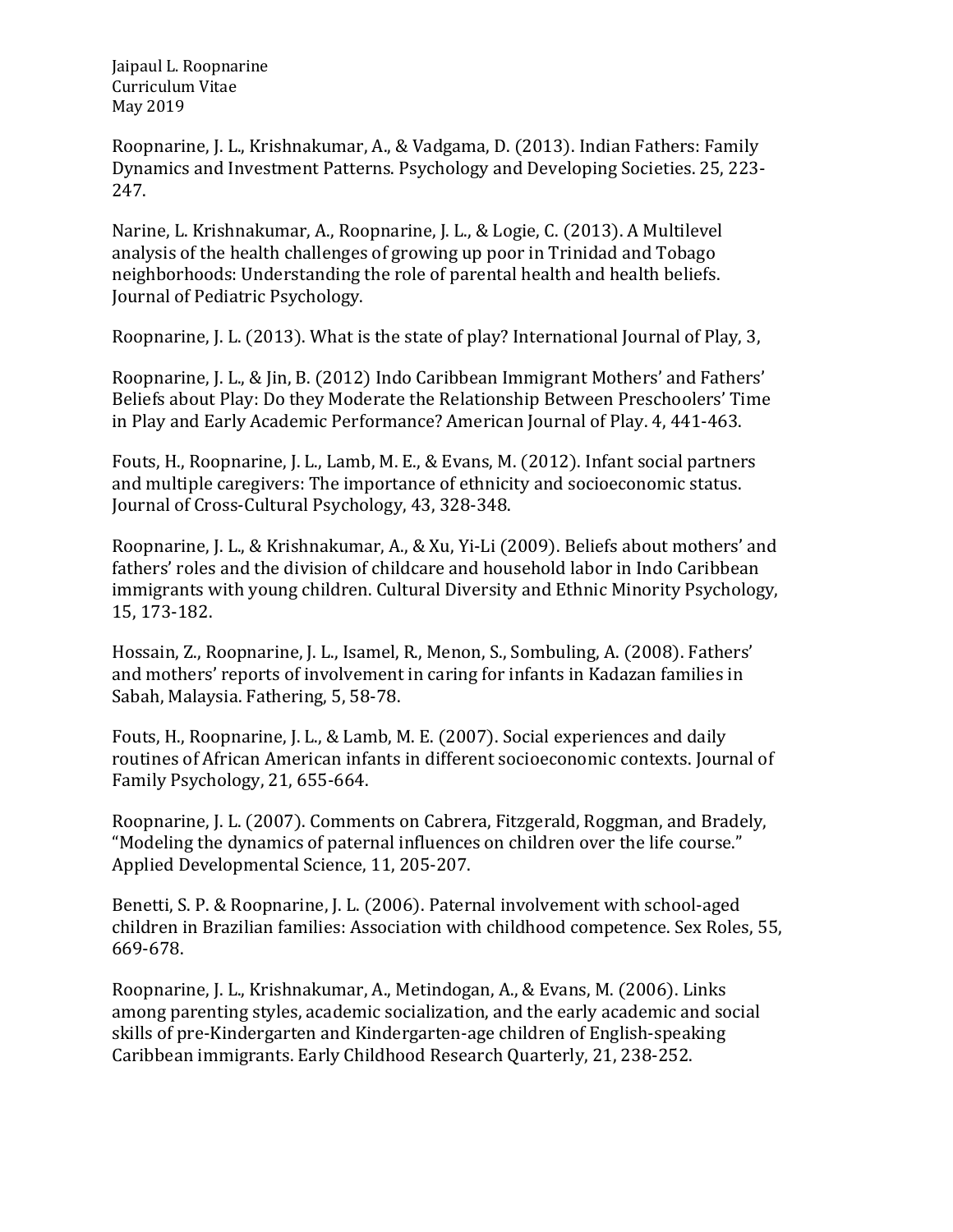Roopnarine, J. L., Fouts, H. N., Lamb, M. E., & Lewis-Elligan , T. E. L. (2005) Mothers' and fathers' behaviors toward their 3-4 month old infants in lower-, middle-, and upper-SES African American families. Developmental Psychology, 41, 723-732.

Hossain, Z., Roopnarine, J. L., Masud, J., Muhamed, A. A., Baharudin, R., Abdullah, R., & Jahur, R. (2005). Mothers' and fathers' childcare involvement with young children in rural families in Malaysia. International Journal of Psychology, 40, 385-394.

Tulananda, O., & Roopnarine, J. L. (2001). Mothers' and fathers' interactions with preschoolers in the home in northern Thailand: Relationships to teachers' assessments of children's social skills. Journal of Family Psychology, 15, 676-687.

Roopnarine, J. L. & Suppal, P. (2001). Kakar's Psychoanalytic interpretation of Indian childhood: The need to emphasize the father and multiple caregivers in the socialization equation. International Journal of Group Tensions, 29, 349-370. (Special Issue on the work of the Indian psychoanalyst Dr. Sudhir Kakar).

Suppal, P., & Roopnarine, J. L. (1999). Paternal involvement in childcare as a function of maternal employment in nuclear and extended families in India. Sex Roles, 40, 731-744.

Roopnarine, J. (1997). Fathers in the English-Speaking Caribbean: Not so Marginal, World Psychology, 3, 191-210.

Suppal, P., G., Roopnarine, J. L., Buesig, T., & Bennett, A. (1996). Ideological beliefs about family practices: Contemporary perspectives among north Indian families. International Journal of Psychology, 31, 29-37.

Sun, L. & Roopnarine, J. L. (1996). Mother-infant and father-infant interaction and involvement in childcare and household labor among Taiwanese families. Infant Behavior and Development, 19, 121-129.

Young, D. & Roopnarine, J. L. (1994). Fathers' involvement with preschoolers in the home in families with typical children and in families with disabled children. Topics in Special Early Childhood Education, 14, 488-502.

Roopnarine, J. L., Brown, J., White, P. S., Riegraf, N. B., Crossely, D., Hossain, Z., Webb, W. (1995) Father involvement in childcare and household work in common-law low income dual-earner and single-earner Jamaican families. Journal of Applied Developmental Psychology, 16, 35-52.

Hossain, Z., & Roopnarine, J. (1993) Division of household labor and child care in dual-earner African-American families with infants. Sex Roles, 29, 571-583.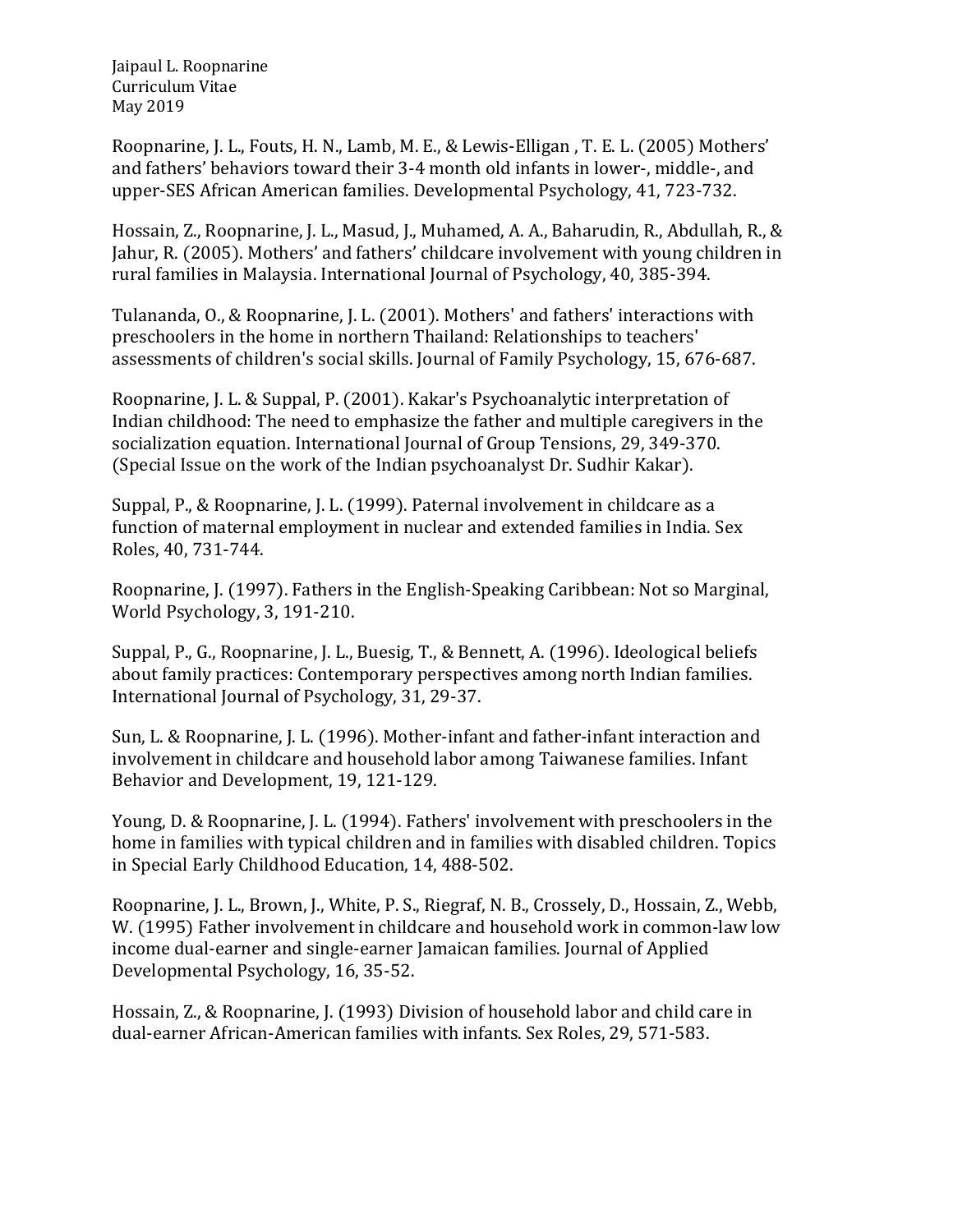Hossain, Z. & Roopnarine, J. L. (1994) African-American fathers' involvement with infants: Relationship to their functioning style, support, education, and income. Infant Behavior and Development, 17, 175-184.

Adams, G., & Roopnarine, J. L. (1994) Physical attractiveness, social skills, and samesex peer popularity. Journal of Group Psychotherapy, Psychodrama and Sociometery, 47, 15-35.

Tulananda, O., Young, D., & Roopnarine, J. L. (1994). Thai and American fathers' involvement with preschool-age children. Early Child Development and Care 97, 123-133.

Roopnarine, J. L., & Ahmeduzzaman, M. (1993) Puerto Rican fathers' involvement with their preschool age children. Hispanic Journal of Behavioral Sciences, 15, 96-107.

Roopnarine, J. L., Ahmeduzzaman, M., Donnely, S., Mennis, A., Gill, P., Arky, L., Dingler, K., & Talukder, E. (1992) Social and cognitive play behaviors and playmate preferences in same-age and mixed-age classrooms. American Educational Research Journal, 29, 757-776.

Roopnarine, J. L., Ahmeduzzaman, M., Hossain, Z., & Riegraf, N. (1992) Parent-infant rough play: Its cultural specificity. Early Education and Development, 3, 298-311.

Ahmeduzzaman, M., & Roopnarine, J. L. (1992). Fathers' functioning style, social support, and fathers' involvement with preschoolers in African-American intact families. Journal of Marriage and the Family, 54, 699-707.

Hossain, E., & Roopnarine, J. L. (1992). On the fringes: Urban Living among squatters of Serajganj town in Bangladesh. Urban Anthropology, 21, 45-65.

Roopnarine, J.L., Talukder, E., Jain, D., Joshi, P., & Srivastav, P. (1992). Personal wellbeing, kinship tie and mother-infant and father-infant interactions in single-wage and dual-wage families in New Delhi, India. Journal of Marriage and the Family, 54, 293-301.

Roopnarine, J. L. (1990). Dual-earner wives' and husbands' perceptions of their children's day care experiences: Relationship to personal well-being, marital stress, and job satisfaction. Early Education and Development, 1, 205-216.

Roopnarine, J. L., Church, C., & Levy, G. (1990). Daycare children's play behaviors: Relationship to their mothers' and fathers' assessments of their parenting behaviors, marital stress, and marital companionship. Early Childhood Research Quarterly, 5, 335-346.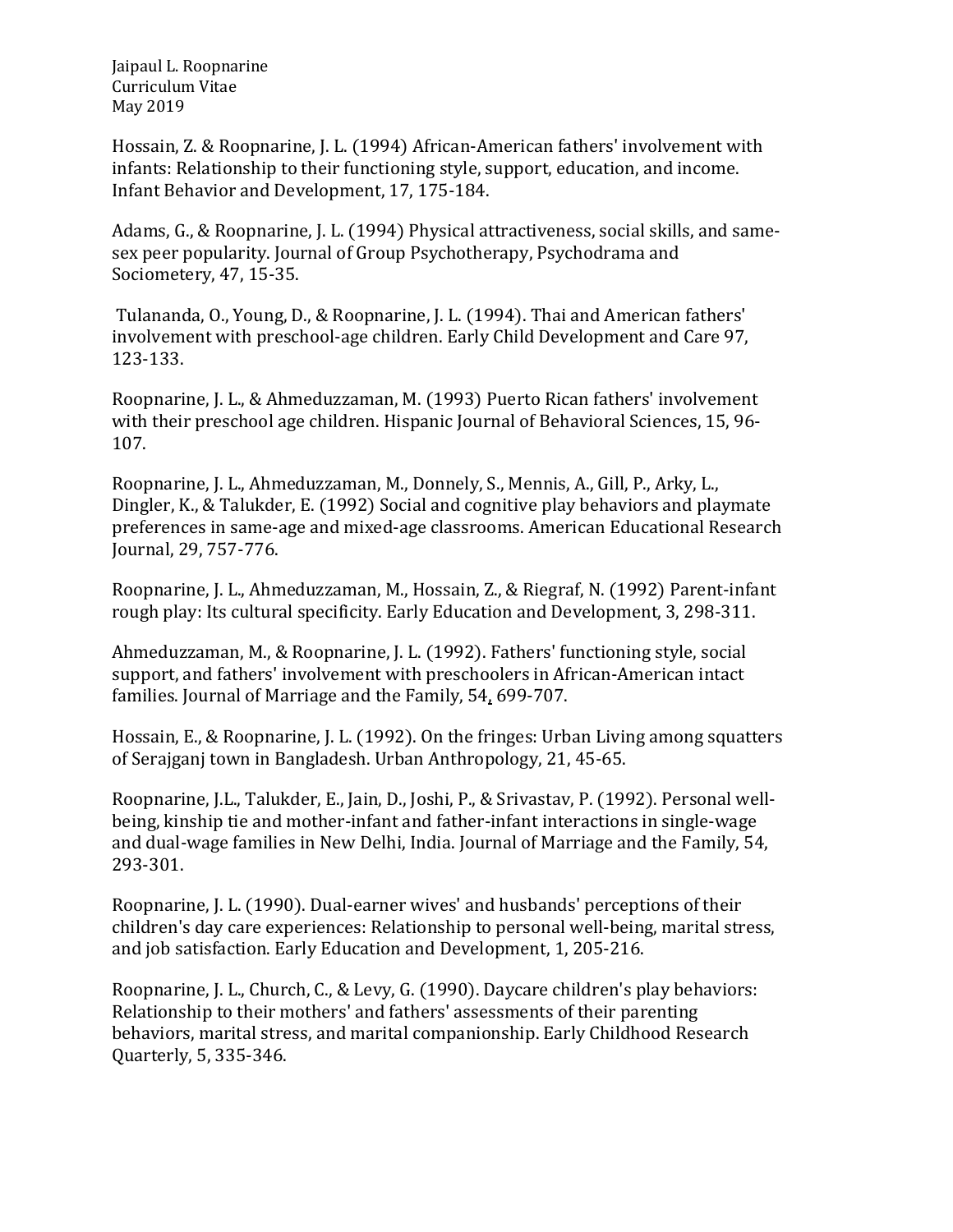Roopnarine, J. L., Talukder, E., Jain, D., Joshi, P., & Srivastav, P. (1990). Characteristics of holding, patterns of play and social behaviors between parents and infants in New Delhi, India. Developmental Psychology, 26, 667-673.

Roopnarine, J. L., Lu, M. & Ahmeduzzaman, M. (1989). Parental reports of early patterns of caregiving, play and discipline in India and Malaysia. Early Child Development and Care, 50, 109-120.

Roopnarine, J. L., & Hempel, L. (1988). Day care and family dynamics. Early Childhood Research Quarterly, 3, 427-438.

Roopnarine, J. L., Adams, G. R., & Mounts, N. S. (1988). Sociometric status and peer group dynamics. Child Psychiatry and Human Development, 18, 169-180.

Mounts, N. S., & Roopnarine, J. L. (1987). Social-cognitive play patterns in same-age and mixed-age preschool classrooms. American Educational Research Journal, 24, 463-467.

Roopnarine, J. L. (1987). Social interaction in the peer group: Relationship to perceptions of parenting and children's interpersonal awareness and problem solving ability. Journal of Applied Developmental Psychology, 8, 351-362.

Roopnarine, J. L., & Adams, G. R. (1987).The interactional teaching patterns of mothers and fathers with their popular, moderately popular, or unpopular children. Journal of Abnormal Child Psychology, 15, 125-136.

Roopnarine, J. L., & Adams, G. R. (1987). Social interaction patterns of high, average, and low sociometric status children. Journal of the American Academy of Child Psychiatry, 26, 28-32.

Roopnarine, J. L., Mounts, N. S., & Casto, G. (1986). Mothers' perceptions of their children's supplemental care experiences: Correlation with spousal relationship. American Journal of Orthopsychiatry, 56, 581-588.

Roopnarine, J. L. (1986). Mothers' and fathers' behaviors toward the sex-typed toy play of their infant sons and daughters. Sex Roles, 12, 59-68.

Roopnarine, J. L., & Honig, A. S. (1985). The unpopular child. Young Children, 59-64.

Roopnarine, J. L., & Mounts, N. S. (1985). Mother-child, father-child play. Early Child Development and Care, 20, 157-169.

Roopnarine, J. L. (1985). Changes in peer-directed behaviors following preschool experiences. Journal of Personality and Social Psychology, 48, 740-745.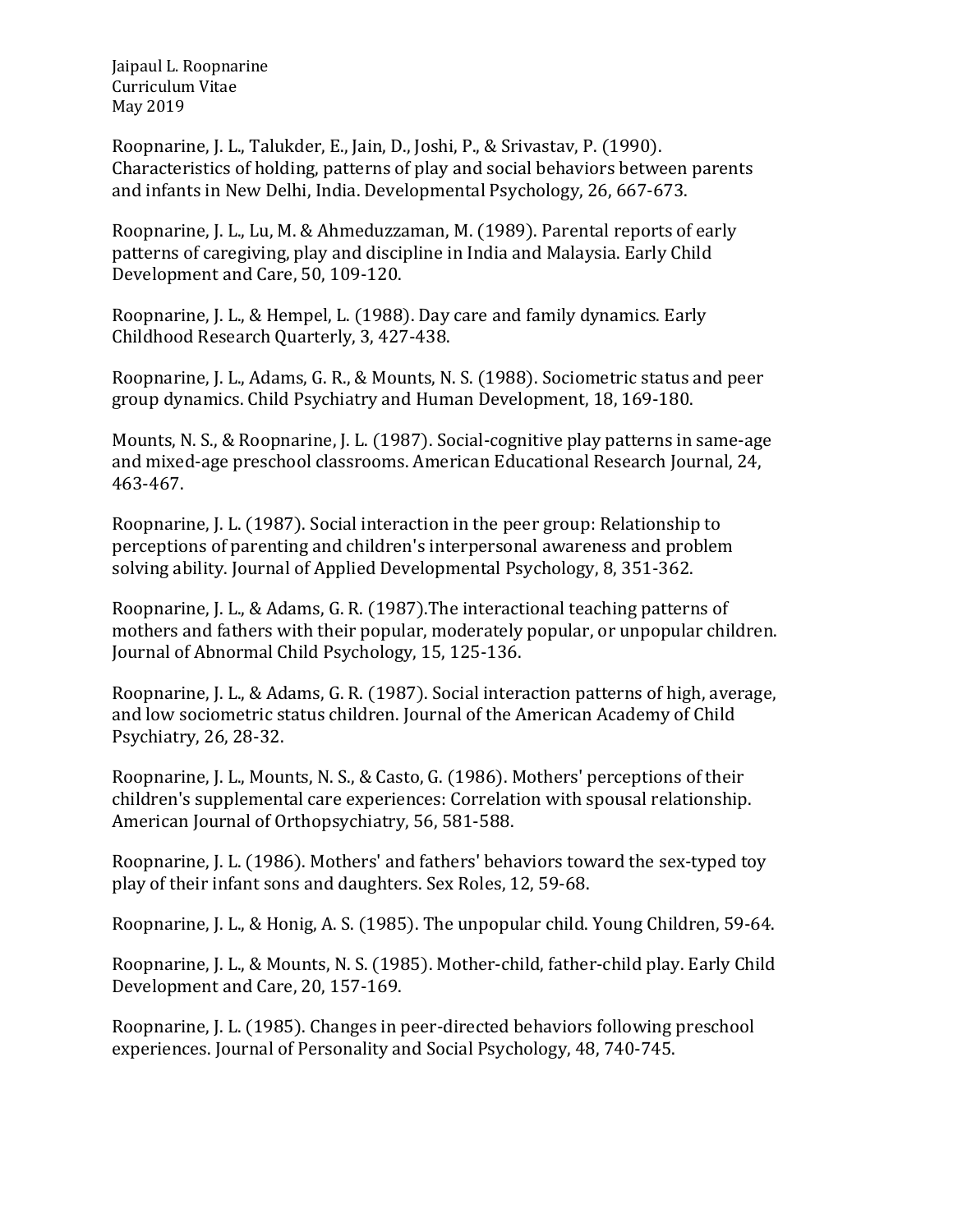Roopnarine, J. L., & Johnson, J. E. (1984). Socialization in a mixed-age experimental program. Developmental Psychology, 20, 828-832.

Roopnarine, J. L. (1984). Sex-typed socialization in mixed-age preschool classrooms. Child Development, 55, 1078-1084.

Roopnarine, J. L., & Johnson, J. E. (1983). Kindergartners' play with preschool and school-aged children within a mixed-age classroom. Elementary School Journal, 83, 578-586.

Roopnarine, J. L., & Field, T. (1983). Peer-directed behaviors of infants and toddlers during nursery school play. Infant Behavior and Development, 6, 133-138.

Roopnarine, J. L. (1981). Peer play interactions in a multi-age preschool classroom. Journal of General Psychology, 104, 161-166.

Roopnarine, J. L., & Lamb, M. E. (1980). Peer and parent-child interaction before and after enrollment in nursery school. Journal of Applied Developmental Psychology, 1, 78-81.

Lamb, M. E. & Roopnarine, J. L. (1979). Peer influences on sex role development in preschoolers. Child Development, 50, 1219-1222.

Roopnarine, J. L., & Lamb, M. E. (1978). The effects of daycare on attachment and exploratory behavior in a strange situation. Merrill-Palmer Quarterly, 24, 85-95.

#### Technical Reports

Logie, C., & Roopnarine J. L. (2015). Childrearing practices in the Caribbean: Lessons and implications from a national assessment in Trinidad and Tobago. Family development Centre, University of the West Indies, St. Augustine, Trinidad and Tobago.

Roopnarine, J. L., Krishnakumar, A., Narine, L., Logie, C., & Ramlal, B. (2011). Childrearing Beliefs and Practices and Childhood Development in Trinidad and Tobago. Ministry of Education and University of the West Indies, Trinidad and Tobago.

Williams, S., Brown, J., Roopnarine, J. L. (2006). Childrearing in the Caribbean. Bridgetown, Barbados: Caribbean Child Support Initiative.

Roopnarine, J. L. (2005). The Roving Caregiver Program in Jamaica: Its theoretical and research foundations and efficacy. For the Bernard van Leer Foundation. The Hague, Netherlands and Caribbean Strategic Initiative, Bridgetown, Barbados.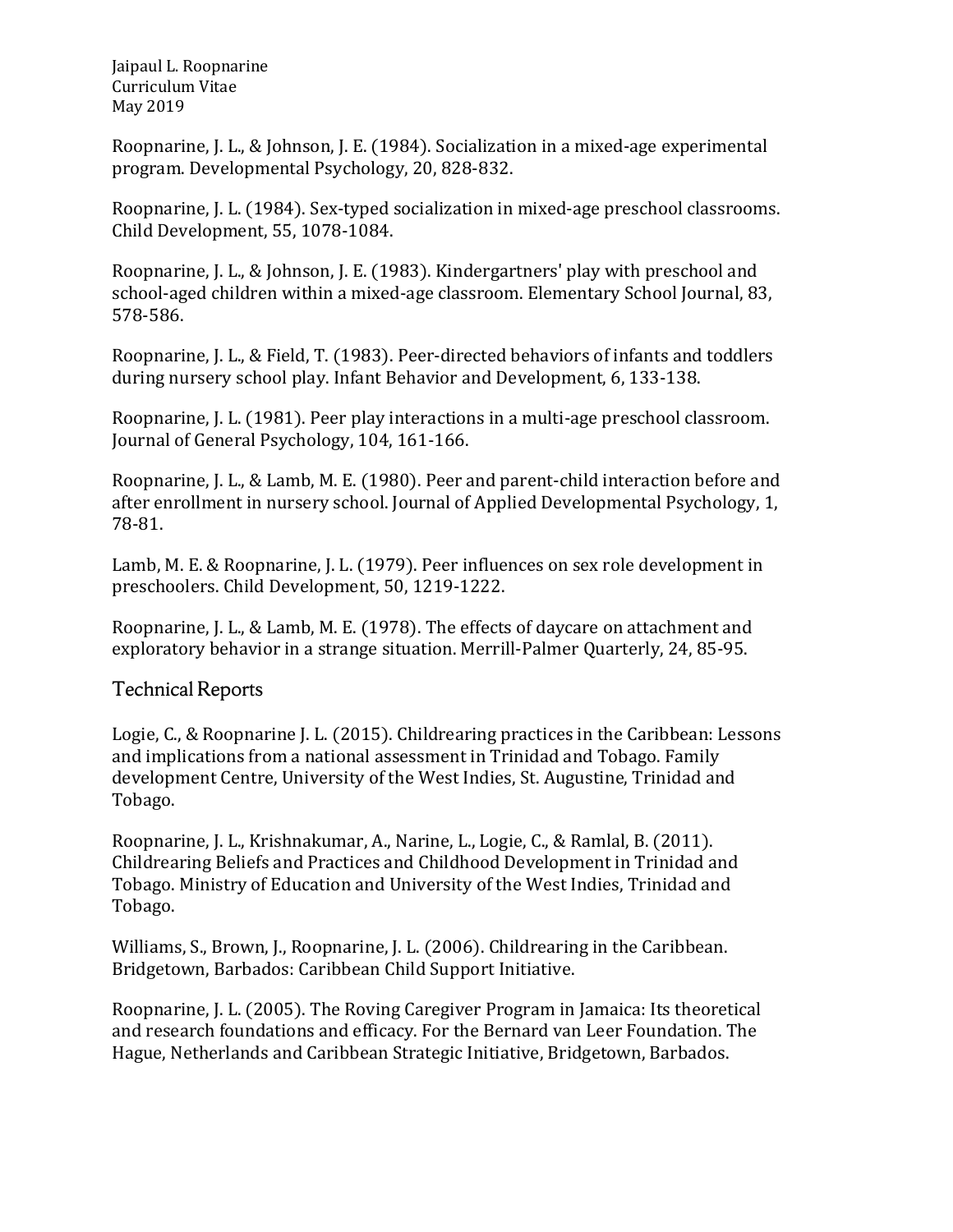Roopnarine, J. L., White, P. S., & Riegraf, N. B. (1994). Men's roles in Guyanese, Dominican, and Jamaican societies. (Prepared for The University of West Indies, Mona, Jamaica and UNICEF).

Other Manuscripts, Newspaper Articles, and Book Reviews:

Roopnarine, J. (2013). A closer look at Caribbean fathers, Trinidad Express, May 23

Roopnarine, J. L. (2009). A review of: Enthusiastic and Engaged Learners: Approaches to Learning in the Early Childhood Classroom by Marilou Hyson, Teachers College Record.

Roopnarine, J. L. (1997). A review of "The father's role in child development." Contemporary Psychology, 42, 36-37.

Roopnarine, J. L. (1995). Multicultural education: Looking beyond the "tourist" approach. Impact, 25, 19-21.

Roopnarine, J. L. (1993). A review of "Child care in context". Journal of Marriage and the Family, 711-712.

Roopnarine, J. L. (1984). A review of the "Place of attachment in human behavior." Ethology and Sociobiology, 5, 183.

Roopnarine, J. L. A review of boys and girls apart. Journal of Sexual Research

Roopnarine, J. L. (1999). Caribbean fathers: Maligned and misunderstood. Caribbean Journal. (Four Part series; October).

Roopnarine, J. L. (1983). The effects of day care. Salt Lake Tribune, Sunday, May 31.

Roopnarine, J. L. (1982). Children's friendships. Salt Lake Tribune, Sunday, May.

Roopnarine, J. L. (1982). Play: The window to development. Salt Lake Tribune, Sunday, May 9.

### Presentations Before Professional Audiences (Includes Keynote and Invited Addresses):

Roopnarine, J. L. Fathering in Caribbean and African cultural communities. Conference on Fathers and Childhood Development. Institute for Graduate Studies and Research, Anton de Kom University of Suriname, Paramaribo, Suriname (Keynote, 2019).

Roopnarine, J. L. Physical punishment: Helpful or harmful. Parenting Conference. Corentyne, Guyana (2019).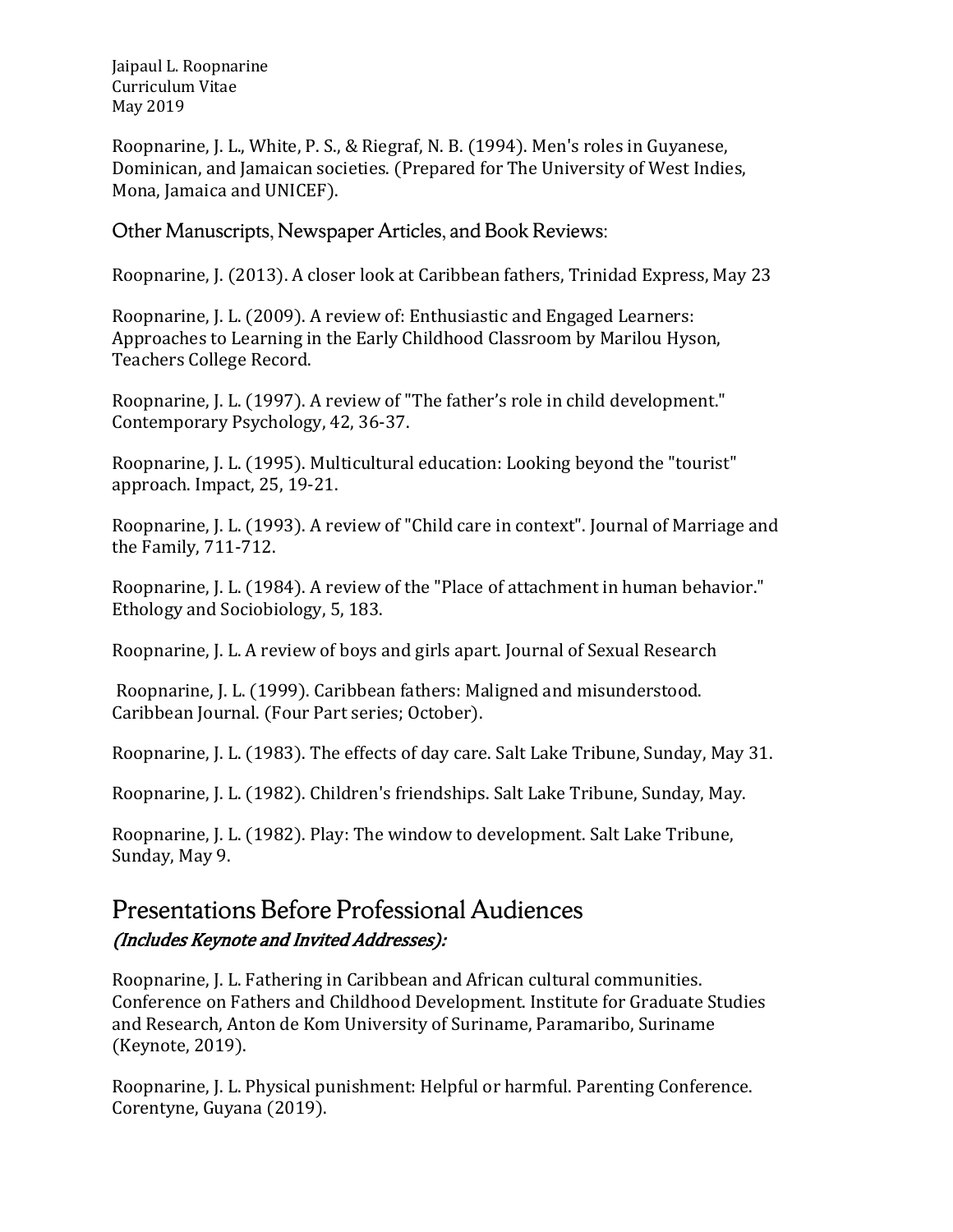Dede Yildirim, E. & Roopnarine, J. L. (2019). Physical punishment and children's social skills in 25 African countries. Poster to be presented at the Faculty Research Symposium, Auburn University, Auburn, AL.

Roopnarine, J. L. Depression across Caribbean countries; Links to suicide. Conference on Suicide in Guyana. Corentyne, Guyana (2018).

Dede Yildirim, E., & Roopnarine, J.L. (2017). The associations between economic hardship, depressive symptoms, and children's internalizing and externalizing behavior via paternal and maternal parenting. Paper presented at the annual meeting, National Council on Family Relations, Orlando, FL.

Dede Yildirim, E. & Roopnarine, J.L. (2017). The association between family economic wellbeing and paternal depressive symptoms and children's socioemotional outcomes via paternal parenting. Poster presented at the biennial meeting, Society for Research on Child Development, Austin, TX.

Roopnarine, J. L. Paternal and Maternal Engagement with Young Children in Caribbean Countries: Links to Cognitive and Social Development. Conference honoring the work of Professor Tobi Graafsma. Anton de Kom University, Paramaribo, Paramaribo, Suriname, November, 2017, (Invited address, 2017)

Roopnarine, J. L. Caribbean Psychology: An Evolving Portrait. Delivered at the opening of the Master's in Clinical Program at Anton de Kom University, Paramaribo, Suriname, November, 2017, Paramaribo, (Keynote address, 2017)

Roopnarine, J. L. Depression Across Caribbean Countries. Caribbean Associations of National Psychological Associations: Suicide, youth violence and professional psychology. Georgetown Guyana, November, 2017, (Invited address)

Roopnarine, J. L. Mother-Child and Father-Child Play Across Cultures. Play Conference, Leeds Metropolitan University, Leeds, England, July 2017 (Keynote address).

Roopnarine, J. L. Father Involvement Patterns in Diverse Cultural Communities: Links to Behavioral and Cognitive Outcomes. 11th Biennial Conference of the European Research Network About Parents and Education Roehampton University, London, England, July 2017 (Keynote address)

Roopnarine, J. L. Depression Across Caribbean Countries. Caribbean Associations of National Psychological Associations: Suicide, youth violence and professional psychology. Georgetown Guyana, November, 2017, (Invited address)

Roopnarine, J. L. Paternal and Maternal Engagement with Young Children in Caribbean Countries: Links to Cognitive and Social Development. Conference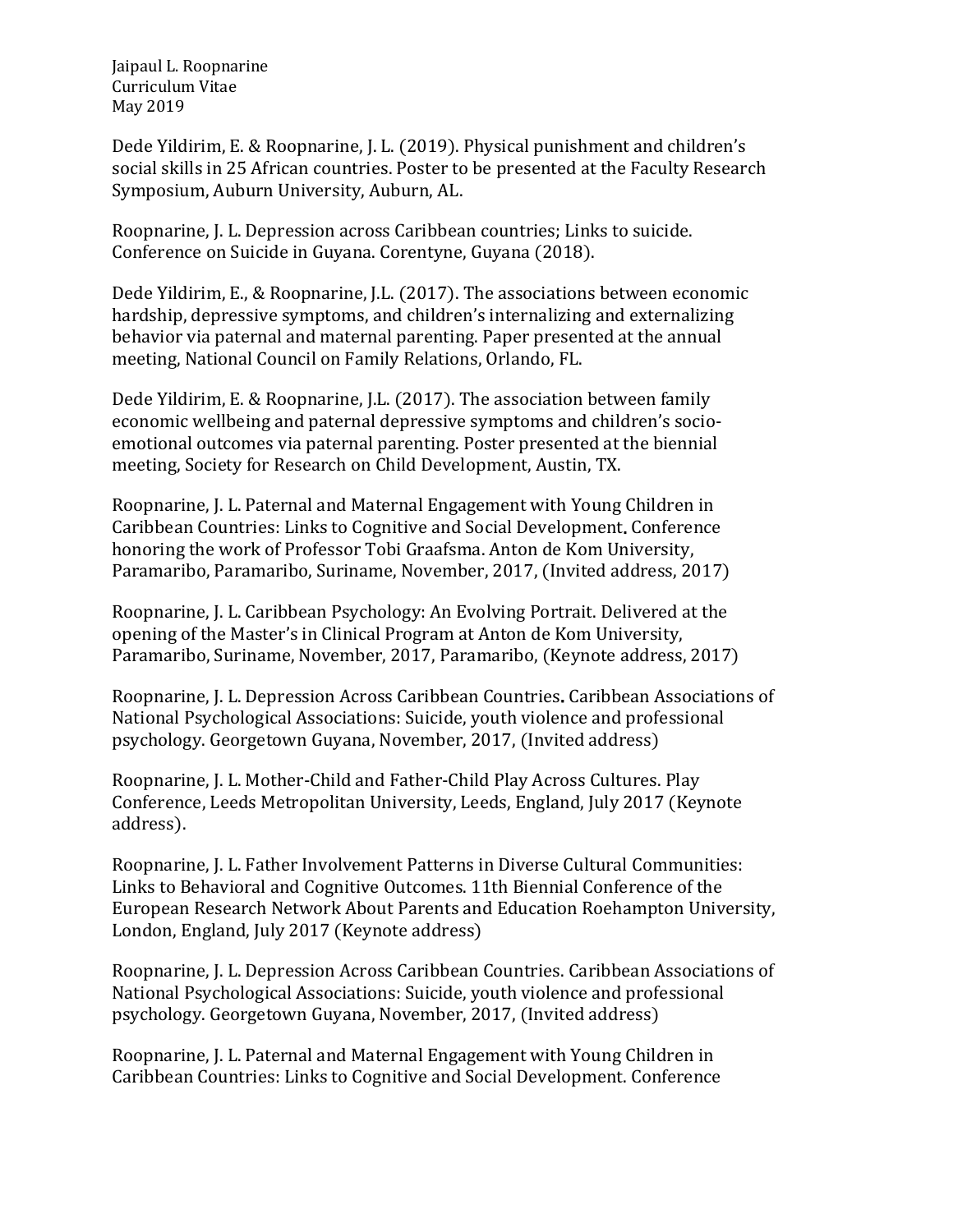honoring the work of Professor Tobi Graafsma. Anton de Kom University, Paramaribo, Paramaribo, Suriname, November, 2017, (Invited address)

Roopnarine, J. L. Caribbean Psychology: An Evolving Portrait. Delivered at the opening of the Master's in Clinical Program at Anton de Kom University, Paramaribo, Suriname, November, 2017, Paramaribo, (Keynote address)

Roopnarine, J. L. Play: Hope for a Sustainable Childhood Development. Conference on Advancing Quality Early Childhood Education in Jamaica: Sustainable Partnerships for Play-based Learning. Kingston, Jamaica, November, 2017 (Keynote address)

Roopnarine, J. L. Parenting practices in diverse groups in the Caribbean: Links to behavioral health in children. Caribbean Regional Conference on Psychology. Portau- Prince, Haiti, November, 2016 (Invited address)

Yildirim, E. D., & Roopnarine, J. L. Paternal risk and protective factors and childhood outcomes in Hispanic American, African American, and European American families. Society for Cross-Cultural Research, Portland, Oregon, February 2016.

Roopnarine, J. L. Current Status of Developmental Psychology Research across Caribbean Countries. American Psychological Association Meetings, Denver, Colorado, 2016.

Roopnarine, J. L., & Yildirim, E. Efficacy of Relationship Skills Education on Fathers' Personal Functioning and Childhood Behavioral Skills. Family Strengthening grantee meeting, Administration for Children and Families, Washington, DC, June, 2016.

Roopnarine, J. L., & Yildirim, E., Association between Relationship Education and Depressive Symptoms in Fathers with Young Children: A Complier Average Causal Effect Estimate. MMM Conference, University of Connecticut, Storrs, CT, 2016.

Davidson, K. L., & Roopnarine, J. L. (2016, July). Parent-teacher agreement on racialethnic socialization beliefs and practices. Poster presented at the National Research Conference on Early Childhood, Washington, D.C.

Roopnarine, J. L. (2016). Pan-cultural perspectives on play. Sixth Annual Mini-Conference on Play. School of Education, Bloomsburg University, Bloomsburg, Pennsylvania (April).

Roopnarine, J. L. Fathers' Parenting Practices and Childhood Outcomes in Trinidad and Tobago. European Developmental Psychology Conference, Braga, Portugal. September, 2015.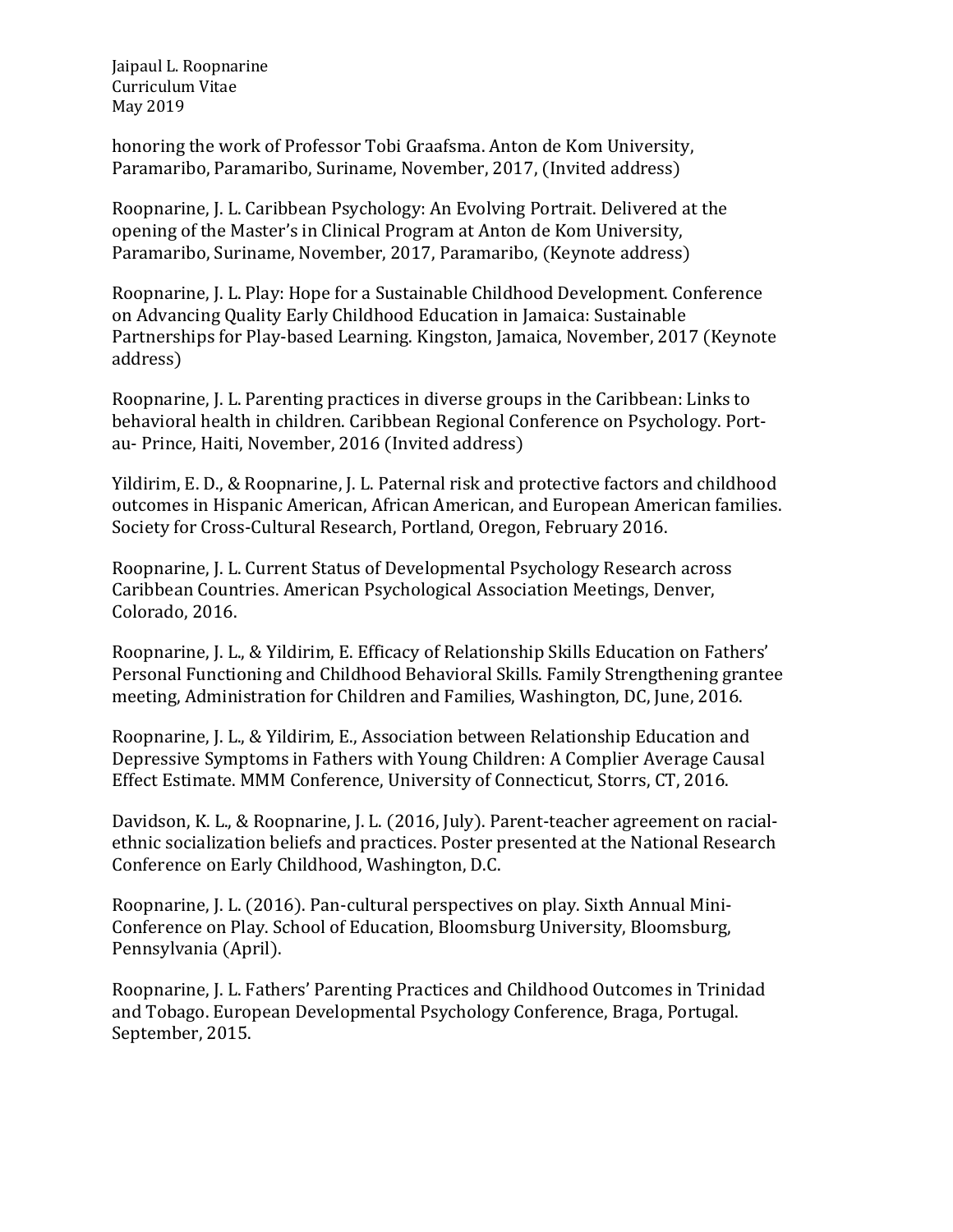Yildirim, E. D. & Roopnarine, J. L. Parental harshness and warmth and cognitive outcomes in Hispanic American, African American, and European American families. Society for Cross-Cultural Research, Albuquerque, New Mexico, February, 2015.

Roopnarine, J. L. Family and play in diverse cultures. State College, Pennsylvania, April, 2015.

Roopnarine, J. L. (2014). International Perspectives on Children's Play. Fifth Annual Mini-Conference on Play. School of Education, Bloomsburg University, Bloomsburg, Pennsylvania (April).

Roopnarine, J. L. (2014) (Invited). Fathers Across Cultures. M. S. Baroda University, Baroda, Gujarat, India (February).

Roopnarine, J. L. (2014) (Invited). Parental Warmth and Control Across Select Cultures. Public Lecture, M. S. Baroda University, Baroda, Gujarat, India (February).

Roopnarine, J. L. (2013). (Invited address). Parental Warmth and Control Across Select Cultures: Relationships to Childhood Outcomes, [Boğaziçi University](http://en.wikipedia.org/wiki/Bo%C4%9Fazi%C3%A7i_University), Istanbul, Turkey. (October)

Roopnarine, J. L. (2013). (Invited address). Fathers Across Cultures, ACEV, Istanbul, Turkey. (October)

Roopnarine, J. L. (2013). (Invited Address). Early Childhood Education in Caribbean Countries: A Complex Picture, School of Education, University of the West Indies, St Augustine, Trinidad and Tobago (November)

Roopnarine, J. L. (2013). (Invited address). An Interpretation of Parent-Child Play Across Cultures: A focus on Fathers. Ethology Conference, University of Sao Paulo, Sao Paulo, Brazil (November).

Roopnarine, J. L. (2013). (Invited address). Parenting practices in Caribbean countries: Links to children's cognitive and social development. Department of Psychiatry, Mount Hope, The University of the West Indies Medical School, March.

Roopnarine, J. L. (2013). (Invited address). Parenting practices and childhood outcomes in two Caribbean countries. Research Center, Falk College, Syracuse University, April.

Roopnarine, J. L. (2012). (Invited address). Parenting practices and childhood outcomes in Caribbean societies. Department of Behavioral Science, The University of the West Indies, St. Augustine, Trinidad and Tobago.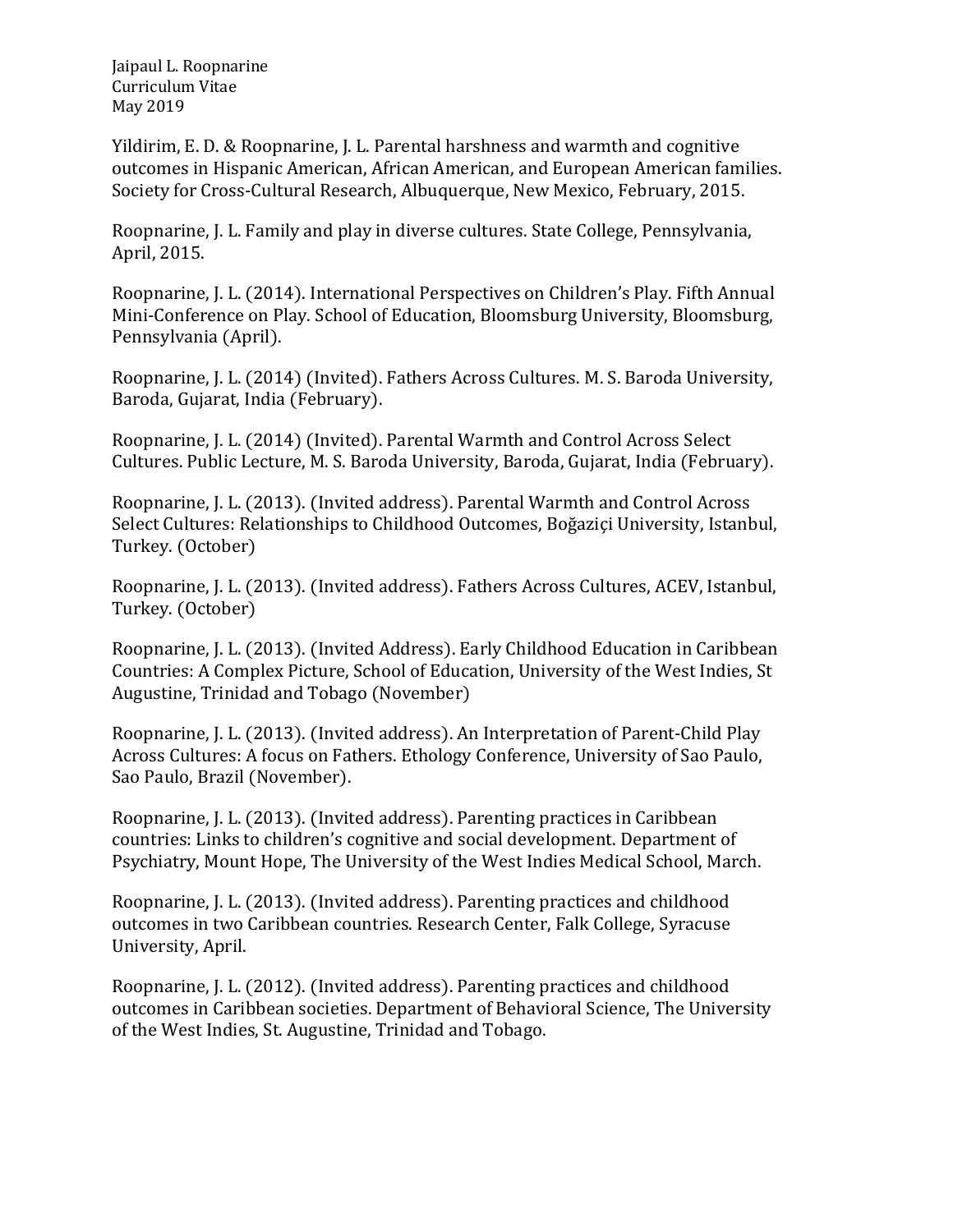Roopnarine, J. L. (2011). (Chaired session). Training psychologists in the Caribbean: Identifying needs, facing challenges, and building on strengths. Caribbean Regional Conference of Psychology, Nassau, Bahamas.

Roopnarine, J. L. (2011). Parenting practices and child outcomes in African Caribbean and Indo Caribbean families in Guyana and Trinidad and Tobago. Caribbean Regional Conference of Psychology, Nassau, Bahamas. (Invited).

Roopnarine, J. L., & Krishnakumar, A. (2011). Parental beliefs about play among Indo Caribbean immigrant mothers and fathers. Annual conference for the Association for the Study of Play, Strong Museum, Rochester, New York.

Roopnarine, J. L., & Johnson, J. E. (2010). Building understanding about play and culture to improve early education. 3rd Annual Higher Education Institute: The Future is Here: Developing Responsive Pre-K to Grade 4 Educators and Learners. The State of Pennsylvania, State College, PA.

Roopnarine, J. L., & Krishnakumar, A. (2010). Paternal and maternal warmth and rejection in Trinidadian families: Links to academic and social skills in preschoolers. Society for Cross-Cultural Research, Albuquerque, New Mexico.

Roopnarine, J. L. (2010). Parenting practices and involvement in English-speaking Caribbean families and childhood outcomes. Department of Child and Family Studies, University of Tennessee, Knoxville, Tennessee (Invited)

Roopnarine, J. L. (2010). Paternal involvement across cultures: Implications for early childhood development. Department of Nutrition—Maternal and Child Health training Program, University of Tennessee, Knoxville, Tennessee. (Invited)

Chang, Y., & Roopnarine, J. L. (2009). Relationships between parenting styles and adolescent academic achievement and behavior problems in Korean families. National Council on Family Relations, San Francisco, California.

Roopnarine, J. L. (2009). Children's friendships. Hebrew Day School. Syracuse, New York. (Invited)

Hossain , Z. & Roopnarine, J. L. (2009). Division of Household Labor and Its Relationships to Fathers' Sense of Self and Socioeconomic Variables in Rural and Urban Malay Families in Malaysia Society for Cross-Cultural Research, Las Vegas, Nevada.

Roopnarine, J. L. (2009). Parenting Styles Among Caribbean and Caribbean Immigrant Families: Links to Cognitive and Social Skills in Preschoolers. Research Center, College of Human Ecology speaker series, Syracuse University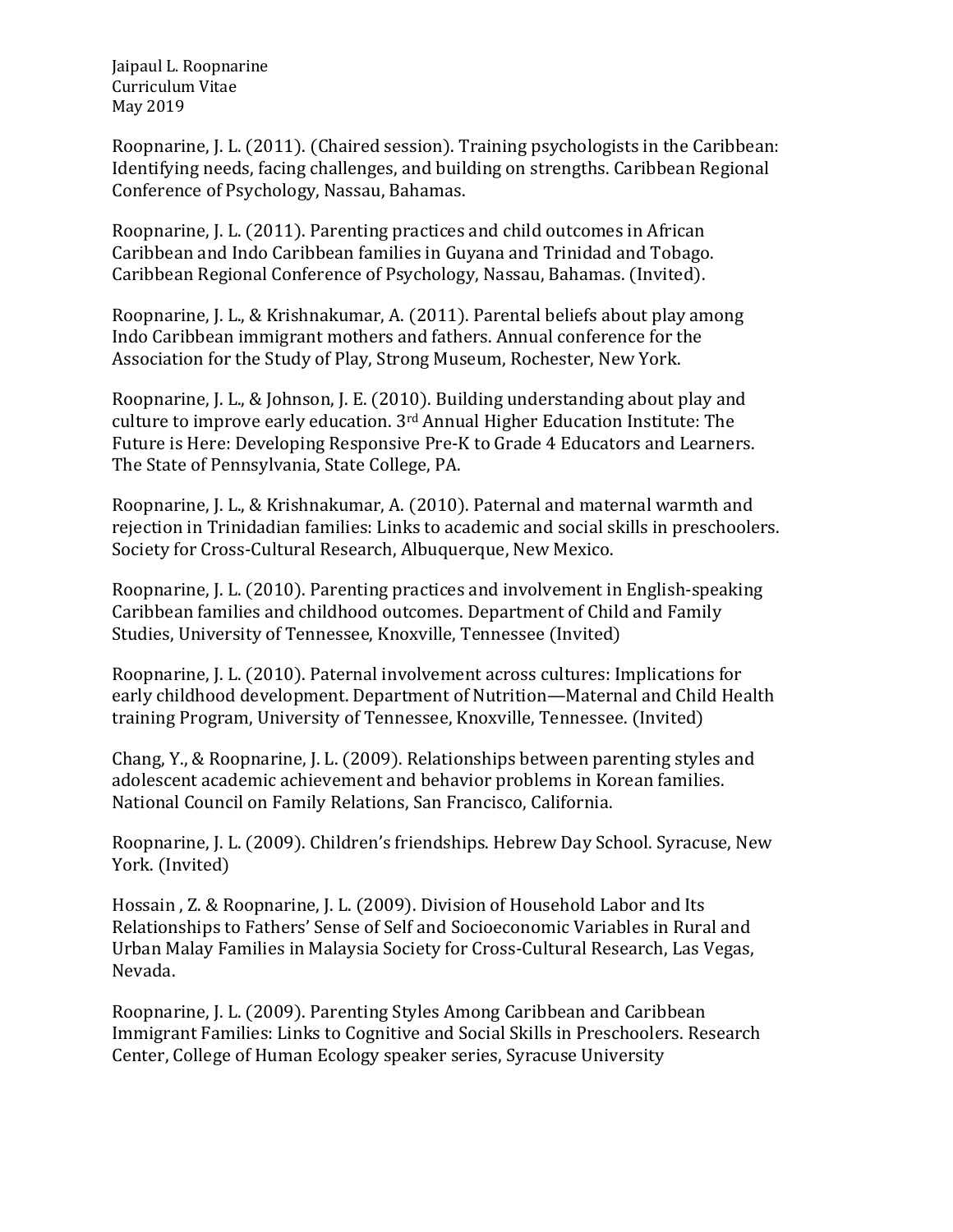Roopnarine, J. L., & Krishnakumar, A. (2008). Beliefs about mothers' and fathers' roles and the division of childcare and household labor in Indo Caribbean immigrants with young children. Presented at the International Society for Behavioral Development, Germany.

Roopnarine, J. L. (2008). Parenting styles and childhood development among Indo-Guyanese and Trinidadian families. Presented at the second research meetings of the Caribbean Strategic Initiative and the Bernard van Leer Foundation, St. Kitts. (Invited)

Roopnarine, J. L. (2008). Play and early Development. Hebrew Day School. Syracuse, New York. (Invited)

Roopnarine, J. L., Krishnakumar, A., Pant, P. (2008). Parenting styles among Indo-Guyanese fathers: Links to social and cognitive development. Presented to the Society for Cross-Cultural Research. New Orleans, Louisiana.

Roopnarine, J. L. (2008). Father-child relationships across cultures: Implications for childhood development. Fulbright address to Faculty of Education, University of the West Indies, St Augustine, Trinidad and Tobago. (Invited)

Roopnarine, J. L. (2008). Parenting styles and childhood development. Presented to the Ministry of Social Development and Psychology Program, University of the West Indies, St Augustine, Trinidad and Tobago. (Invited)

Roopnarine, J. L. (2007). Missing fathers: Impact on childhood development. Paper presented at the 8th Annual World Family Policy Forum, July 9-11, J. Ruben Clark Law School, Brigham Young University, Provo, Utah. (Invited)

Roopnarine, J. L. (2006). Parenting across cultures: A multidimensional construct. Prepared for the First Workshop on the Parenting and Family Care Evaluation Consortium. Sponsored by UNICEF, World Bank, George Soros Foundation, Aga Khan Foundation, and Bernard van Leer Foundation. Delivered in Dubrovnik, Croatia, July. (Invited)

Roopnarine, J. L. (2006) Cultural Bases of Childrearing and Socialization in African Caribbean and Indo Caribbean Families. Address prepared for the Bernard van Leer Foundation, The Hague, Netherlands. Delivered in Dominica, May. (Invited Keynote)

Roopnarine, J. L. (2006). Links among parenting styles, academic socialization, and the early academic and social skills of pre-Kindergarten and Kindergarten-age children of English-speaking Caribbean immigrants. Society for Cross-Cultural Research, Savannah, Georgia, February.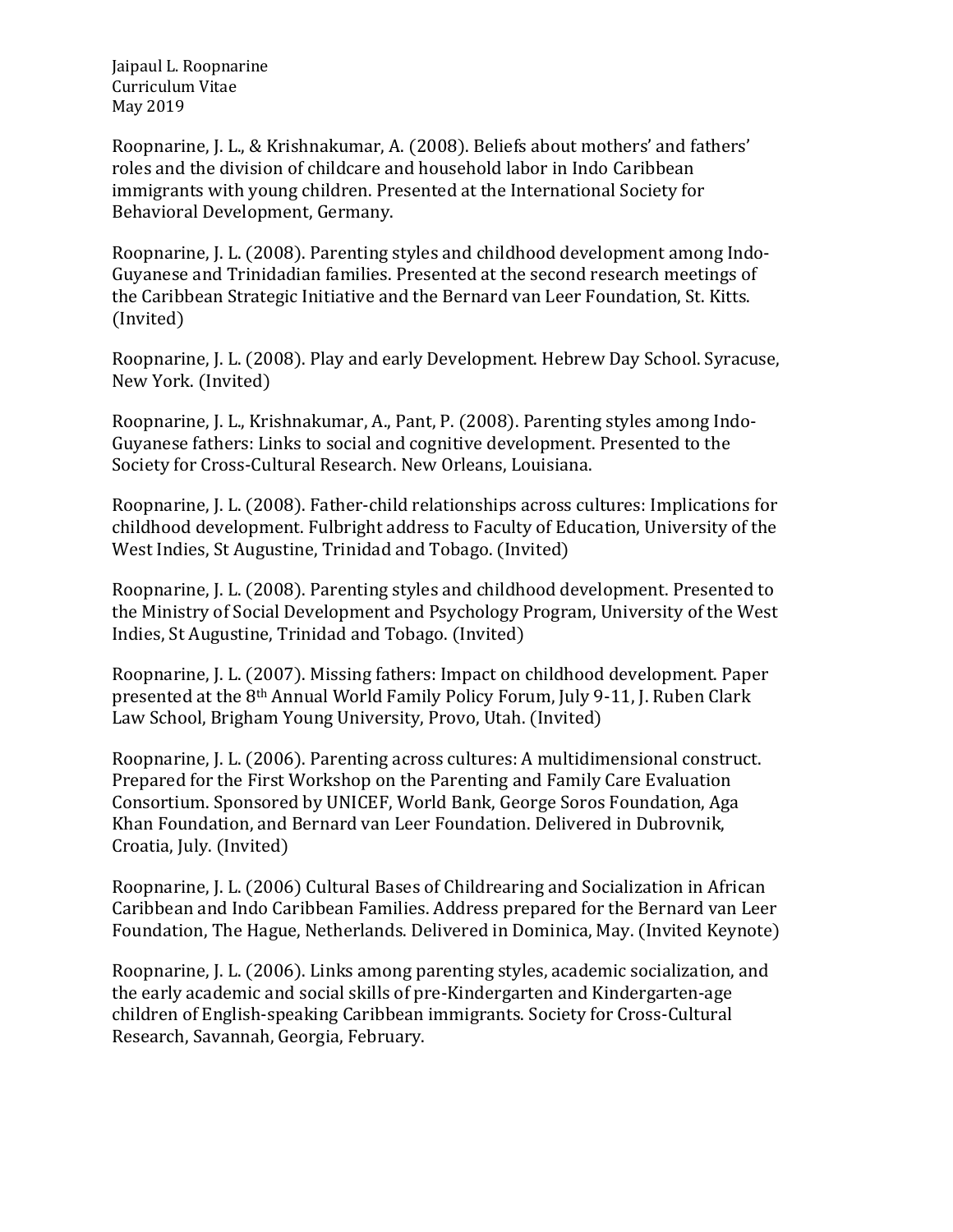Roopnarine, J. L. & Krishnakumar, A. (2005). English-speaking Caribbean immigrant fathers: Contributions to children's intellectual and social development. Conference on immigrant fathers. Syracuse, New York: Syracuse University.

Roopnarine, J. L. (2005). Caribbean immigrant families. National Science Foundation sponsored conference. Department of Psychology and Information Studies, Syracuse University, Syracuse, October.

Roopnarine, J. L. (2005) (Featured Address). The Roving Caregiver Program in Jamaica: Its Theoretical and Research Foundations and Efficacy Castries, St. Lucia.

Roopnarine, J. L., Fouts, H., Lamb, M. E., & Lewis-Elligan, T. Y. (2005). Mother-infant and father-infant interactions in low-, middle-, and upper-SES African American Families. Society for Cross-Cultural Research, Santa Fe, New Mexico.

Roopnarine, J. L. & Krishnakumar, A. (2005). English-speaking Caribbean immigrant fathers: Contributions to children's intellectual and social development. Syracuse, New York: Syracuse University.

Roopnarine, J. L. (2005). A critique of Cabrera et al's model. National Head Start Fatherhood Project. College Park, Maryland. (Invited).

Roopnarine, J. L. (2005). Caribbean immigrant families and children. Presented to the Jewish Board of Children and Family Services, Manhattan, New York. (Invited)

Roopnarine, J. L., Fouts, H., Lamb, M. E., & Lewis-Elligan, T. Y. (2004). Mother-infant and father-infant interactions in low-, middle-, and upper-SES African American Families. International Conference on Infant Studies. Chicago, Illinois.

Roopnarine, J. L. (2004). Caribbean and Caribbean immigrant fathers: Nature, level, and meaning of involvement. Plenary speaker Fourth Family Conference, Institute of Psychiatry, University of California, Los Angeles. San Juan, Puerto Rico. (Invited)

Roopnarine, J. L. (2004) Early childhood education in Guyana: The need to move beyond emphasis on early academic competence. Keynote address at the First University of Guyana Early Childhood Conference, University of Guyana, Turkeyen, Georgetown, Guyana. (Invited Keynote)

Roopnarine, J. L. (2004). Fathers in African Caribbean immigrant families and children's early academic and social development. National Head Start Conference, Washington, D. C.

Roopnarine, J. L. (2003). Factors tied to the schooling of English-speaking Caribbean immigrants in the United States. National Institutes of Child Health and Human Development, Bethesda, Maryland. (Invited)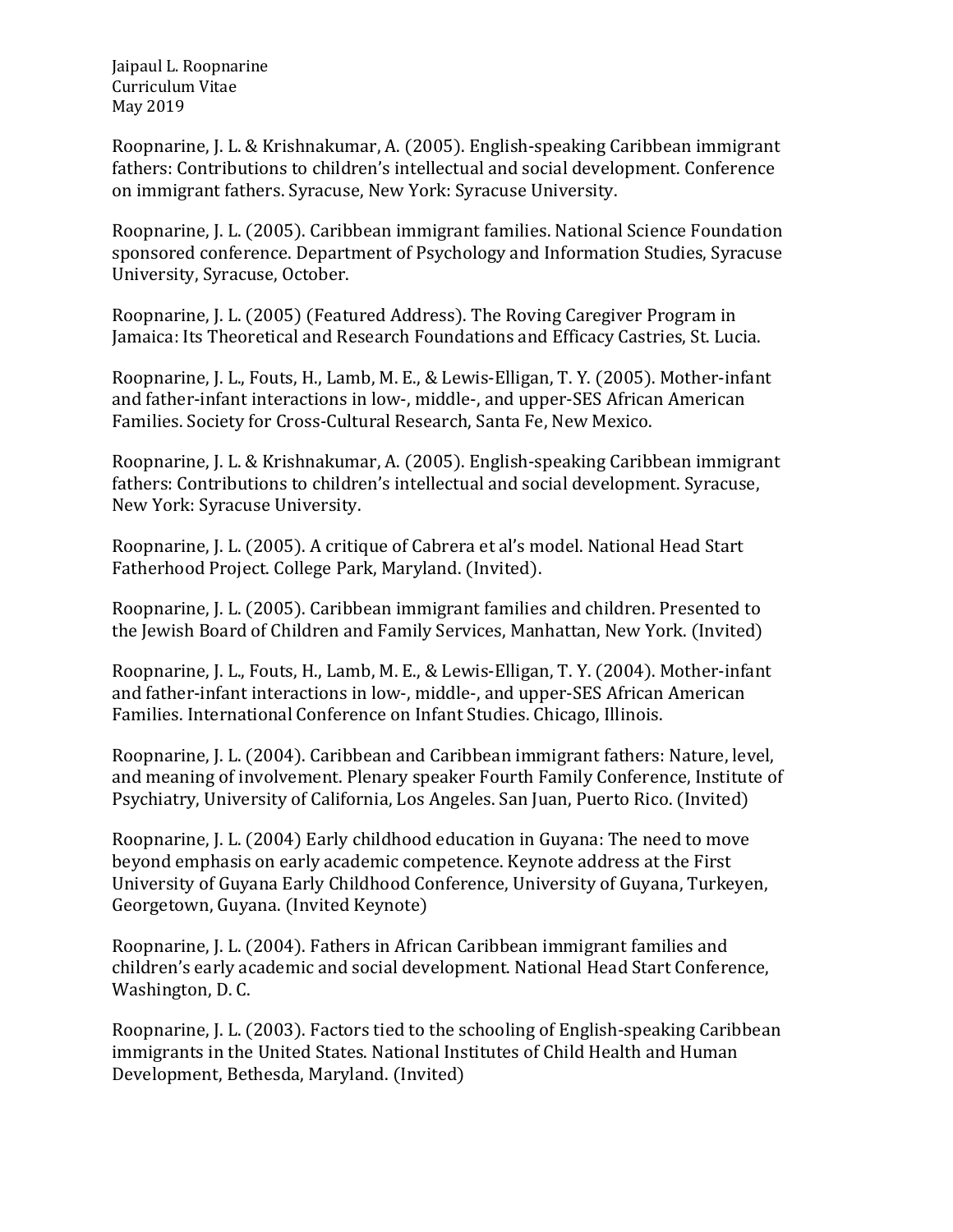Roopnarine, J. L. (2003). Factors tied to the schooling of English-speaking Caribbean immigrants in the United States. Society for Cross-Cultural Research, Charleston, South Carolina.

Roopnarine, J. L. (2003). Factors tied to the schooling of English-speaking Caribbean immigrants in the United States. Keynote address to First Indian Diaspora Meeting, The State University of New York, New Paltz, New York. (Invited Keynote)

Roopnarine, J. L. (2003). Factors tied to the schooling of English-speaking Caribbean immigrants in the United States. International Social Work Association, Bridgetown, Barbados. (Invited)

Roopnarine, J. L. (2003). African American and African Caribbean fathers: Levels, quality, and meaning of involvement. Society for Research in Child Development, Tampa, Florida.

Roopnarine, J. L. (2002). Play and parental belief systems. The Association for the Study of Play, San Diego, California.

Roopnarine, J. L. (2002). Caribbean immigrant families and schooling. Department of Psychology, St. Francis College, Brooklyn, New York. (Invited)

Roopnarine, J. L. (2002). Caribbean immigrant families. Paper presented at the New York Academy of Science. New York, New York.

Roopnarine, J. L. (1999). Father involvement and parenting styles in Caribbean immigrant families. Paper presented at the American Educational Research Association meetings, Montreal, Canada 1999.

Roopnarine, J. L. (1999) Kakar's Psychoanalytic interpretation of Indian childhood: A disregard for the father and non-traditional multiple caregiving in a changing India. Society for Cross-Cultural Research, Santa Fe, New Mexico.

Roopnarine, J. L., & Suppal, P. (1999). Paternal involvement in childcare as a function of maternal employment in nuclear and extended families in India. Society for Cross-Cultural Research, Santa Fe, New Mexico.

Roopnarine, J. L., & Tulananda, O. (1998). Mothers' and fathers' interactions with preschoolers in the home in northern Thailand: Relationships to teachers' assessments of children's social skills. Society for Cross-Cultural Research, St. Petersberg, FL.

Roopnarine, J. L. (1998). Caribbean immigrant families: What do we know about them. Department of Psychology, St. Francis College, Brooklyn, New York. (Invited)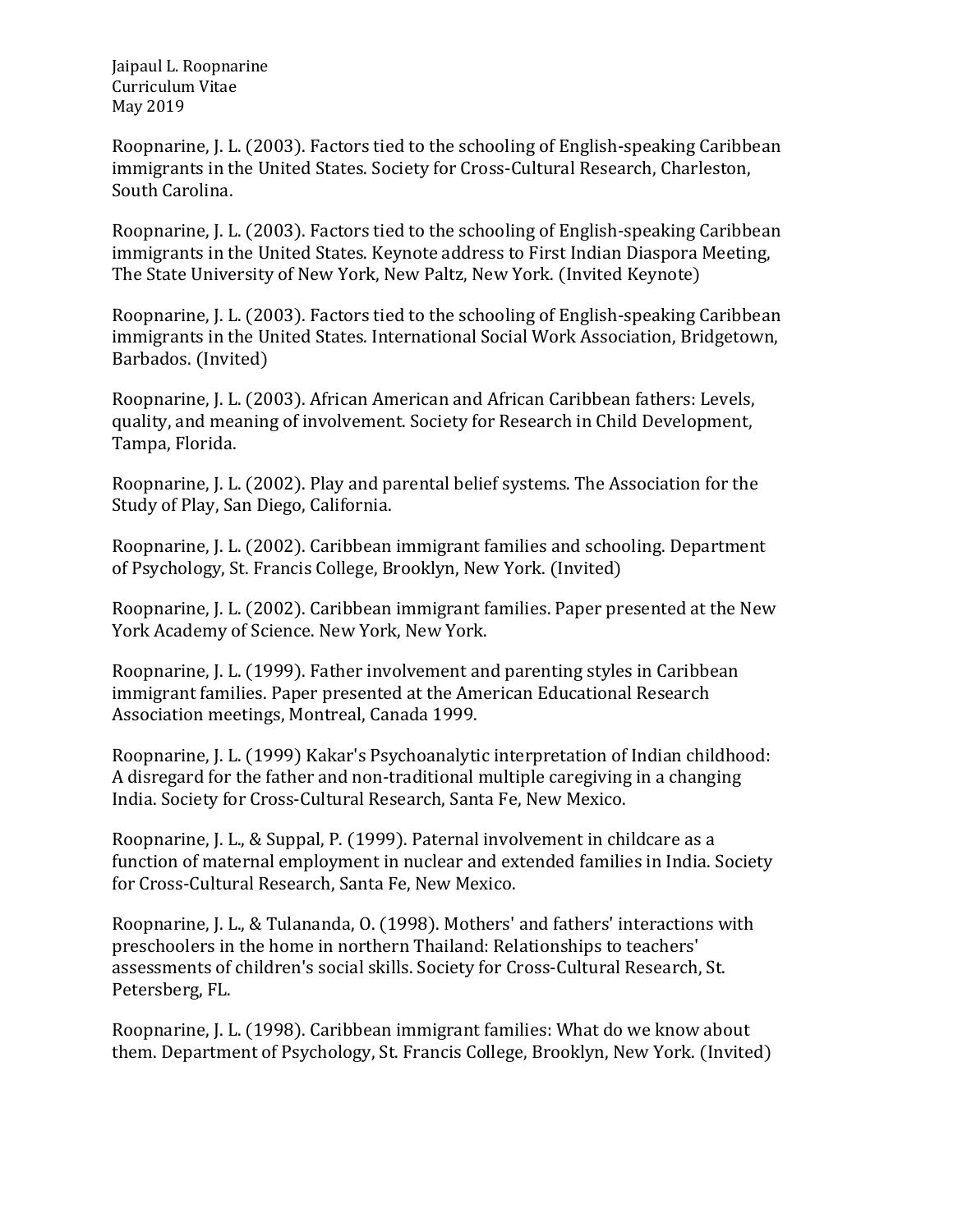Roopnarine, J. L., & Johnson, J. E. (1998). Play and diverse cultures: Implications for early childhood education. Wheelock College, Boston.

Roopnarine, J. L. (1997). Discussant for symposium on cross-cultural research. Society for Research in Child Development, Washington, DC. April.

Sullivan, M., & Roopnarine, J. L. (1997). Relationships between maternal assessment of interpersonal functioning and maternal teaching strategies. Society for Research in Child Development, Washington, DC. April.

Roopnarine, J. L. (1996). Caribbean fathers: Not so marginal. Families and Fathers Institute, University of Pennsylvania. March. (Invited)

Roopnarine, J. L. (1995). Men of color: Clinical issues. Demmick Drug Treatment Center, Boston, Massachusetts. (Invited)

Roopnarine, J. L. & Riegraf, N. B. Discussants for symposium on gender and ethnicity issues in early childhood education. American Educational Research Association, New Orleans, April 1994.

Roopnarine, J. L. (1994). Men's roles in Dominica, Guyana, and Jamaica. Gender Socialization Conference, University of the West Indies, Kingston, Jamaica, January. (Invited Keynote)

Roopnarine, J. L. (1993). Socialization across cultures. Clinical Psychology Program, Syracuse University, November.

Hossain, Z. & Roopnarine, J. L. (1993). African-American fathers' involvement in childcare. Society for Research in Child Development, New Orleans, April.

Gill, P. & Roopnarine, J. L. Indian fathers' involvement with their preschool-aged child. Society for Research in Child Development, New Orleans, April 1993

Roopnarine, J. L. Empowering families with special needs children. Jamaica Association for Children With Mental Disabilities, January 1993. (Invited)

Roopnarine, J. L. Father-child socialization across cultures. Women Studies Program, University of the West Indies, Kingston, Jamaica, January 1993. (Invited)

Ahmeduzzaman, M., & Roopnarine J. L. African-American and Puerto Rican American fathers' involvement with preschoolers: Some correlates. Conference on Human Development. Atlanta, GA, 1992.

Roopnarine, J. L. Parent-child interactions in India. To be presented at the International Conference on Infant Studies, Miami, Florida, 1992.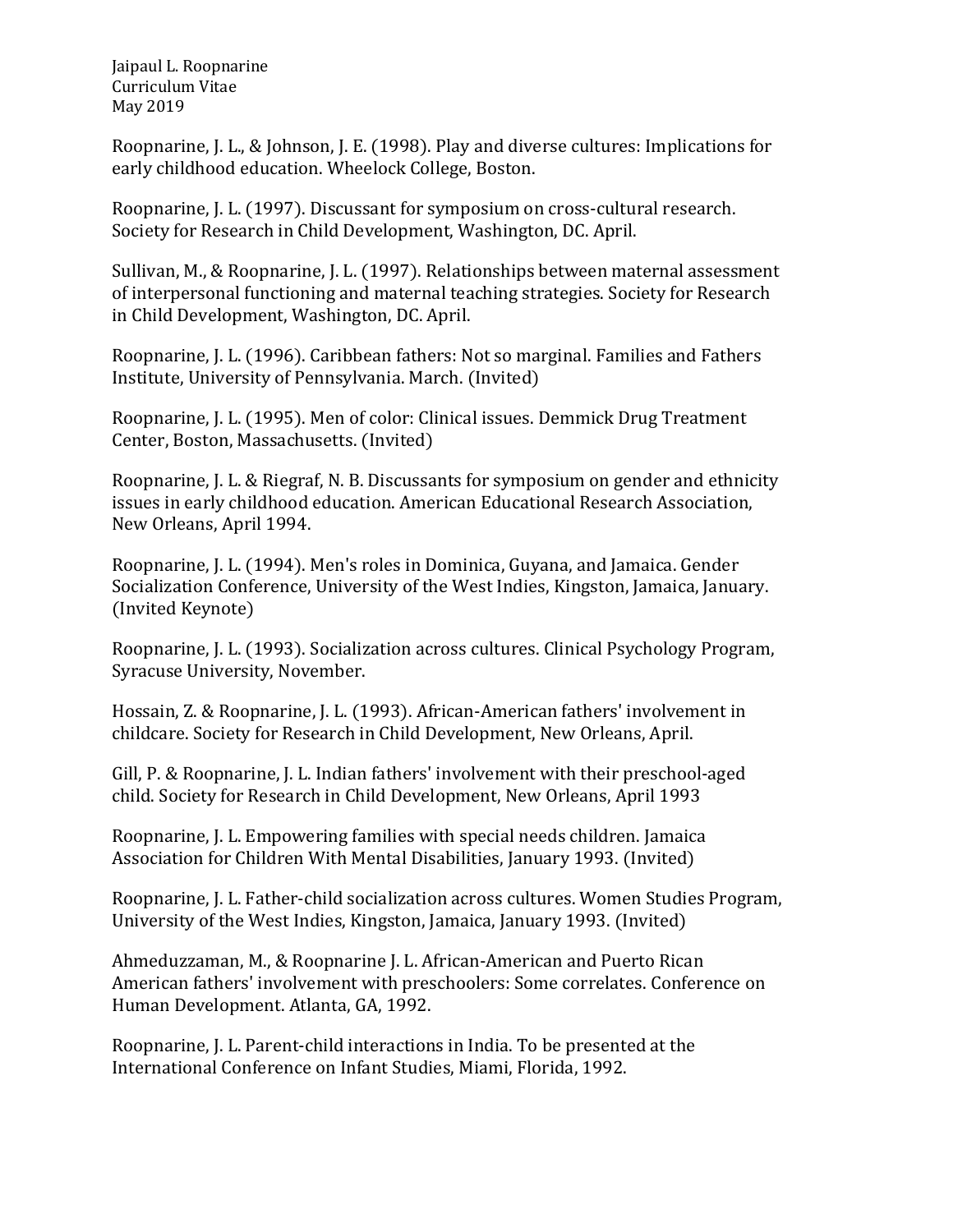Roopnarine, J. L. Mother-infant, father-infant interactions in Indian families. Paper presented at the Society for Research in Child Development. Kansas City, 1989.

Roopnarine, J. L. A reconceptualization of research on peer and parent-child relationships. New Delhi, India, 1988. (Invited)

Roopnarine, J. L., & Levy, G. Day care children's play behavior: Relationship to parents' perceptions of their marriage and parenting skills. Society for Research in Child Development, Baltimore, 1987.

Mounts, N., & Roopnarine, J. L. Same-age and mixed-age peer play interactions. American Educational Research Association, Washington, D C., 1987.

Adams, G., & Roopnarine, J. L. Physical attractiveness, social skills, and peer popularity: A test of the social skills mediation and interpersonal attraction model. Society for Research in Child Development, Baltimore, 1987.

Roopnarine, J. L. Marital relationships and handicapped and non-handicapped children's behaviors. Banff Conference on Behavioral Science, Banff, Alberta, 1987.

Roopnarine, J. L. Peer and parent-child relationships. Psychology Colloquium Series. Department of Psychology, Syracuse University, 1987.

Roopnarine, J. L. The effects of day care on children's development. Drumlins Intercollegiate Conference. Syracuse University, 1985.

Roopnarine, J. L. The effects of play on the cognitive development of infants and toddlers. E. John Gavras Conference, Auburn, NY, 1985. (Invited)

Roopnarine, J. L., & Mounts, N. S. Mother-child, Father-child play. National Association for the Education of Young Children, New Orleans, 1985.

Roopnarine, J. L. Chaired session on program evaluation. Northeastern Educational Research Association, Ellenville, New York, 1984.

Roopnarine, J. L. Critical issues facing families in 2001. A critique. Utah State University, Logan Utah, 1984.

Roopnarine, J. L. The interactional teaching strategies of mothers and fathers with their popular, moderately popular, or unpopular children. The Nineteenth Banff Conference on Behavioral Science, Banff, Alberta, 1984.

Miller, B. C., & Roopnarine, J. L. Children's perception of marriage. National Council on Family Relations, St. Paul, Minnesota, 1983.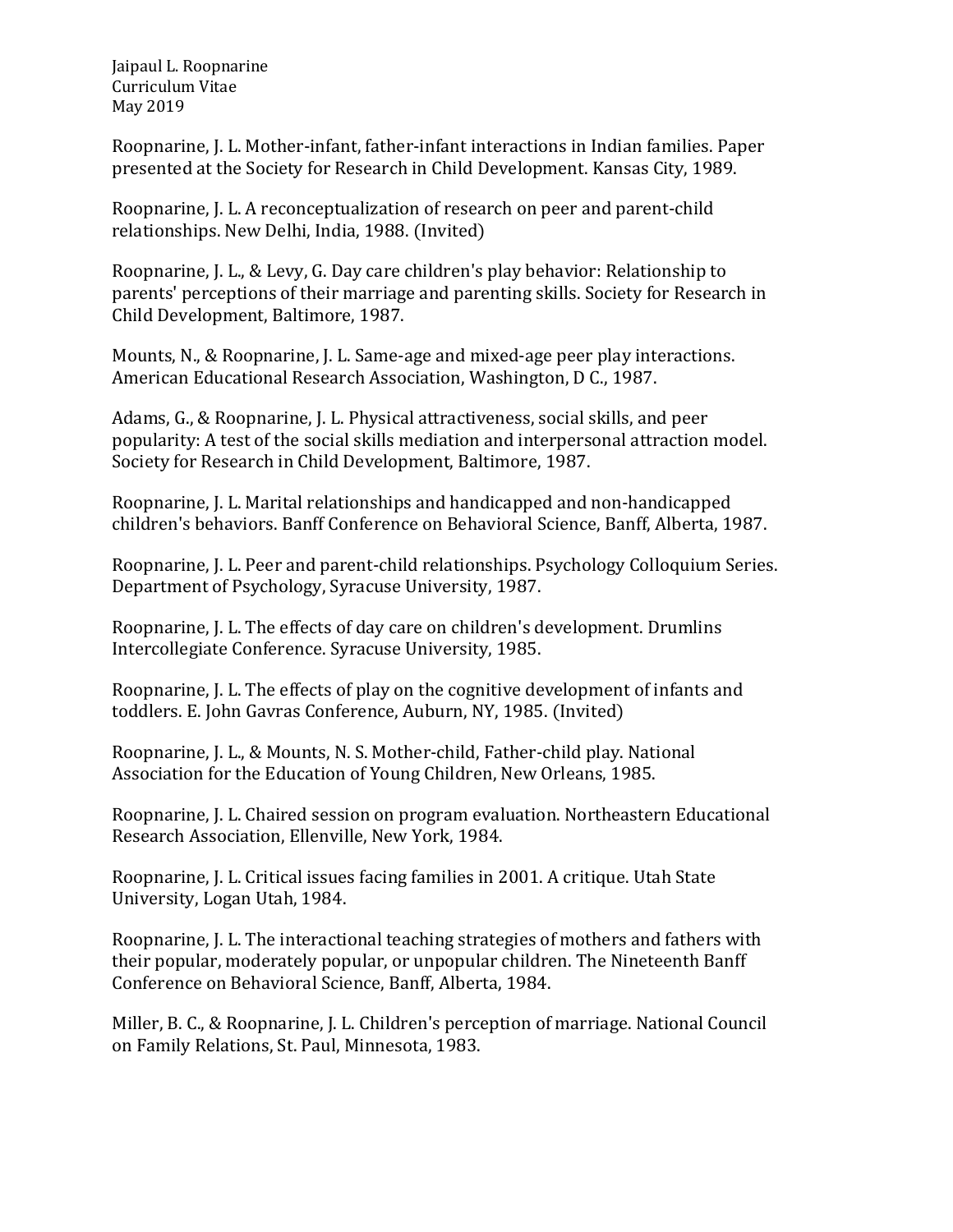Roopnarine, J. L., & Adams, G. R. Social competence in preschoolers: Interrelationships among peer and teacher ratings, social interaction, and cognitive measures. Society for Research in Child Development, Detroit, Michigan, 1983.

Roopnarine, J. L. The beginning of friendships. Society for Research in Child Development Study Group, Miami, Florida, 1983.

Roopnarine, J. L., & Field, T. The social and cognitive features of play among infants and toddlers. International Conference on Infant Studies, Austin, Texas, 1982.

Roopnarine, J. L. Young children's friendships. Florida International University, Miami, Florida, 1981.

Roopnarine, J. L. Peer influences on sex role development in preschoolers. Society for Research in Child Development, Boston, Massachusetts, 1981.

Johnson, J. E., Yu, S., & Roopnarine, J. L. Social-cognitive ability, interpersonal behaviors, and peer status within a mixed-age classroom. Southwestern Society for Research in Child Development, Lawrence, Kansas, 1980.

Roopnarine, J. L. The effects of day care on mother-child, father-child, and child-child social relationships. Second Big Ten Symposium on Early Childhood Education, Ann Arbor, Michigan, 1979.

Johnson, J. E., & Roopnarine, J. L. Mixed-age peer play interactions. Midwestern Psychological Association, Chicago, Illinois, 1979.

Roopnarine, J. L., & Johnson, J. E. Peer Play interactions in multi-age peer settings. Society for Research in Child Development, San Francisco, California, 1979.

Countries/territories in which I gave Invited Lectures:

| <b>Bahamas</b>  | Dominica     | Germany        | St. Kitts and<br><b>Nevis</b> |
|-----------------|--------------|----------------|-------------------------------|
| <b>Barbados</b> | England      | Haiti          | St Lucia                      |
| <b>Brazil</b>   | Estonia      | India          |                               |
| Canada          | Guyana       | Jamaica        | Suriname                      |
| Croatia         | Trinidad and | Puerto Rico    | Portugal                      |
|                 | Tobago       | (US territory) | Turkey                        |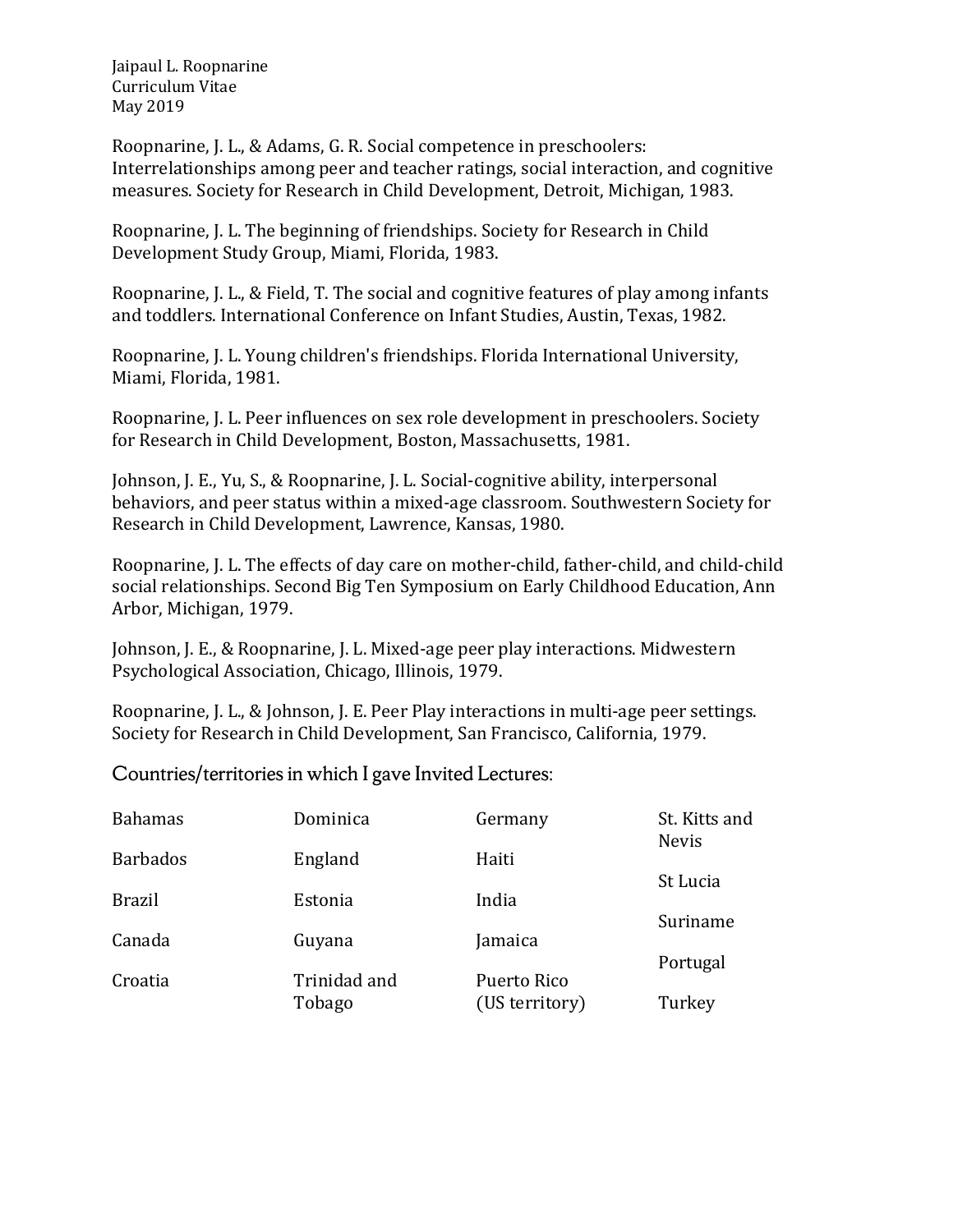# Research Grants Completed/in Progress:

- 1981-1984 Co-investigator, Social Competency, Utah State University Agricultural Experiment Station and the Science and Education Administration United States Department of Agriculture
- 1987-1988 Investigator, Parent-child Interaction Patterns and Sociometric Status, National Institute of Mental Health
- 1987-1988 Investigator, Patterns of Socialization in Indian Families National Science Foundation and the Committee on the International Exchange of Scholars
- 1997-2000 Co-Investigator, Father-Infant and Mother-Infant Interactions Among African-American Families (subcontract from Dr. Michael E. Lamb) National Institutes of Child Health and Human Development
- 2002-Present Co-Investigator, Among European-American and Caribbean Immigrant Families (subcontract from Dr. Michael E. Lamb) National Institutes of Child Health and Human Development
- 2008 Fulbright Grant, Parenting Styles among Trinidadian Parents and Cognitive and Social Skills in Preschool-aged Children
- 2009 Childrearing Parental Beliefs and Practices in Trinidadian and Tobagonian Families, Ministry of Education, Government of Trinidad and Tobago (with Dr. Carol Logie, University of the West Indies, St. Augustine, Trinidad and Tobago, Dr. Ambika Krishnakumar and Dr. Lutchmie Narine, Syracuse University)
- 2014 Paternal Factors and Childhood Outcomes: The Mediating Role of Relationship Quality and Support Networks (Funded by the Department of Health and Human Services)

### Teaching

Undergraduate Courses and Where Taught

| 1981-1984 | Human Development Across the Life Span, Utah State University         |
|-----------|-----------------------------------------------------------------------|
| 1985-1999 | Development of the Young Child Within the Family, Syracuse University |
| 1987      | Human Development, HDFS, Cornell University                           |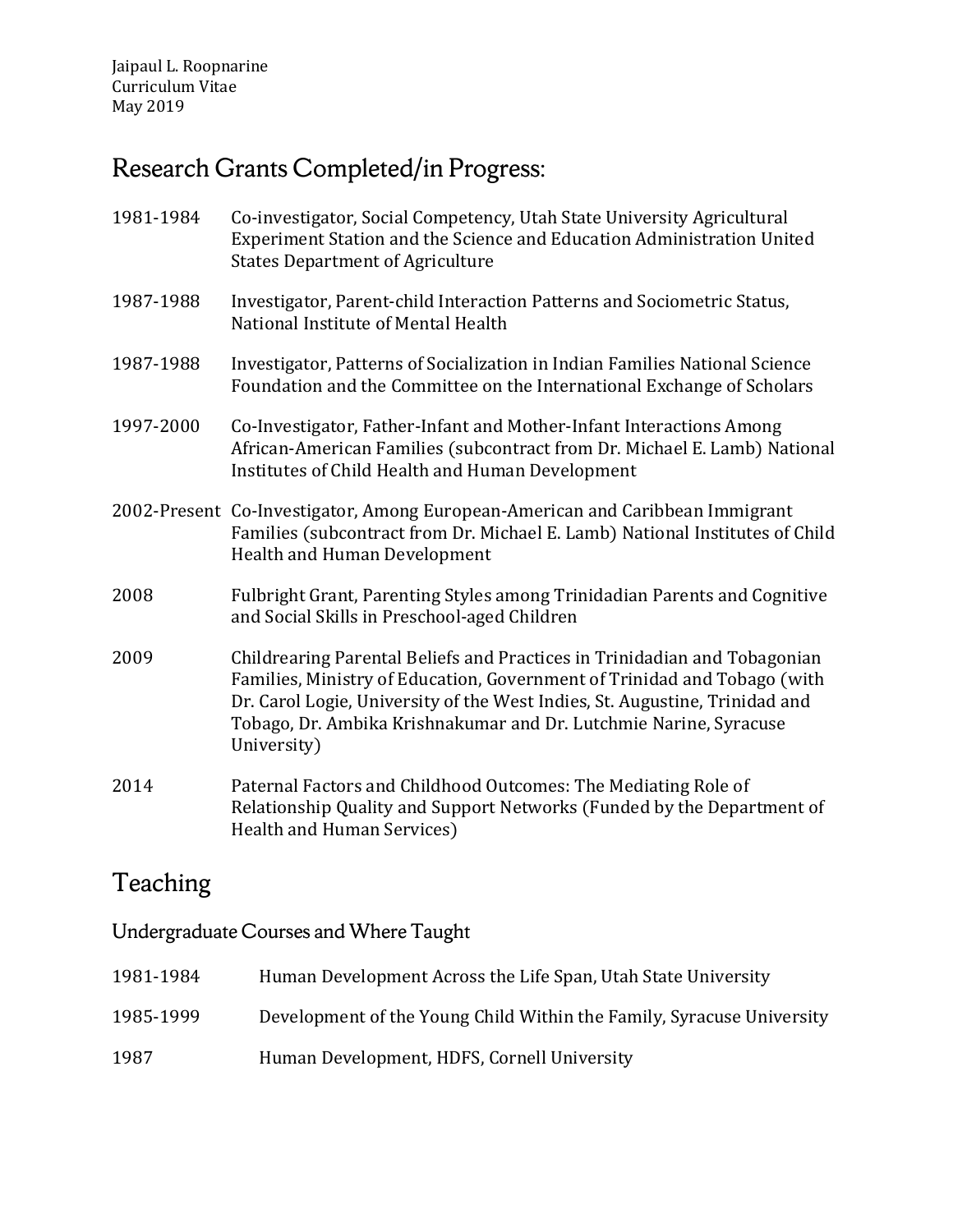| 2008                              | Human Development, School of Education, University of the West Indies,<br>St Augustine, Trinidad                            |  |
|-----------------------------------|-----------------------------------------------------------------------------------------------------------------------------|--|
| 1983                              | Children Two to Five, Utah State University                                                                                 |  |
| 2005                              | Children in Black Families, Syracuse University                                                                             |  |
| 1983                              | Creativity and Intelligence, Syracuse University                                                                            |  |
| 1984                              | Young Children: Repertoire Development, Syracuse University                                                                 |  |
| 1987-1999                         | Issues and Perspectives in Early Childhood Education, Syracuse<br>University                                                |  |
| 1987-Present                      | Social Relationships and Peer Play, Syracuse University                                                                     |  |
| 1988-Present                      | Child and Family in Cross-cultural Perspectives, Syracuse University                                                        |  |
| 1995                              | Child and Family in Cross-cultural Perspectives, The Pennsylvania State<br>University                                       |  |
| Summer 1993                       | Child and Family in Cross-cultural Perspectives, University of Wisconsin,<br>Madison                                        |  |
| 1995-1999                         | Child and Family Seminar, Syracuse University                                                                               |  |
| 2009                              | Infancy, Syracuse University                                                                                                |  |
| 2009                              | Immigrant Families and Children, Syracuse University                                                                        |  |
| 2017                              | Play, Development, and Early Education                                                                                      |  |
| Graduate Courses and Where Taught |                                                                                                                             |  |
| 2000-2002                         | Elementary and Advanced Research Methods-Quantitative and<br>Qualitative, Brooklyn College, The City University of New York |  |
| 2003, 2007                        | Research Methods II, Syracuse University                                                                                    |  |
|                                   | 1991-2004, 2011 Theories of Child Development, Syracuse University                                                          |  |
| 2003-2004                         | Infancy, Syracuse University                                                                                                |  |
| 1990-1993                         | Research Methods I, Syracuse University                                                                                     |  |
| 1988                              | Observation and Assessment of Children and Families, Syracuse<br>University                                                 |  |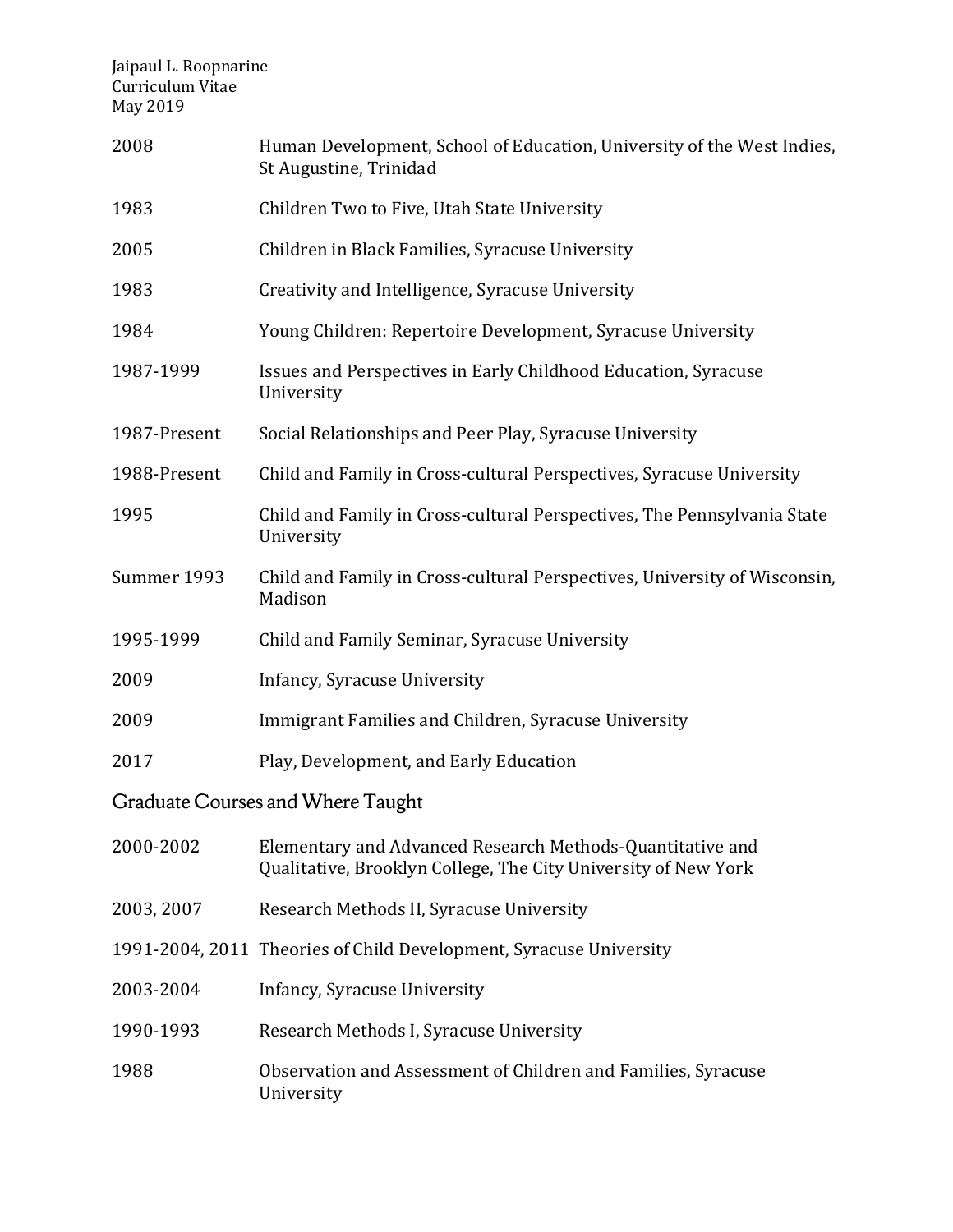| 1993-Present | Child and Family in Cross-cultural Perspectives, Syracuse University,                                                                                                                            |
|--------------|--------------------------------------------------------------------------------------------------------------------------------------------------------------------------------------------------|
| 1991 Summer  | Cultural Perspectives in Education (Team-taught with Professor James E.<br>Johnson, The Pennsylvania State University                                                                            |
| 1993         | Integrative Seminar: Child and Family Development, Syracuse University                                                                                                                           |
| 1983         | Socialization, Utah State University                                                                                                                                                             |
| 1999, 2002   | The Role of the Father, Syracuse University                                                                                                                                                      |
| 1994         | Research Seminar in Child and Family Studies, Syracuse University                                                                                                                                |
| 2002         | Play Across Cultures, Brooklyn College, The City University of New York<br>Child Development in Educational, Social, and Cultural Contexts,<br>Brooklyn College, The City University of New York |

#### Between 1981-Present:

(All, except 1 Master's thesis, was at Syracuse University)

Chaired 10 Child Development Theses

Served on 7 Child Development Thesis Committee

Served on 1 Developmental Psychology Thesis Committee

Chaired 18 Child and Family Studies Dissertations

Served on 25 Child and Family Studies Dissertation Committees

Served on 9 Clinical Psychology Dissertation Committees

Served on 2 Special Education Dissertation Committees

Served on 8 Education Dissertation Committees

Served on 1 Special Education Dissertation Committee

Served on 1 Anthropology Dissertation Committee

Served on 1 Social Science Dissertation Committee

Supervised 3 Undergraduate Honors Theses (Syracuse University)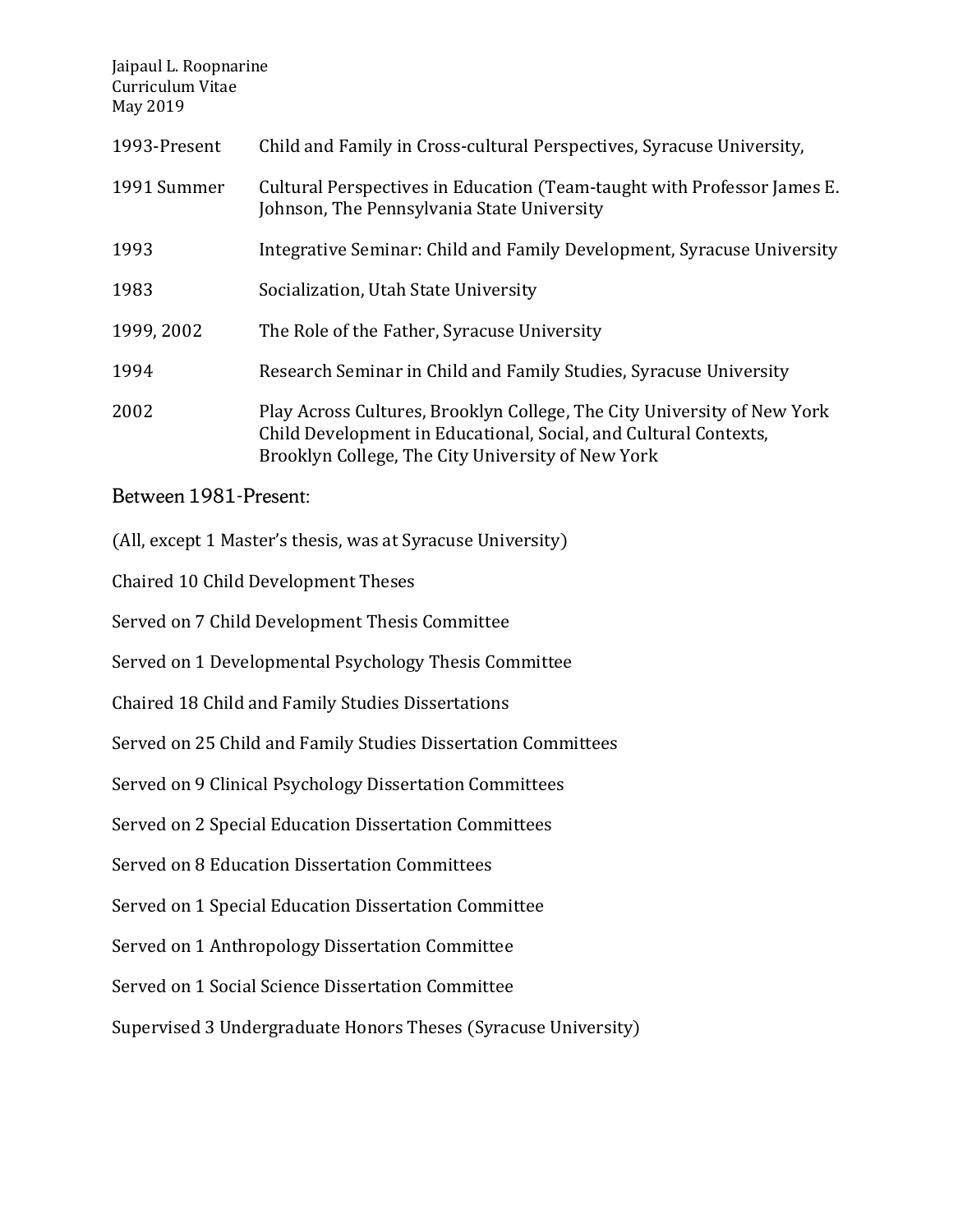# International Dissertations and Theses

Anton de Kom University of Suriname, Psychology, Ph.D. Dissertation

University of the West Indies, Trinidad and Tobago, Psychology, Ph.D. Dissertation

Deakin University, Australia, Occupational Therapy, Ph.D. Dissertation

The Pennsylvania State University, USA, Early Childhood Education, Ph.D. Doctoral Committee

University of Guyana, Georgetown, Guyana, Master's Thesis

# Service

#### To the University

| 2019        | Seinfeld Faculty Committee, Syracuse University                                                                        |
|-------------|------------------------------------------------------------------------------------------------------------------------|
| 2017        | Grievance Committee, Falk College, Syracuse University                                                                 |
| 2013 Spring | Faculty Council, Falk College, Syracuse University                                                                     |
| 2010-2011   | Benefits Committee-Child Care Issues, Syracuse University                                                              |
| Spring 2010 | Tenure Committee, College of Human Ecology, Syracuse University                                                        |
| 2008-2009   | Tenure Committee, College of Human Ecology, Syracuse University                                                        |
| 2003-2005   | Tenure Committee, College for Human Services and Health Professions<br>Tenure Committee, College for Human Development |
| 2000-2002   | Early Childhood Curriculum Committee, Brooklyn College, CUNY                                                           |
| 1997        | Elected to Senate, Syracuse University                                                                                 |
| 1997-2002   | Judicial Affairs Committee, Syracuse University                                                                        |
| 1996        | Faculty Responsibility, Syracuse University<br>Board of Graduate Studies, Graduate School, Syracuse University         |
| 1999-2000   | Board of Graduate Studies, Graduate School, Syracuse University                                                        |
| 1995-1996   | Member of Committee, University Scholars Program, Syracuse University                                                  |
| 1996        | Graduate Affairs Committee, Human Development, Syracuse University                                                     |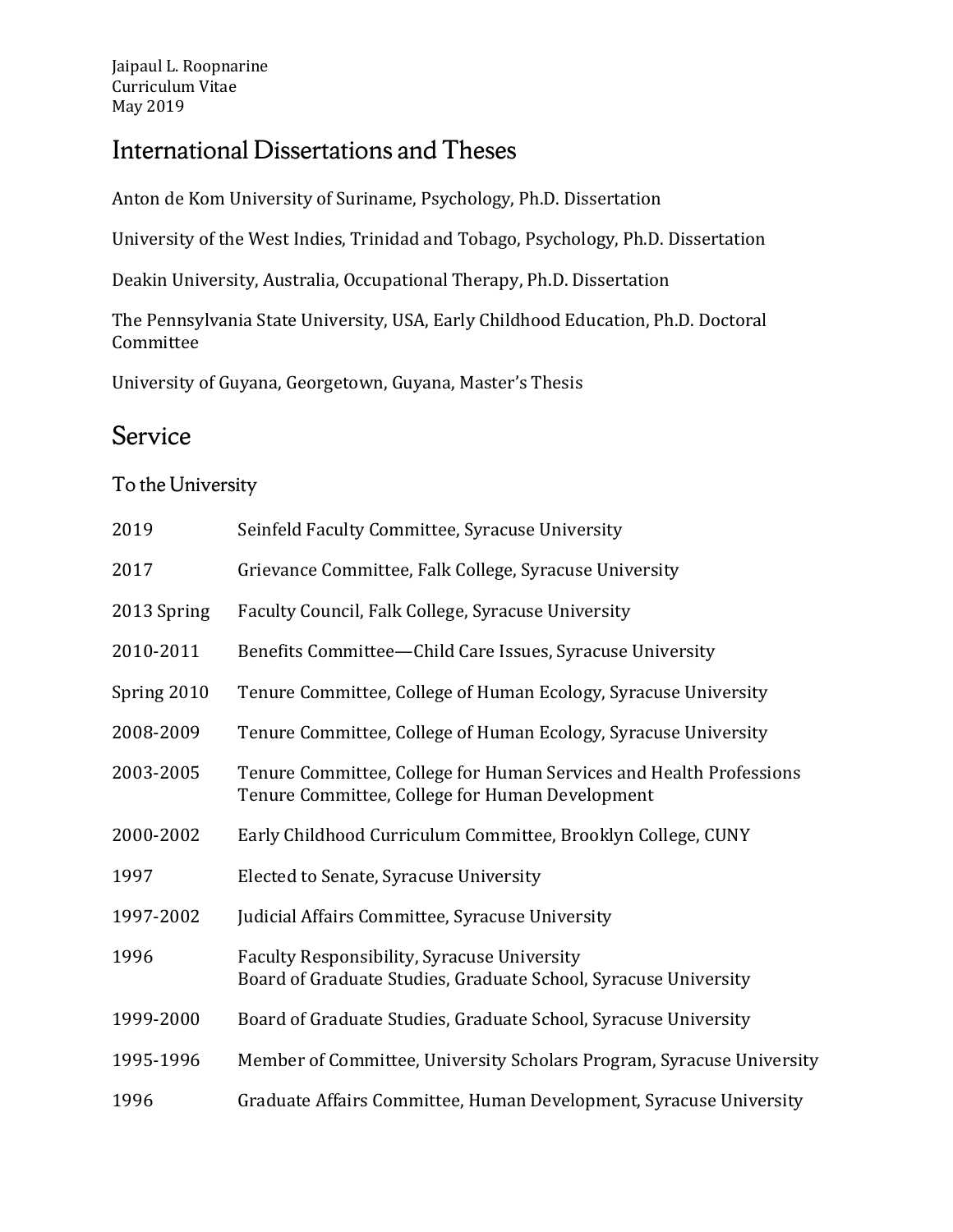| 1994      | Human Dignity, Syracuse University                                                                               |
|-----------|------------------------------------------------------------------------------------------------------------------|
| 1994-1995 | Tenure Committee, College for Human Development                                                                  |
| 1992-1994 | Recruitment and Retention, Human Development, Syracuse University                                                |
| 1986-1996 | Institutional Review Board: Use of Human Subjects in Research, Syracuse<br>University                            |
| 1993-1995 | Academic Development, Human Development, Syracuse University                                                     |
| 1989      | Task Force on Benefits, Syracuse University<br>Organization and Planning, Human Development, Syracuse University |
| 1986-1989 | Academic Development, Human Development, Syracuse University                                                     |
| 1983-1984 | Internal Review of Academic Standards, Utah State University                                                     |
| 1983-1984 | Social Organization, Utah State University                                                                       |
| 1978      | Co-founder of the University of Wisconsin Mixed-age Preschool Laboratory                                         |
|           | To the Department/Academic Program                                                                               |
| 2009-     | Committee Member, Graduate Program, Child and Family Studies, Syracuse<br>University                             |
| 2008-2009 | Director of Graduate Program, Child and Family Studies, Syracuse<br>University                                   |
| 2005-2006 | Director, Undergraduate Program, Child and Family Studies, Syracuse<br>University                                |
| 2005-2007 | Member, Graduate Committee, Child and Family Studies, Syracuse<br>University                                     |
| 1996-2000 | Director, Graduate Program, Child and Family Studies, Syracuse University                                        |
| 1988-1991 | Chair, Graduate Admissions and Financial Aid Committee, Child and Family<br>Studies, Syracuse University.        |
| 1984-1985 | Coordinator of the Syracuse Early Childhood Centers, Syracuse University                                         |
| 1983-1984 | Graduate Admissions and Financial Aid Committee, Chair, Utah State<br>University                                 |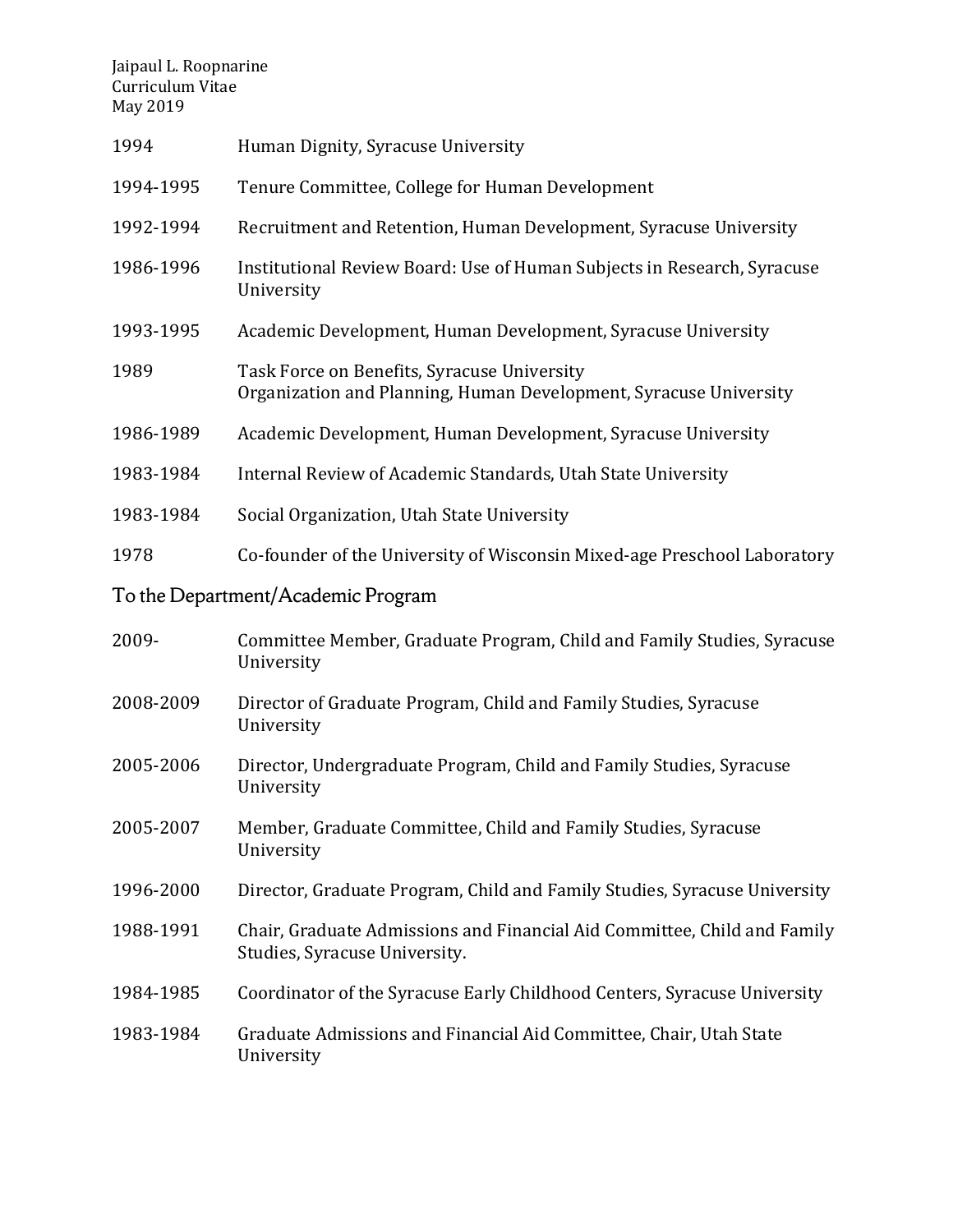1983 Member, Graduate Admissions and Financial Aid Committee, Member, Utah State University

To the Community/countries:

| 2012               | External Member, Doctoral Thesis Committee, Psychology, The University<br>of the West Indies, St. Augustine, Trinidad and Tobago                          |  |
|--------------------|-----------------------------------------------------------------------------------------------------------------------------------------------------------|--|
| 1996-2009          | Board Member, Liberty Tutoring Center, Queens, New York                                                                                                   |  |
| 1996-Present       | Advisor, No.72 Nursery School, Corentyne, Guyana                                                                                                          |  |
| 2005               | Revision of National Early Childhood Curriculum, Ministry of Education and<br>National Centre for Educational Research and Development (NCERD),<br>Guyana |  |
| 2002               | Member, External reader for Master's Program in Education, University of<br>Guyana                                                                        |  |
| 1986-1987          | Mayor's Task Force on Children, Syracuse, New York                                                                                                        |  |
| 1984-1987          | Executive Board of Nurturing World Day Care Center, Syracuse, New York                                                                                    |  |
| 1999-2002          | Columnist for the Caribbean Journal, Weekly immigrant paper in Queens,<br>New York                                                                        |  |
| To the Profession: |                                                                                                                                                           |  |
| 2010               | Scientific Committee, Caribbean Regional Psychology Conference                                                                                            |  |
| 2006               | Consultant, Parenting Globally, UNICEF/World Bank, Drubovnik, Croatia                                                                                     |  |
| 2006               | Consultant, CSI Research Seminar, Dominica, Caribbean                                                                                                     |  |

- 2005-2006 Consultant, National Museum of Canada, Children's Museum, Quebec
- 2002-2009 Member Editorial Board, Fathering Member Editorial Board, Journal of Applied Developmental Psychology
- 1999-2002 Series Editor: Play and Culture Studies; an annual volume for the Association for the Study of Play published by Ablex/Jai Press
- 1995-1998 Member Editorial Board, Early Childhood Research Quarterly
- 2011 Member Editorial Board, International Journal of Play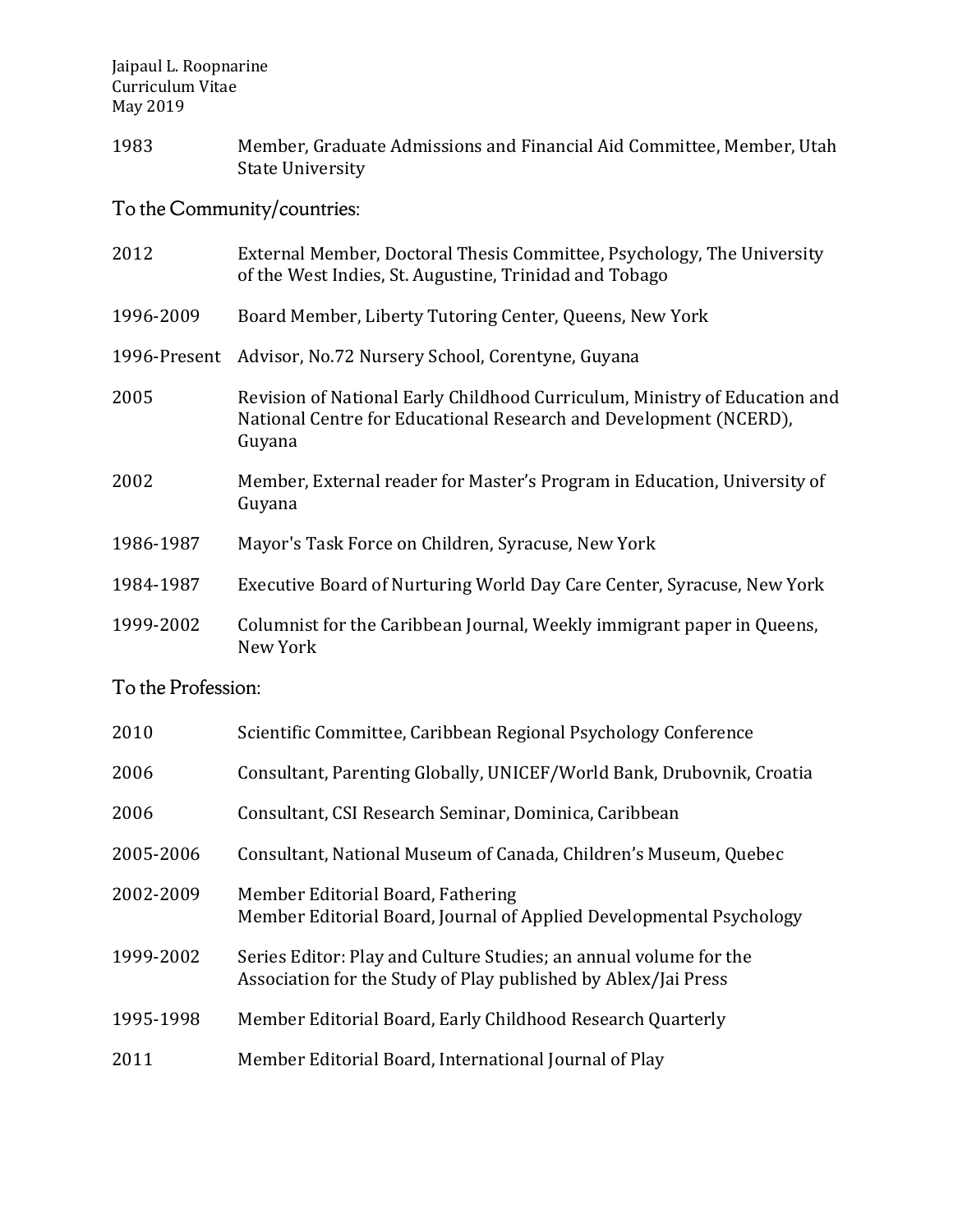- 2012-2015 Editor: Fathering: A Journal of Theory, Research, and Practice of Men as Fathers
- 2017- Editor: Caribbean Journal of Psychology

1979-Present Ad Hoc Reviewer for the following journals at different times: Caribbean Education Caribbean Journal of Psychology Child Development Culture, Societies, and Masculinities Social Development Developmental Psychology Sex Roles Urban Anthropology Infant Behavior and Development American Educational Research Journal American Journal of Mental Retardation American Journal of Play International Journal of Play Journal of Cross-Cultural Psychology Journal of Applied Developmental Psychology Journal of Comparative Family Studies Journal of Social and Personal Relationships Journal of Marriage and the Family Journal of Adolescent Research Journal of Family Psychology Journal of Research in Childhood Education Journal of Immigrant and Minority Health Family Relations Family Perspective International Journal of Behavioral Development International Journal of Play NCOFF papers-University of Pennsylvania Infant and Family Studies Caribbean Curriculum Pacific Studies Merrill-Palmer Quarterly Elementary School Journal Early Childhood Research Quarterly Early Education and Development Fathering Parenting Science Men and Masculinity The American Journal of Play Wadabag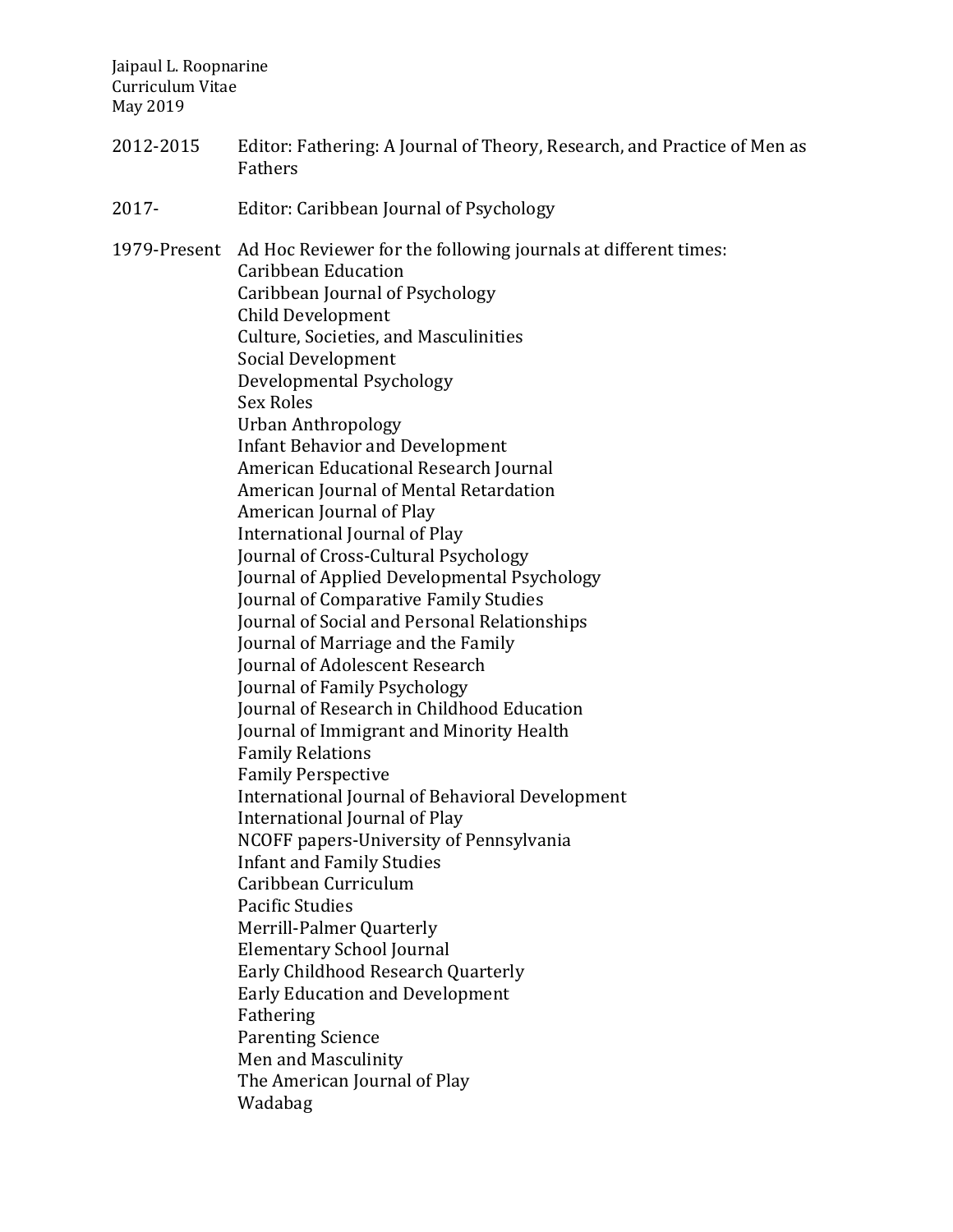1981-Present Reviewer for these Conferences at different times: Society for Research in Child Development Southwestern Society for Research in Child Development Southeastern Society for Research in Human Development National Council on Family Relations American Educational Research Association Early Learning Community Seminars, CSI, Barbados Caribbean Regional Conference of Psychology

1995-Present Reviewer (Grants): Netherlands Organization for Scientific Research (NOW), Program on Youth and Family, The Netherlands National Science Foundation, United States Indo-Canadian Shastri Institute, Canada National Institutes of Health-NIAAA, United States CSI and Bernard van Leer Initiatives in Caribbean, Barbados and Jamaica

#### Membership in Societies:

1979-present Member of these Societies at different times: American Psychological Association International Society for Infant Studies National Association for the Education of Young Children American Educational Research Association Society for Cross-Cultural Research Society for Research in Child Development Phi Beta Delta, Honor Society for International Scholars Phi Theta Beta, International Education The Association for the Study of Play

### Radio, Television and Newspaper/Magazine interviews:

Stopped granting interviews as of 1995.

- 2008 FM 103, Trinidad and Tobago
- 1995 WSTM-TV, Fathers, Spring
- 1995 Syracuse Herald American, Through the Eyes of Children, October
- 1994 Syracuse Herald American, The 90s dad, June
- 1993 Working Women: Mixed-age classrooms, June
- 1993 Jamaican Television: Parenting and Children's Development, January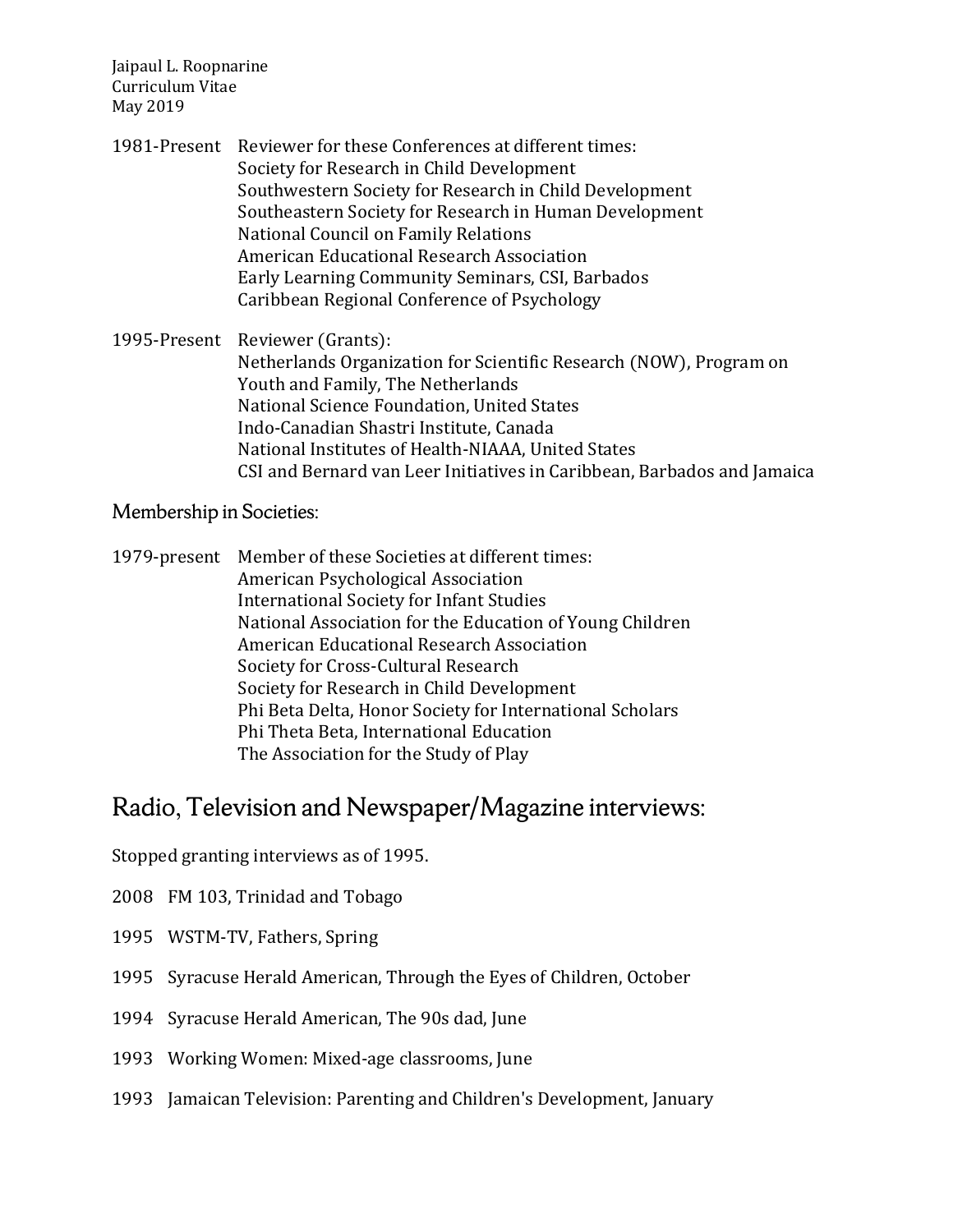- Global Ethics: Family Values, August
- WSYR Radio: Family Health Bill: October
- Syracuse Herald Journal: Play, May
- Syracuse Post-Standard: Ethnic fathers, June
- Boston Herald: Day care, November
- Christian Science Monitor: Day care, November
- Syracuse University RECORD: Day care and martial relationships, July
- Syracuse Herald-Journal: Child care in crisis, May
- WSYR Radio: How to choose a good day care, November
- CBS National Radio News: Day care and marriage, October
- NBC National Radio News: Day care, September
- WSYR Radio: Family Health Bill
- Syracuse University RECORD: Marital Relationships, Parenting, and Day Care, September
- Syracuse Post-Standard: Effects of Day Care, September
- Syracuse Herald-Journal: Ethnic Models, June
- Syracuse University RECORD: Book on Day Care, Fall
- Working Women Magazine: Marriage and Day Care, July
- Cache Citizen, Utah: Good Day Care
- Logan Herald Journal: Day Care
- United Press International: Day Care, July
- KUED-TV, Salt Lake City: Working Women

### References

The following people may be contacted: